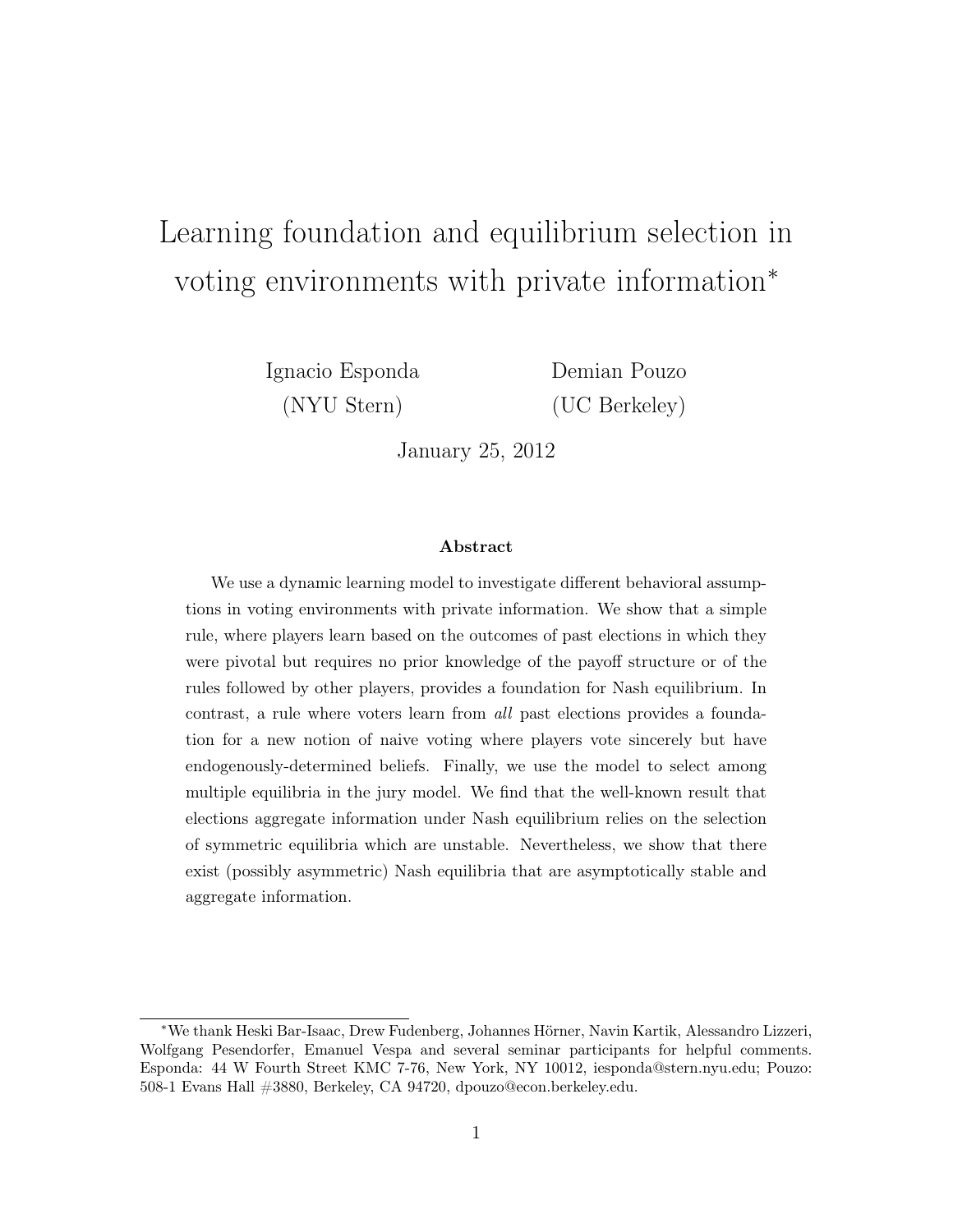# 1 Introduction

Games with asymmetric information are often analyzed under the assumption of Nash equilibrium, which requires players to play strategies that are a best response to the equilibrium strategies of other players and the true primitives of the game. What justifies the Nash equilibrium assumption? The literature on learning in games (see Fudenberg and Levine (1998, 2009) for surveys) has convincingly argued that equilibrium can be viewed as the steady-state of a dynamic process, where players learn the stage-game strategies of other players from past play.<sup>1</sup> Most of the literature has focused on games with complete information, where these strategies are likely to be observed ex-post. However, in games with asymmetric information, a stagegame strategy is a mapping from private information to actions. To the extent that private information remains private, then such strategies are never observed, raising the question of whether it is reasonable to expect Nash play in such games.

In this paper, we study a dynamic model of learning for one such game of asymmetric information, a voting game, in order to shed light on the plausibility of different solution concepts that have been applied in the voting literature. We focus on a voting game for three reasons. First, beginning with Austen-Smith and Banks (1996) and Feddersen and Pesendorfer (1997, 1998), a large literature has studied the important question of information aggregation in elections under the assumption of Nash equilibrium. However, the view that voters are sophisticated enough to play a Nash equilibrium remains controversial.<sup>2</sup> Second, the literature often selects symmetric equilibria, but there is no formal justification for this selection. Third, when strategies are not observed ex-post, there are many learning rules one could study depending on the feedback received by players. By focusing on a particular context, we can better judge the plausibility of our rules and relate them to the existing evidence.

To understand the controversy surrounding Nash equilibrium in voting games, note that a player's vote can only make a difference if it is pivotal, i.e., if it decides the outcome of the election; hence, players should vote for the alternative that is best conditional not only on their private information but also on the information that can be inferred from the event that they are pivotal. There are two steps involved

<sup>&</sup>lt;sup>1</sup>Models where players explicitly form beliefs about the strategies of other players are known as belief-based models (e.g., Fudenberg and Kreps, 1993).

<sup>2</sup>For different views, see Green and Shapiro (1994), Friedman (1996), and Feddersen (2004).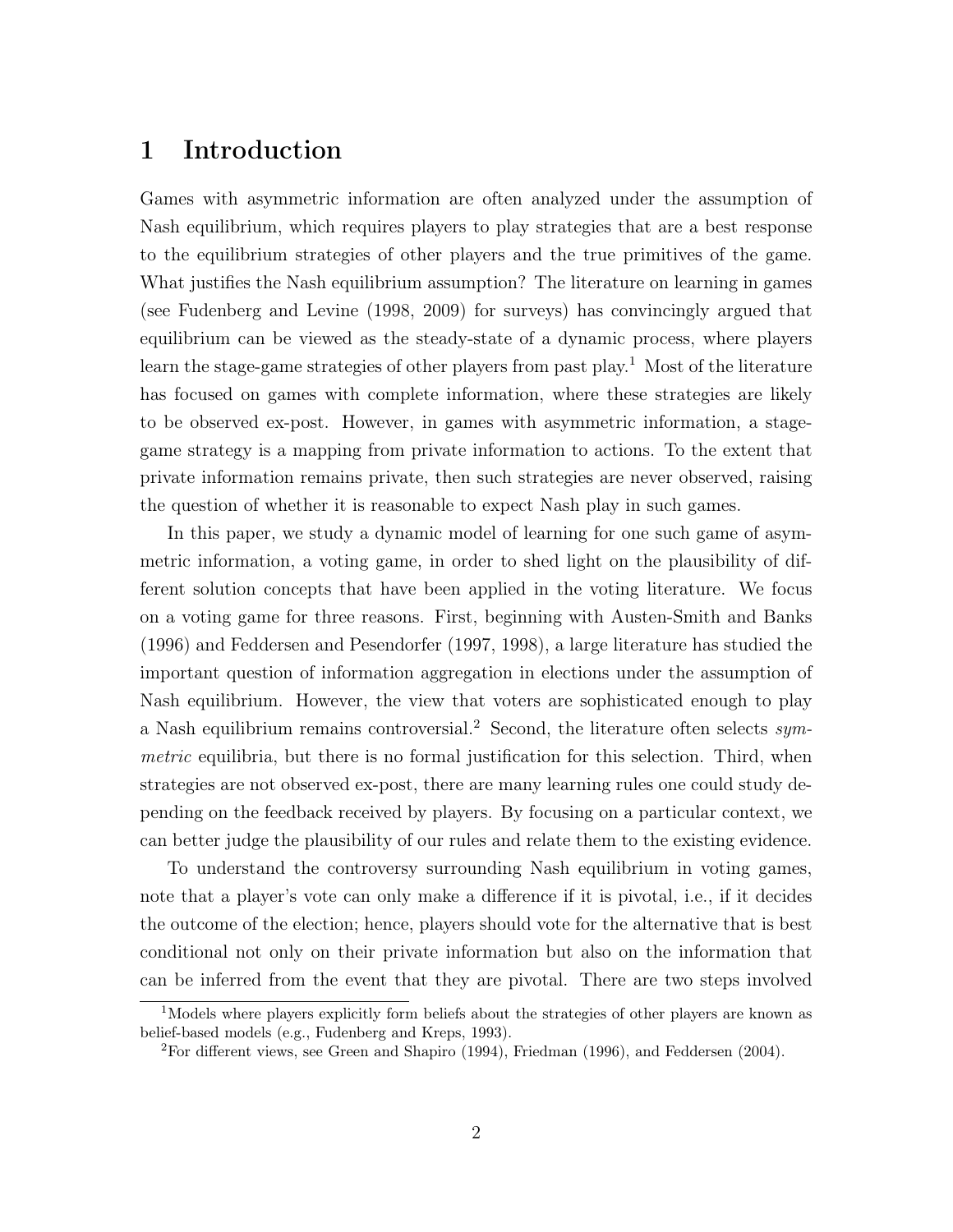in such sophisticated voting.<sup>3</sup> First, players must realize that they should use the hypothetical information that their vote is pivotal when making decisions. Second, players should be able to make correct inferences from their signal and the event that they are pivotal. A modeler who computes a best response makes these inferences by using information about the primitives of the game and the (equilibrium) strategies of other players.<sup>4</sup> A natural question arises as to how players would come to have correct beliefs about these primitives and the strategies of other players. A common alternative to Nash equilibrium, known as sincere voting, postulates that players vote given their private information alone, therefore ignoring others' information. While players who vote sincerely do not need to learn the strategies of other players, a question still remains as to how they can learn the primitives of the game in order to respond appropriately to their private signals.

We make three main contributions in the context of voting games with private information. First, we show that there is a simple learning rule that justifies the notion of Nash equilibrium. Second, we show that there is another learning rule, perhaps more natural than the first, that justifies an alternative notion of equilibrium (Esponda, 2008) and captures a new notion of naive voting where players vote sincerely but have endogenously determined beliefs. Finally, we use the dynamic model to select among the multiple equilibria that often exist in voting games.

Instead of postulating that players try to learn the strategies of other players and the primitives of the game, we postulate that players simply try to learn how their private information correlates with the benefits observed from the election of the different alternatives.<sup>5</sup> Our assumption that voters learn from the past is motivated by the literature on retrospective voting (Key (1966), Kramer (1971), Fiorina (1978)). That literature finds that voters' propensity to vote for a candidate depends

<sup>3</sup>Esponda and Vespa (2011) emphasize these two steps and show that about half of their experimental subjects are unsophisticated and fail even at the former step.

<sup>4</sup>To illustrate, consider the case of majority voting, where the pivotal event is that the votes are evenly split between the two alternatives. Suppose, for concreteness, that there are two signals and everyone votes for one alternative under the low signal and for the other alternative under the high signal. Then a player should infer that half of the signals are low and half of the signals are high. Together with her own signal and knowledge of the primitives, the player should then compute the posterior distribution over the state of nature, and take expectations to determine the best alternative to vote for.

<sup>5</sup>As discussed in Section 7, our approach is also different from reinforcement-based learning models (e.g., Erev and Roth, 1998), where a player chooses future *strategies* based on their past performance.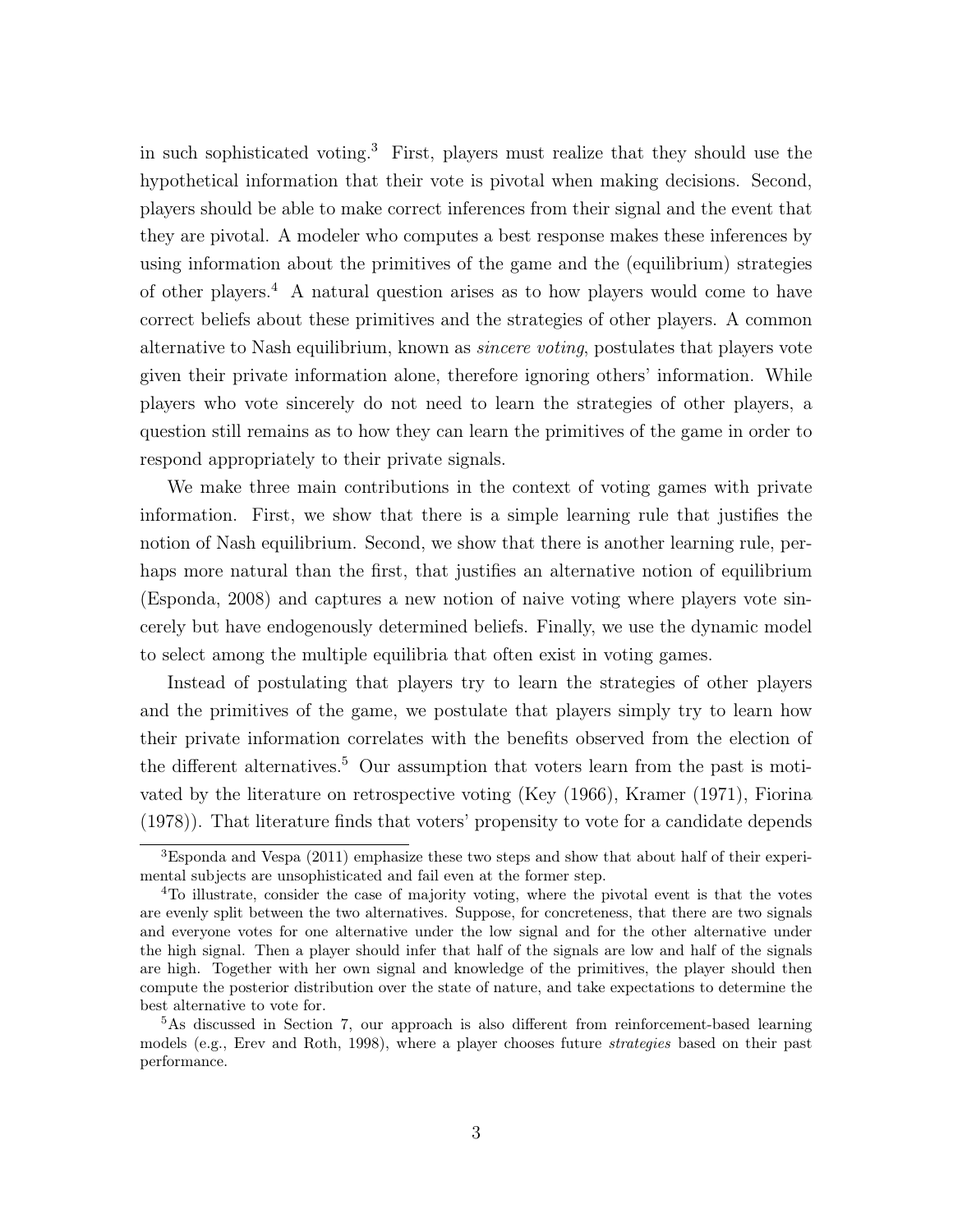on the candidate's (or the party's) past performance during office. A natural question is whether such retrospective voting leads to any of the familiar solution concepts applied by the voting literature.

We analyze a setup where a standard voting stage game is repeated every period. Voters simultaneously decide which of two alternatives to support. The best alternative depends on the state of the world, and votes are cast after observing private signals that are correlated with the state. The outcome of the election is determined by a particular voting rule (for example, majority voting).

We study two plausible learning rules. According to our first rule, voters learn the desirability of an alternative conditional on their private information by observing the payoff in previous elections where that alternative was elected. For example, consider a voter that is only uncertain about the payoff of electing a Democratic candidate. She will form a belief about this payoff by evaluating the performance of similar Democratic candidates that were elected in previous elections. And she will then vote for the candidate that she sincerely believes to provide the highest expected payoff, given the history so far. This learning rule does not account for the fact that the sample of elected candidates from which she learns is biased: to the extent that other voters use their private information to make decisions, then she learns from the "good" Democrats that were elected into office but not from the "bad" Democrats that were not elected and whose performance in office was, therefore, never observed. We can think of this rule, which fails to account for sample selection, as the analogue of failing to account for the informational content of other players' actions in static settings.<sup>6</sup>,<sup>7</sup> For this reason, we refer to this rule as *non-strategic*.

The second rule that we analyze is strategic in the sense that voters try to account for the information content of other voters' strategies. As before, voters update their beliefs using past feedback, except that now voters use feedback only from those elections in which their vote was pivotal.

Our first main result (Theorem 2) links the steady-states of the dynamic voting environment under each type of voting rule to solution concepts of the stage game. Consider first the strategic voting rule. We show that an asymptotic steady-state of

 $6$ See Eyster and Rabin (2005), Jehiel and Koessler (2008), and Esponda (2008) for equilibrium concepts that capture this mistake, and Aragones et al. (2005), Al-Najjar (2009), Al-Najjar and Pai (2009), and Schwartzstein (2009) for theoretical foundations of related forms of naivete.

 $7$ See Kagel and Levin (2002) and Charness and Levin (2009) for supporting experimental evidence of the failure to account for the information content of others' strategies in auction-like contexts.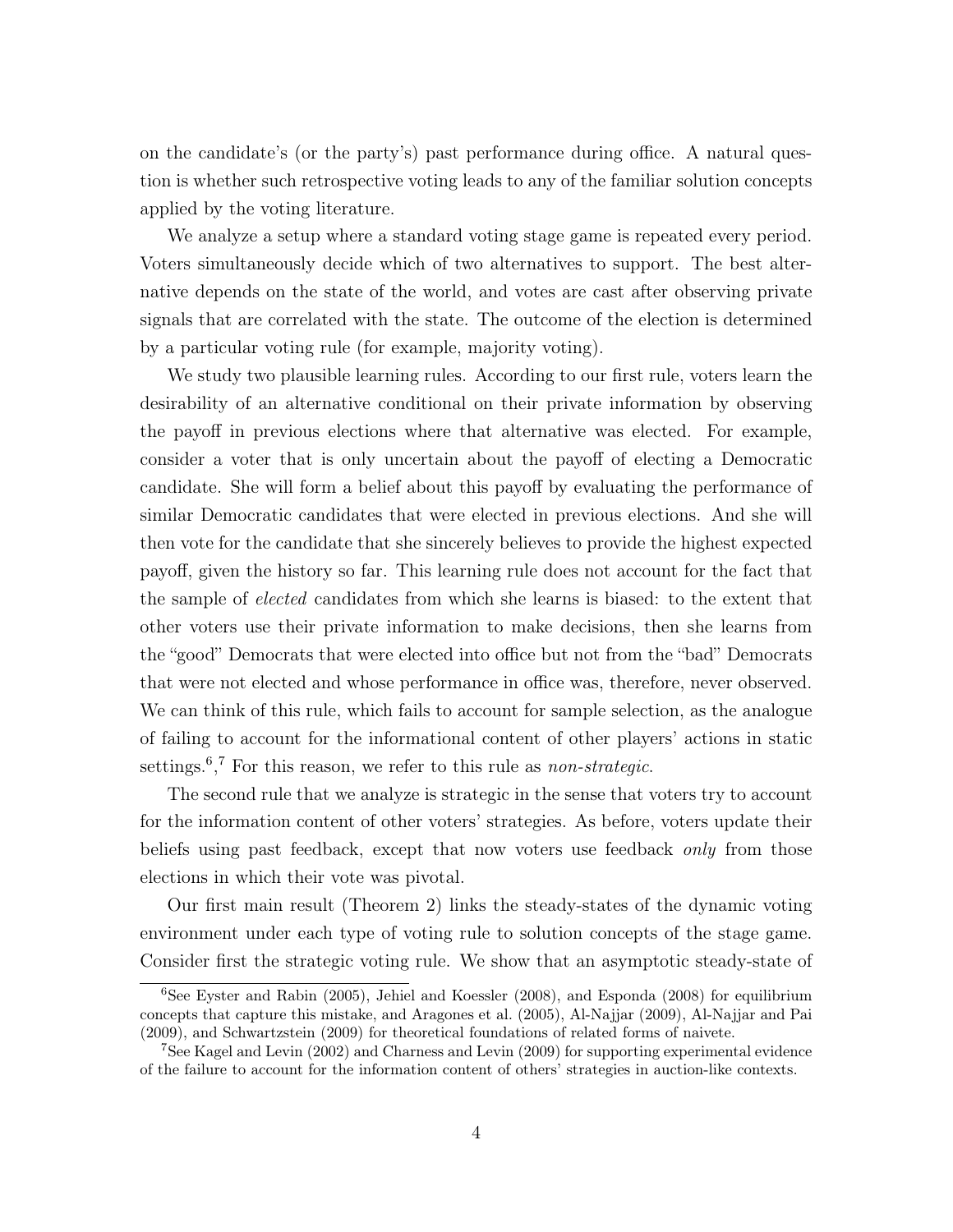the dynamic environment with a strategic learning rule constitutes a Nash equilibrium of the stage game; further, any Nash equilibrium is an asymptotic steady-state for some strategic rule that meets our assumptions. Consequently, we provide a learning foundation for all Nash equilibria of the voting game. In particular, a simple rule that requires players to update their beliefs only on those periods when their votes were pivotal can justify Nash equilibrium. This is true despite the assumption that players cannot observe counterfactual payoffs, and, therefore, cannot directly compare the benefits from each alternative in the same period. In Section 7, we discuss natural extensions of the strategic rule that may be more appropriate whenever the probability of being pivotal is small relative to the frequency of elections.

Next, consider the non-strategic voting rule, where players learn from all periods and do not attempt to correct for potential sample selection bias. We establish an analogous result, but the corresponding solution concept turns out not to be Nash equilibrium, but rather the (naive) behavioral equilibrium introduced by Esponda (2008), which we refer to as a non-strategic equilibrium: An asymptotic steady-state of the dynamic environment with a non-strategic learning rule constitutes a nonstrategic equilibrium of the stage game; further, any non-strategic equilibrium is an asymptotic steady-state for some non-strategic rule that meets our assumptions.

In particular, an examination of the voting game from a learning perspective leads to a new notion of naive voting that had previously not been applied to voting games. This solution concept is distinct from the notion of Nash equilibrium, therefore suggesting that it may be worthwhile to re-evaluate some of the previous conclusions in the literature under this alternative solution concept. In addition, a non-strategic equilibrium differs from the standard approach to naivete, which is to simply postulate that players follow "sincere" strategies based on their (often unjustified) knowledge of the primitives and unresponsive to important aspects of the game, such as the voting rule or the number of other players. The reason for this difference is that counterfactual payoffs are not observed: Sincere voting would be the outcome if players also observed the hypothetical performance of the losing alternative. Under the new notion of naivete embodied by non-strategic equilibrium, it is also the case that players vote for the alternative that they consider best given their private information alone, thus ignoring others' votes. However, the meaning of players' private information arises endogenously in equilibrium. The reason is that a belief about the payoff from an alternative depends on the event that the alternative is chosen, which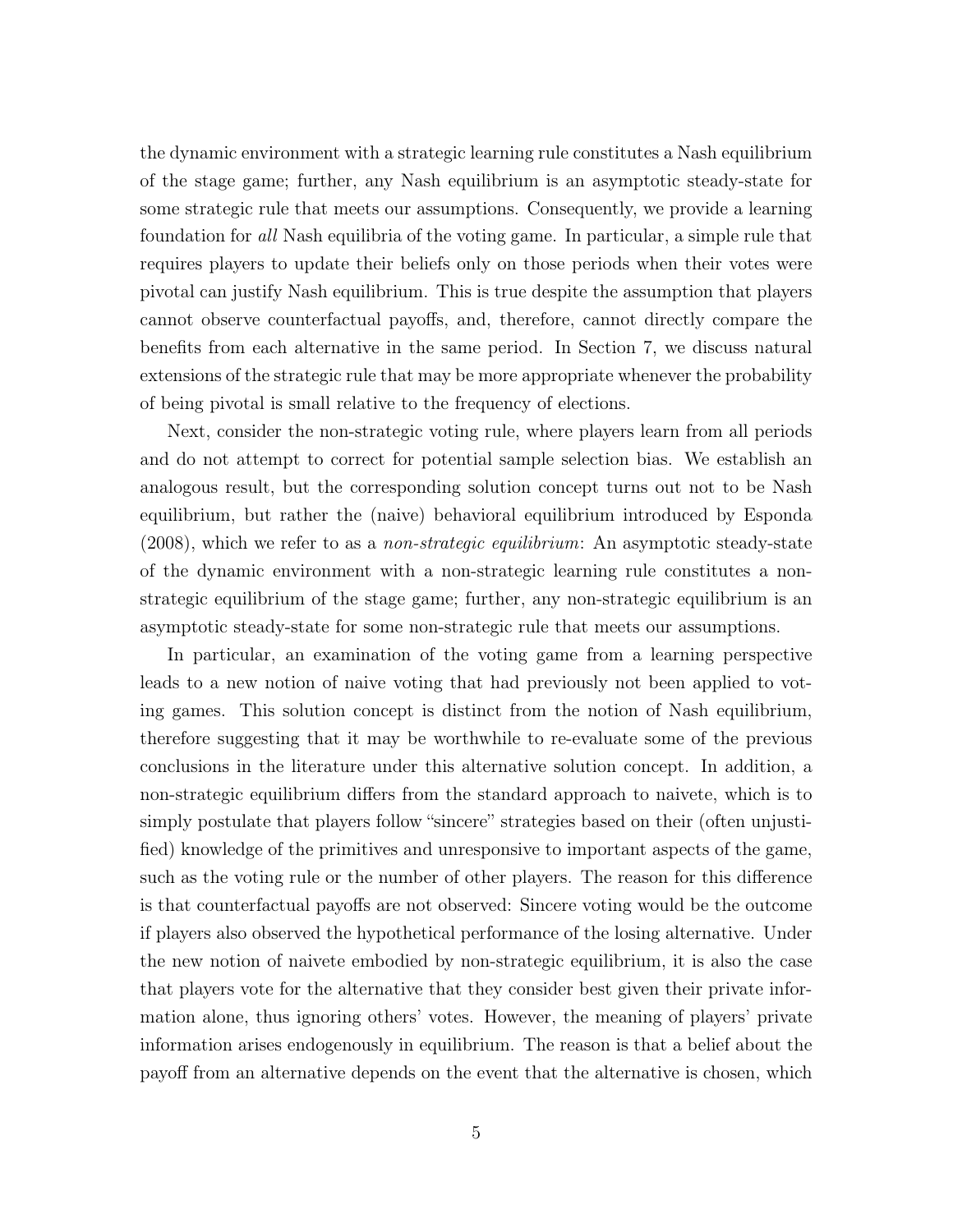is in turn determined by everyone's strategy.<sup>8</sup>

The result in Theorem 2 that, under our rules, attention can be restricted either to Nash or non-strategic equilibrium is uncontroversial. However, the result that all such equilibria can be approached as steady-states relies on the construction of a particular rule that requires players to (somehow) have equilibrium beliefs and do not deviate from the corresponding best response unless it is sufficiently beneficial to do so (with the required benefit going to zero as time goes to infinity). In addition, we cannot use this result to select among the multiple equilibria that exist in voting games. Therefore, we next restrict attention to rules that require players to exactly best respond every period. Our second main result, Theorem 3, provides conditions for equilibria to be asymptotically stable (in the sense that the stochastic dynamics converge to it with positive probability) and unstable (i.e., zero-probability convergence).

Finally, we apply Theorem 3 to select among multiple equilibria in a standard voting game with two states of the world.<sup>9</sup> The Nash equilibrium literature restricts attention to symmetric equilibria, and these equilibria are often in mixed-strategies. We establish (Proposition 1) that mixed-strategy Nash equilibria are unstable. To the extent that the flexibility in rules assumed by Theorem 2 may be controversial, this result casts some doubts on the results obtained in the literature (such as information aggregation). However, in the context of the jury model with binary signals, we show (Proposition 2) that there exist (not necessarily symmetric) pure-strategy equilibria that are asymptotically stable. Further, these equilibria do aggregate information, in the sense that the difference between equilibrium and first-best welfare vanishes as the number of players goes to infinity (Proposition 3).

The formal analysis adapts the stochastic fictitious play model which Fudenberg and Kreps (1993) introduced to provide a learning foundation for mixed-strategy equilibrium in strategic-form games. In that model, stage-game strategies are fully observable and, therefore, players learn the strategies being followed by other players.

<sup>8</sup>Esponda and Pouzo (2012) further pursue the comparison between Nash and non-strategic equilibrium. They show that these solution concepts also differ in the limiting case where the number of players goes to infinity and, in particular, information is not necessarily aggregated under non-strategic equilibrium.

<sup>&</sup>lt;sup>9</sup>When discussing multiplicity, we are not referring to *non-responsive* equilibria where, say, everyone is indifferent to vote for the same alternative because they cannot affect the outcome of the election. Indeed, we follow the literature and focus on *responsive* equilibria. However, there is often multiplicity of responsive equilibria, and the goal is to use our dynamics to select among them.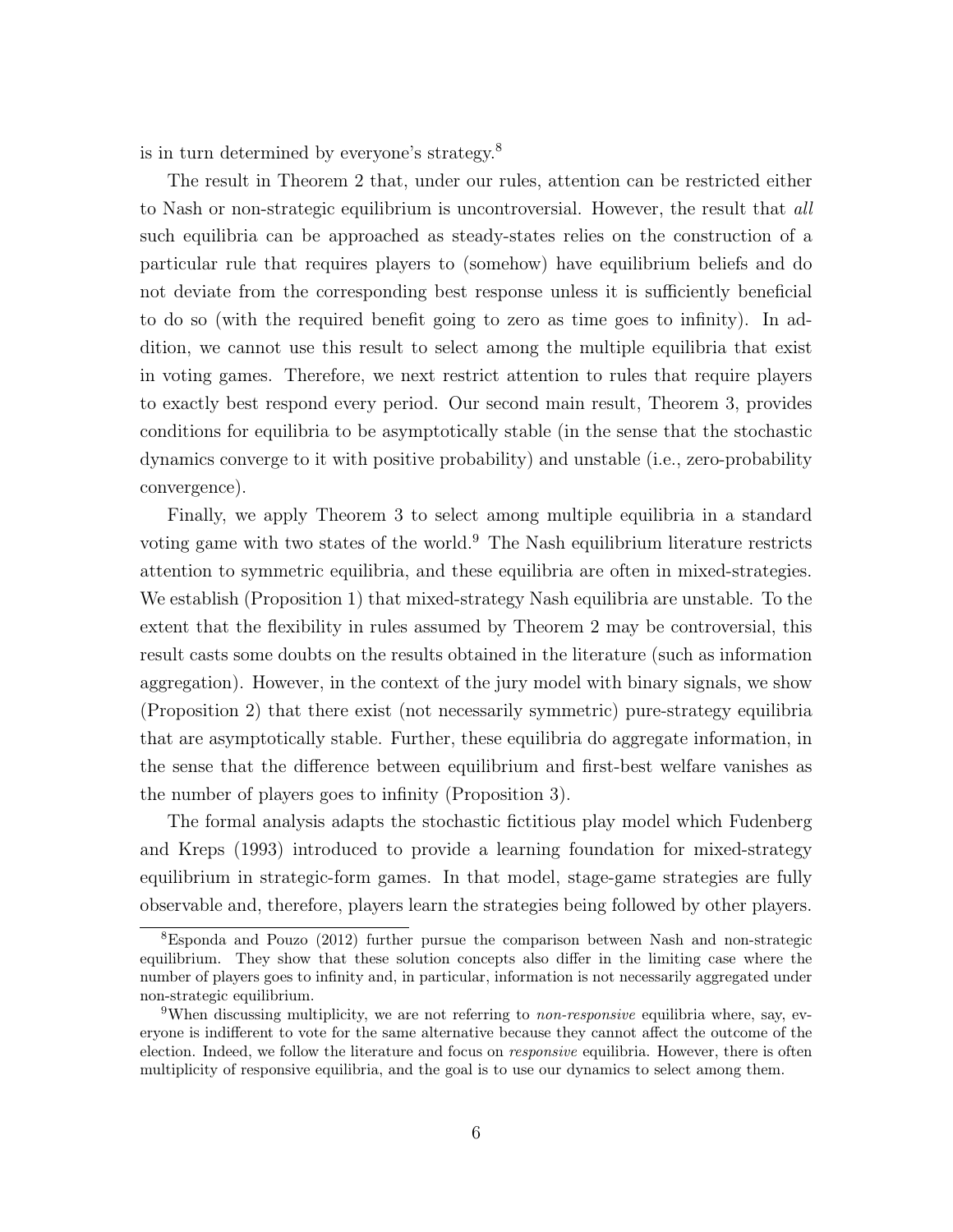Fudenberg and Kreps (1994, 1995) extended their setup to extensive-form games, where players observe only the path of play, thus providing a foundation for selfconfirming equilibrium (see Section 7 for the relationship between our Nash foundation and the notion of a self-confirming equilibrium). Our analysis (in particular, Theorem 2) adapts the notions of empirical beliefs, asymptotic empirism, and stability of Fudenberg and Kreps (1993, 1994, 1995) to a particular game with private information. A few differences are worth noting. In our case, players no longer attempt to learn the (information-contingent) strategies of other players, since private information of other players is never observed, but instead learn the expected payoffs for each of the two voting alternatives. As a consequence, our players must learn from an endogenously biased sample and whether players take selection into account or not becomes important.

In addition, Fudenberg and Kreps (1993) follow Harsanyi (1973) in introducing independent payoff perturbations in their model. An important role of these perturbations is to make sure that steady-state strategies are independent, as in standard (e.g., Nash) solution concepts. In our context, players also observe private information, and one might conjecture, following the purification literature (see Morris (2008) for a brief review), that a sufficiently rich set of informative signals (e.g., a continuum of signals) would play a similar role. While this is true for a Nash equilibrium, it is no longer true for a non-strategic equilibrium, where beliefs are endogenously affected by one's own strategy and, consequently, if a (perceived) best response is a mixed strategy, then it is not necessarily true that the pure strategies in the support are also best responses. Hence, we also rely on payoff perturbations, uninformative about the state of the world, in order to eliminate potential correlation in steady-state strategies. This point is likely to be relevant in establishing learning foundations for other games with private information where players have biased beliefs.

The payoff perturbations also play two new roles in our setup. First, they guarantee that both alternatives are perpetually chosen in a steady-state. Therefore, in contrast to a self-confirming equilibrium (e.g., Fudenberg and Kreps, 1995), incorrect beliefs under the non-strategic rule are not due to the lack of experimentation, but rather to failure to account for a biased sample. Second, the perturbations explain why the strategic learning rule leads to a Nash equilibrium despite the fact that players never observe the difference in payoffs from both alternatives in a same time period.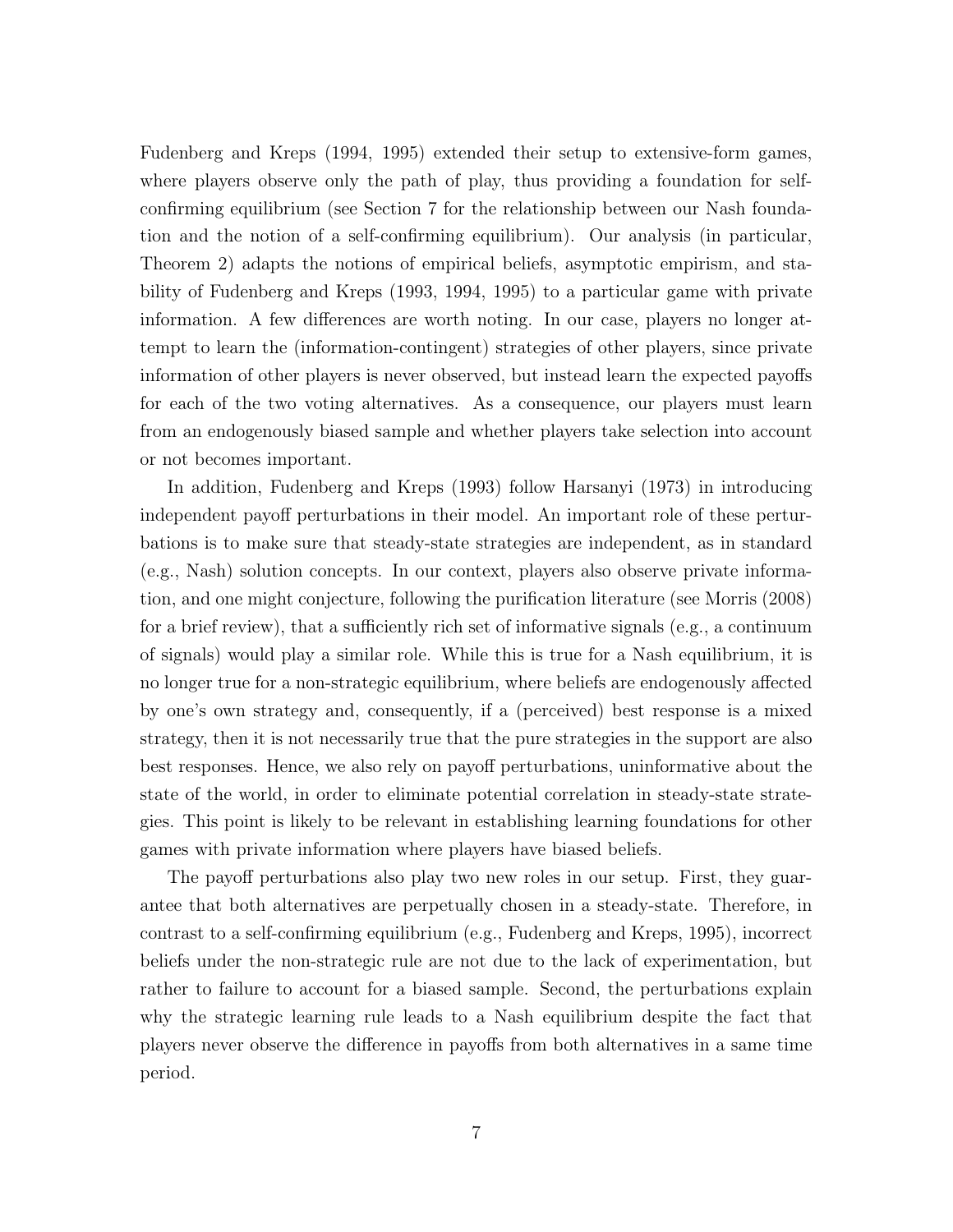Our results on the selection of equilibria (Theorem 3) rely on the literature on stochastic approximation, which provides conditions for a discrete stochastic system to be asymptotically well-approximated by solutions of a system of ordinary differential equations. These techniques have been applied to select equilibria both in microeconomics (e.g., Benaim and Hirsch, 1999) and macroeconomics (e.g., Marcet and Sargent, 1989).

A few papers also study other solution concepts in voting games. Osborne and Rubinstein (2003) propose the steady-state concept of sampling equilibrium for elections between more than two candidates but without private information. The concept informally captures a learning environment where voters use the observed actions of a small number of other voters to infer the distribution of actions in the entire population. In the context of common value elections studied in our paper, two other solution concepts are Eyster and Rabin's (2005) notion of (partially) cursed equilibrium—which captures a convex combination of the sincere and Nash approaches—and Costinot and Kartik's (2007) application of level-k thinking (Stahl and Wilson (1995), Nagel (1995))—which focuses on introspection rather than learn $ing.<sup>10</sup>$ 

In Section 2, we illustrate the non-strategic and strategic learning rules. In Section 3, we present the voting stage game and the notions of Nash and naive (or nonstrategic) equilibrium. In Section 4, we provide learning foundations for these two notions of equilibrium. We study selection of equilibrium in Section 5 and apply these results in Section 6. We conclude in Section 7 by discussing additional related topics. Some tedious proofs are collected in the Online Appendix.<sup>11</sup>

### 2 Illustration of learning rules

A group of n players plays an infinitely repeated voting game. Each period, a new state is drawn and players choose between alternatives  $A$  and  $B$ . For example, consider the payoffs in Figure 1, where A is best in state  $\omega_A$  and B is best in state  $\omega_B$ . Before casting their vote, players observe private signals  $s \in \{a, b\}$  that are in-

<sup>&</sup>lt;sup>10</sup>There is an alternative literature on learning and experimentation by multiple agents (Bolton and Harris (1999), Keller, Rady and Cripps (2005); Strulovici (2010) in a voting context). That literature studies learning in an equilibrium context, while we study learning as a justification for equilibrium.

 $^{11}\rm{Available}$  at http://people.stern.nyu.edu/iesponda/Ignacio\_Esponda/Research.html.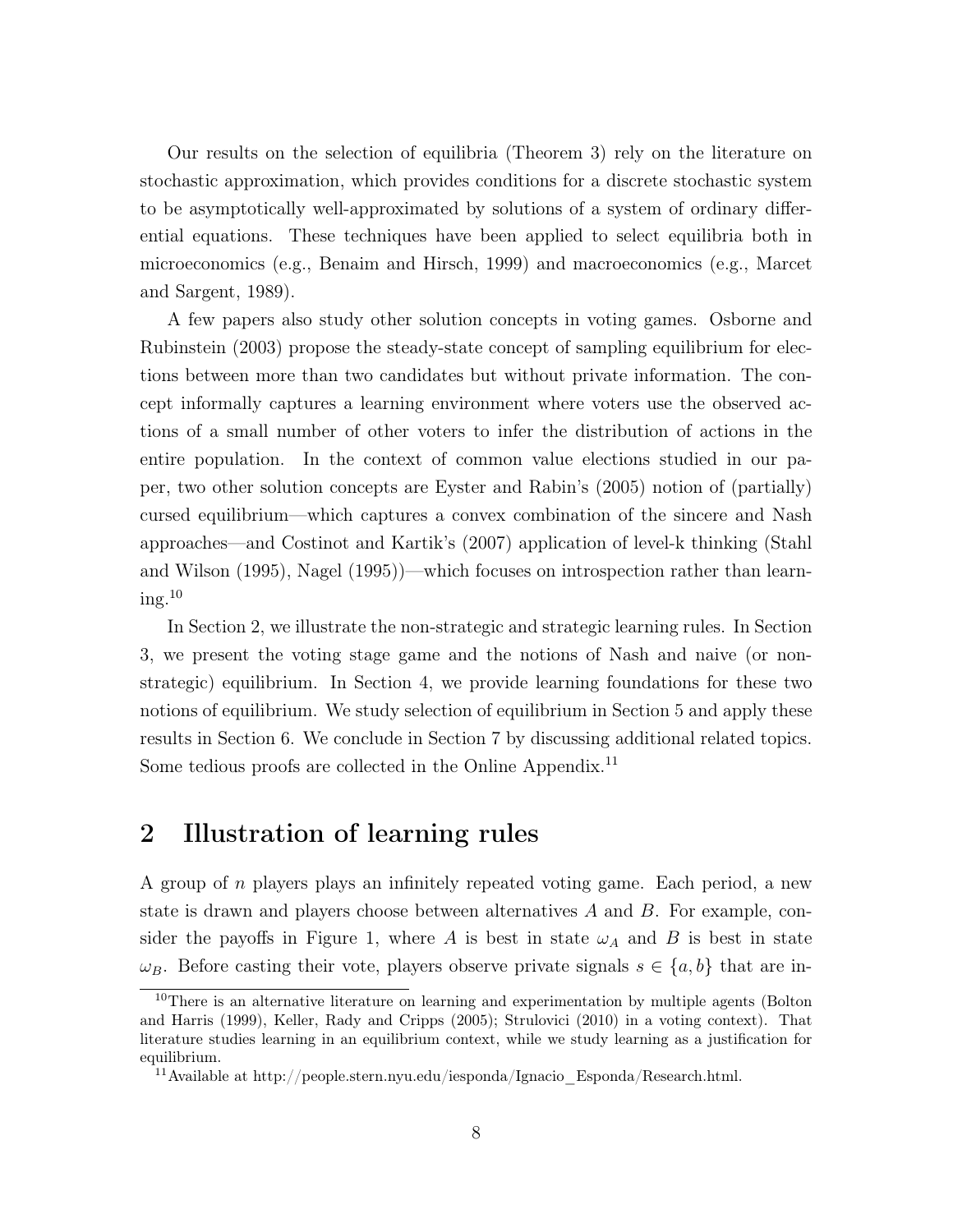

Figure 1: Payoffs

dependently drawn, conditional on the state. After observing their signals, players simultaneously cast their vote for one of the two alternatives. The outcome of the election is A if and only if the proportion of votes in favor of A is higher than some threshold.

Figure 2 shows a history of past outcomes observed by a particular player after playing the game for 8 periods. The private history includes her signal, her vote, whether her vote was pivotal, the outcome of the election, and her payoff in each period. Suppose that in period 9, the player observes signal a. The behavior that we postulate differs for non-strategic and strategic players.

Suppose that the player is non-strategic. Then she forms beliefs about the expected benefit of outcome A by computing the average observed payoff obtained from A when her signal was a, which in this case is  $(-1+1+1)/3 = 1/3$ .<sup>12</sup> Second, the player votes for the alternative that she believes has the highest expected payoffs: in this case  $1/3 > 0$  and, therefore, she votes for A.

Non-strategic players do not take into account two sources of sample selection. The first source is exogenous: Estimates are likely to be biased upwards if alternatives tend to be chosen when they are most likely to be successful—which is to be expected if players use their private information to make decisions. In Figure 2, counterfactual payoffs for A are not observed conditional on signal a in periods 3 and 7, but the fact that A was not chosen makes it likely that counterfactual payoffs would have been lower, on average, than observed payoffs for A. The second source is endogenous: A player's vote affects the sample that she will observe (in a period when she is

<sup>12</sup>Our results hold as long as players consistently estimate observed mean payoffs; in particular, players could have a prior and apply Bayesian updating based on observed payoff outcomes.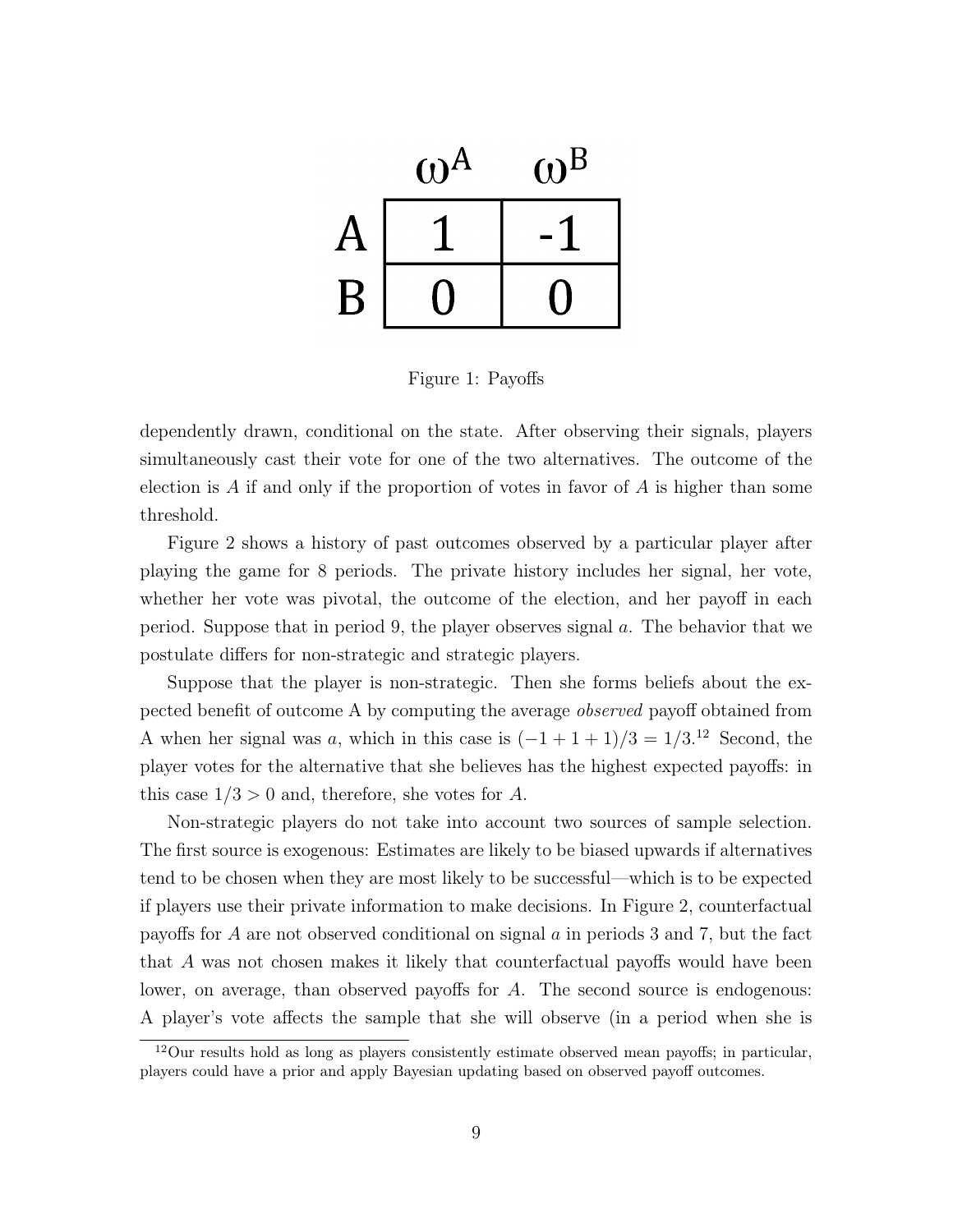|   |                  |   |             |                               | election observed |                                |
|---|------------------|---|-------------|-------------------------------|-------------------|--------------------------------|
|   |                  |   |             | time signal vote piv? outcome | payoff            |                                |
|   | $\mathbf a$      | A | у           |                               | $-1$              |                                |
| 2 | a                | Β | n           |                               |                   |                                |
| 3 | $\mathbf a$      | A | n           |                               |                   | counterfactual<br>not observed |
|   | b                | Β | n           |                               | $-1$              |                                |
| 5 | b                | B | У           | B                             |                   |                                |
| 6 | $\boldsymbol{a}$ | Α | $\mathbf n$ |                               |                   |                                |
|   | $\mathbf a$      | Α | n           |                               |                   | counterfactual<br>not observed |
|   | h                |   | n           |                               |                   |                                |

Figure 2: History of play after 8 periods

pivotal), and, consequently, her beliefs and behavior. In both the exogenous and endogenous cases, the underlying source of the bias is that other players use their private information to make decisions. Failing to account for selection in a learning environment is, then, analogous to failing to account for the informational content of other players' actions.

Suppose now that the player is strategic and realizes that her vote only matters in the event that it decides the election. Then she forms beliefs about the expected benefit of outcome A by computing the average *observed* payoff obtained from A when the observed signal was  $a$  and when her vote was pivotal. In particular, the belief about the benefit of voting  $A$  of a strategic player who observes signal  $a$  in period 9 is now  $-1 < 0$  (because only the first period counts); hence, a strategic player votes for B.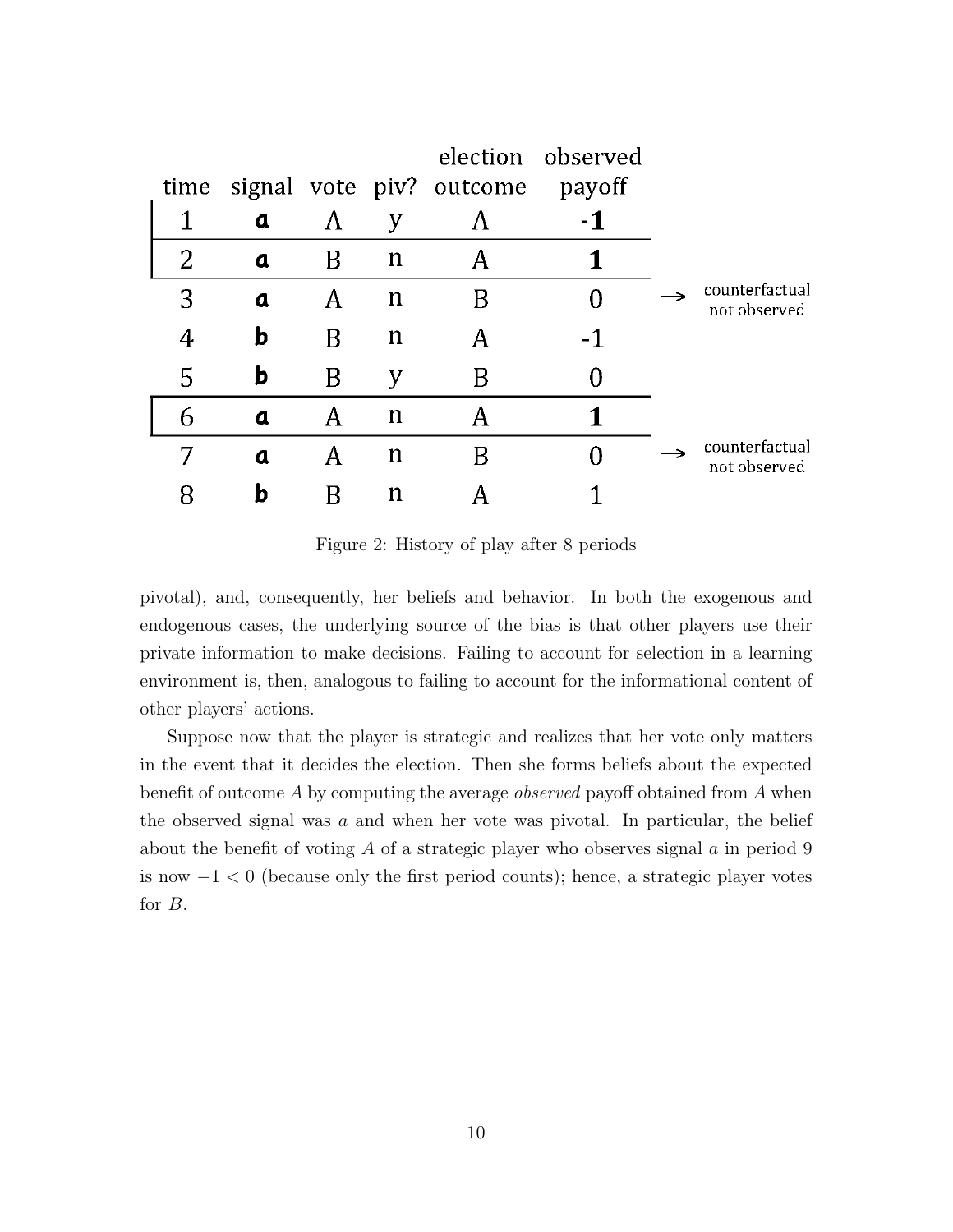### 3 Equilibrium model of voting

#### 3.1 Voting stage game

A committee or electorate of  $n \geq 3$  players must choose between two alternatives, A and B. A state  $\omega \in \Omega$  is first drawn from a finite set according to a full-support probability distribution  $p \in \Delta(\Omega)$  and then each player  $i = 1, ..., n$  privately observes a signal  $s_i$ . Each signal  $s_i$  is drawn independently from a finite set  $S_i$ , and, conditional on the realized state  $\omega$ , with probability  $q_i(s_i | \omega)$ ; let  $s = (s_1, ..., s_n) \in S \equiv \prod_{i=1}^n S_i$ denote a profile of signals. After observing their signals, players simultaneously cast a vote  $x_i \in X_i = \{0,1\}$  for either alternative, where  $x_i = 1$  denotes a vote for A and  $x_i = 0$  denotes a vote for B; let  $x = (x_1, ..., x_n) \in X \equiv \prod_{i=1}^n X_i$  denote a profile of votes. Votes are aggregated according to a threshold voting rule: The election outcome  $o(x)$ is A if and only if  $k \ge 1$  or more players vote for A; otherwise,  $o(x) = B$ .

Player i's payoff is given by

$$
u_i(o, \omega) + 1 \{ o = B \} v_i,
$$

where  $v_i \in V_i \subset \mathbb{R}$  is a privately-observed payoff perturbation à la Harsanyi (1973) and  $o \in \{A, B\}$  is the election outcome. Utility is bounded:  $|u_i(o, \omega)| < K < \infty$  for all  $i = 1, ..., n, o \in \{A, B\}$ , and  $\omega \in \Omega$ . Moreover, the perturbation  $v_i$  is independently drawn from an absolutely continuous distribution  $F_i$  that satisfies  $F_i(-2K) > 0$  and  $F_i(2K) < 1.$ 

For strategic players (i.e., Nash equilibrium), the event that a player's vote is pivotal plays an important role. We denote the event that player  $i$ 's vote can change the outcome of the election by

$$
pi v_i^{NE} = \left\{ x_{-i} \in \Pi_{j \neq i} X_j : \sum_{j \neq i} x_j = k - 1 \right\}.
$$

On the other hand, non-strategic voters do not condition on particular profiles of other player's votes. In order to simplify notation and facilitate comparison of strategic and non-strategic behavior, we let  $piv_i^N \equiv \prod_{j\neq i} X_j$  denote the event on which non-strategic players condition, which is the non-informative event consisting of all profiles of others' votes.

Let  $Y_i = \{0,1\}^{S_i}$  be the set of signal-contingent actions of player *i*. An action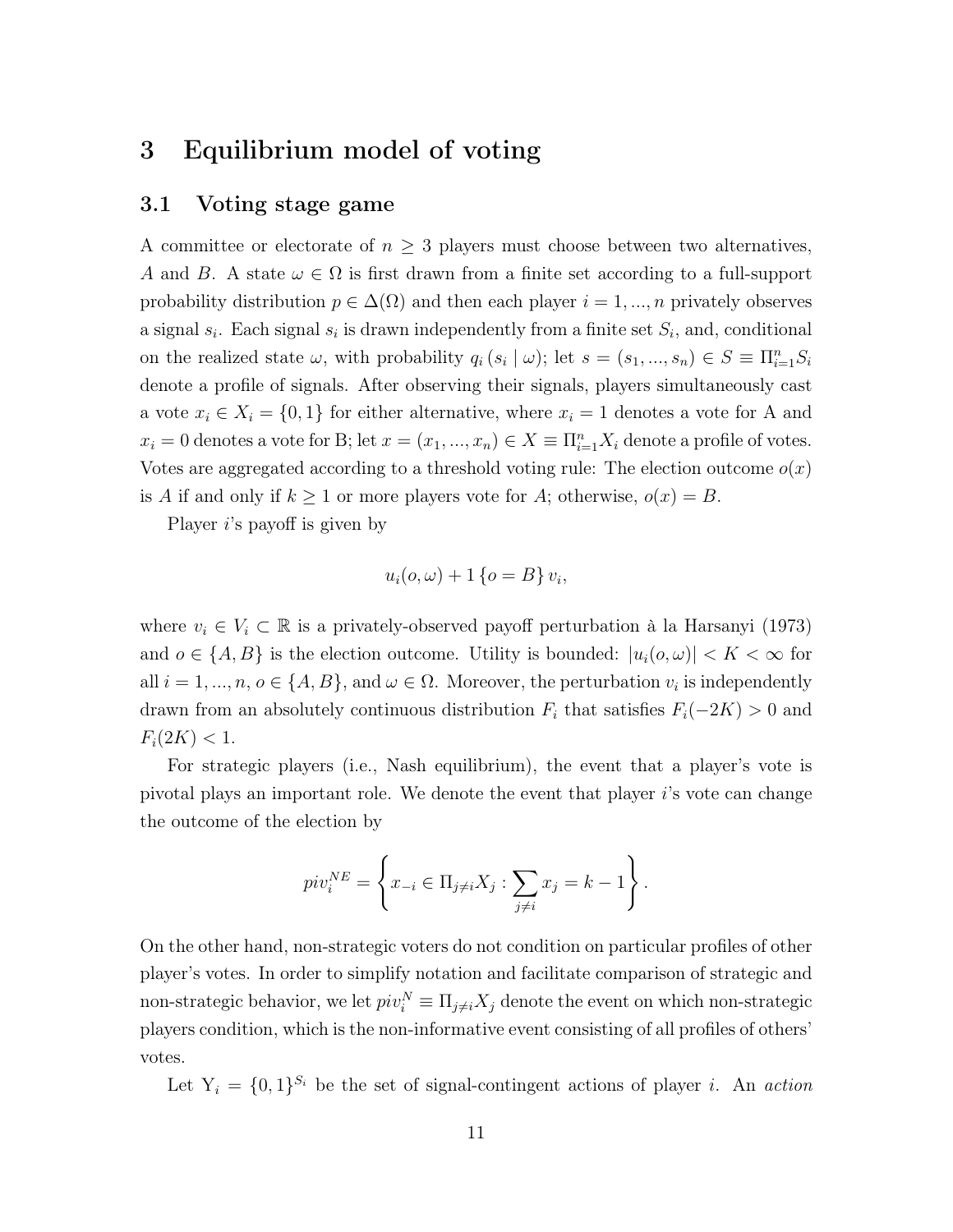plan for player i is a function  $\phi_i: V_i \to Y_i$  that describes player i's signal-contingent action as a function of her realized payoff perturbation.<sup>13</sup> We restrict attention to weakly undominated strategies, so that every action plan satisfies:  $\phi_i(v_i)(s_i) = 0$  for  $v_i < -2K$  and  $\phi_i(v_i)(s_i) = 1$  for  $v_i > 2K$ , for all  $i = 1, ..., n$  and  $s_i \in S_i$ . For each action plan  $\phi_i$ , there is an associated (mixed) strategy  $\alpha_i \in \mathcal{A}_i$ , where

$$
\mathcal{A}_i = \left\{ \alpha_i \in \mathbb{R}^{\#S_i} : F_i(-2K) \le \alpha_i(s_i) \le F_i(2K) \ \forall s_i \in S_i \right\}
$$

is the set of player i's strategies, and

$$
\alpha_i(s_i) = \Pr\left(\{v_i : \phi_i(v_i)(s_i) = 1\}\right)
$$

is the probability that player i votes for A after observing signal  $s_i$ . Each strategy profile  $\alpha = (\alpha_1, ..., \alpha_n) \in \mathcal{A} \equiv \prod_{i=1}^n \mathcal{A}_i$  induces a distribution over outcomes,  $P(\alpha) \in$  $\Delta(Z)$ , where  $Z \equiv X \times S \times \Omega$  is the set of relevant outcomes from players' point of view, and

$$
P(\alpha)(x,s,\omega) = p(\omega) \prod_{i=1}^{n} \alpha_i (s_i)^{x_i} (1 - \alpha_i (s_i))^{1 - x_i} q_i (s_i \mid \omega).
$$
 (1)

Whenever an expectation  $E_P$  has a subscript  $P$ , this means that the probabilities are taken with respect to the distribution P.

#### 3.2 The role of payoff perturbations

The independent payoff perturbations play two important roles in this paper. The first is as a refinement criterion in the spirit of Selten (1975) and, in the context of voting, formalizes the standard restriction to responsive strategy profiles (see Section 6). This role is described by the following result; the proof is straightforward and, therefore, omitted.

**Lemma 1.** Let  $\alpha \in \mathcal{A}$ . Then, for all i and  $s_i \in S_i$ :

(i) 
$$
P(\alpha'_i, \alpha_{-i})
$$
 ( $o = A | s_i$ ) –  $P(\alpha''_i, \alpha_{-i})$  ( $o = A | s_i$ ) > 0 for all  $\alpha'_i(s_i) > \alpha''_i(s_i)$ .  
(ii)  $P(\alpha)$  ( $o = A | s_i$ )  $\in (0, 1)$ .

<sup>&</sup>lt;sup>13</sup>The restriction to *pure* action plans is justified because  $F$  is absolutely continuous (Harsanyi, 1973).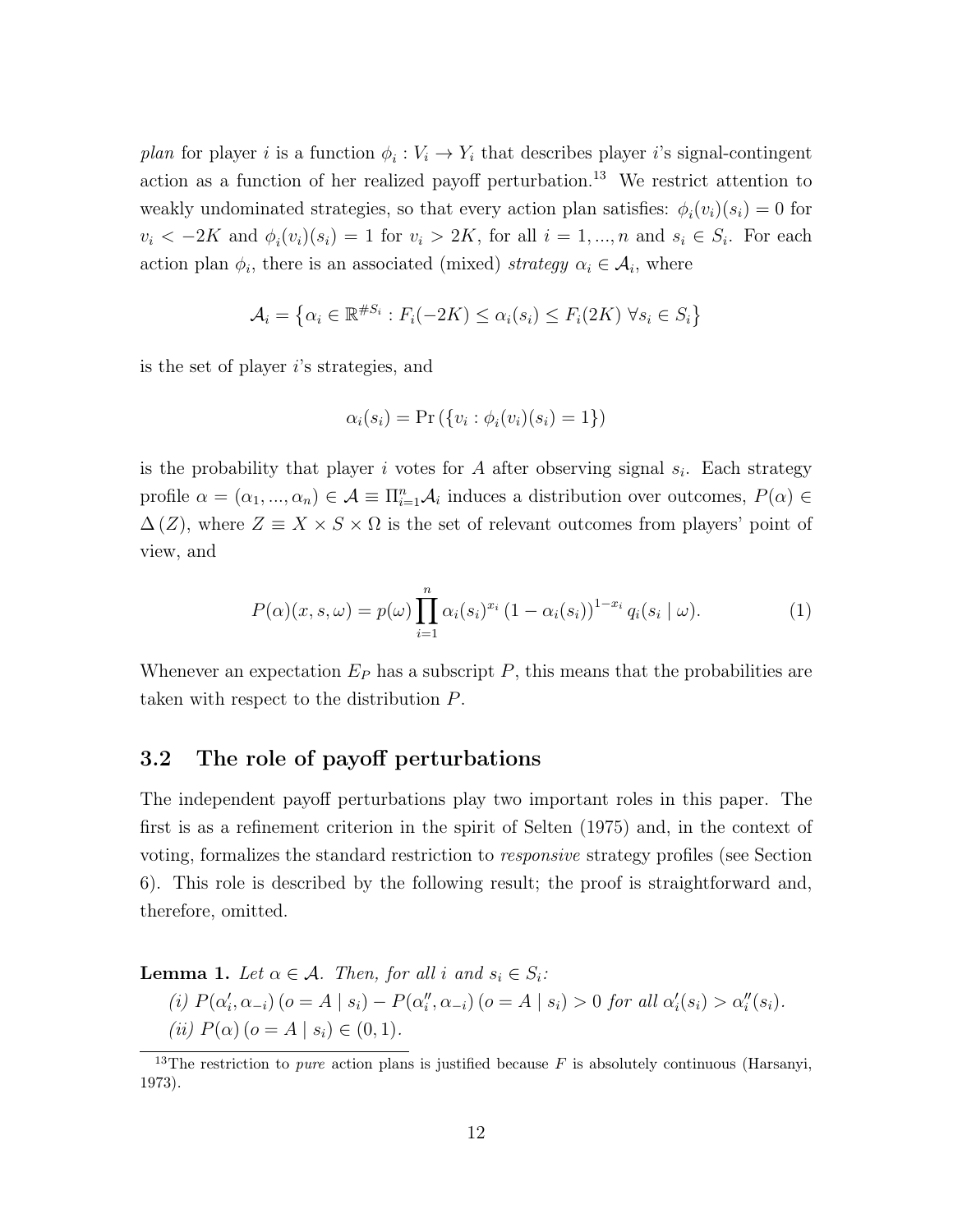Part (i) says that player i's vote affects the outcome of the election; i.e., the probability of being pivotal is strictly greater than zero. Without this result, existence of a Nash equilibrium would be trivial—e.g., everyone voting for the same alternative is an equilibrium if any voting rule other than unanimity is used. Part (ii) says that alternatives  $A$  and  $B$  are chosen with positive probability. If one of the alternatives were never chosen, then beliefs about the payoffs from that alternative would be arbitrary in our learning environment, hence justifying the decision not to choose the alternative in the first place. The perturbations provide the experimentation necessary to pin down beliefs in the steady-state.

A second role of payoff perturbations is to guarantee that, if behavior and beliefs stabilize in the dynamic version of the voting game, then players' steady-state voting strategies are independent.<sup>14</sup> This result is important for two reasons. First, if steadystate strategies were not independent, then we would need to focus on the (more permissive) notion of a correlated equilibrium. Second, the fact that strategies are asymptotically independent explains how a learning rule that updates beliefs only on periods when a vote is pivotal can lead to Nash equilibrium despite the fact that the payoff difference between the two alternatives cannot be observed in any period.

#### 3.3 Definition of non-strategic and Nash equilibrium

A naive (or, more generally, behavioral) equilibrium (Esponda, 2008) combines the idea of a self-confirming equilibrium (Battigalli (1987), Fudenberg and Levine (1993), Dekel, Fudenberg, and Levine (2004)) with an information-processing bias. Players choose strategies that are optimal, given their beliefs about the consequences of following each possible strategy. In contrast to Nash equilibrium, these beliefs are not necessarily restricted to being correct, but, rather, to being consistent with the information feedback players receive. This information is, in turn, endogenously generated by the equilibrium strategies followed by all players. Our feedback assumption is that players observe only the realized payoff of the alternative that the committee chooses, but not the counterfactual payoff of the other alternative.<sup>15</sup> A naive equilibrium requires beliefs to be *naive-consistent*, meaning that information is not

<sup>14</sup>Harsanyi (1973) introduced independent payoff perturbations to justify mixed-strategy equilibrium in a static context. Fudenberg and Kreps (1993) applied these perturbations to justify mixed-strategy equilibrium in a learning context.

<sup>&</sup>lt;sup>15</sup>The assumption that counterfactuals are not observed guarantees that players' naive model of the world is consistent with their feedback (see Esponda (2008) for further discussion).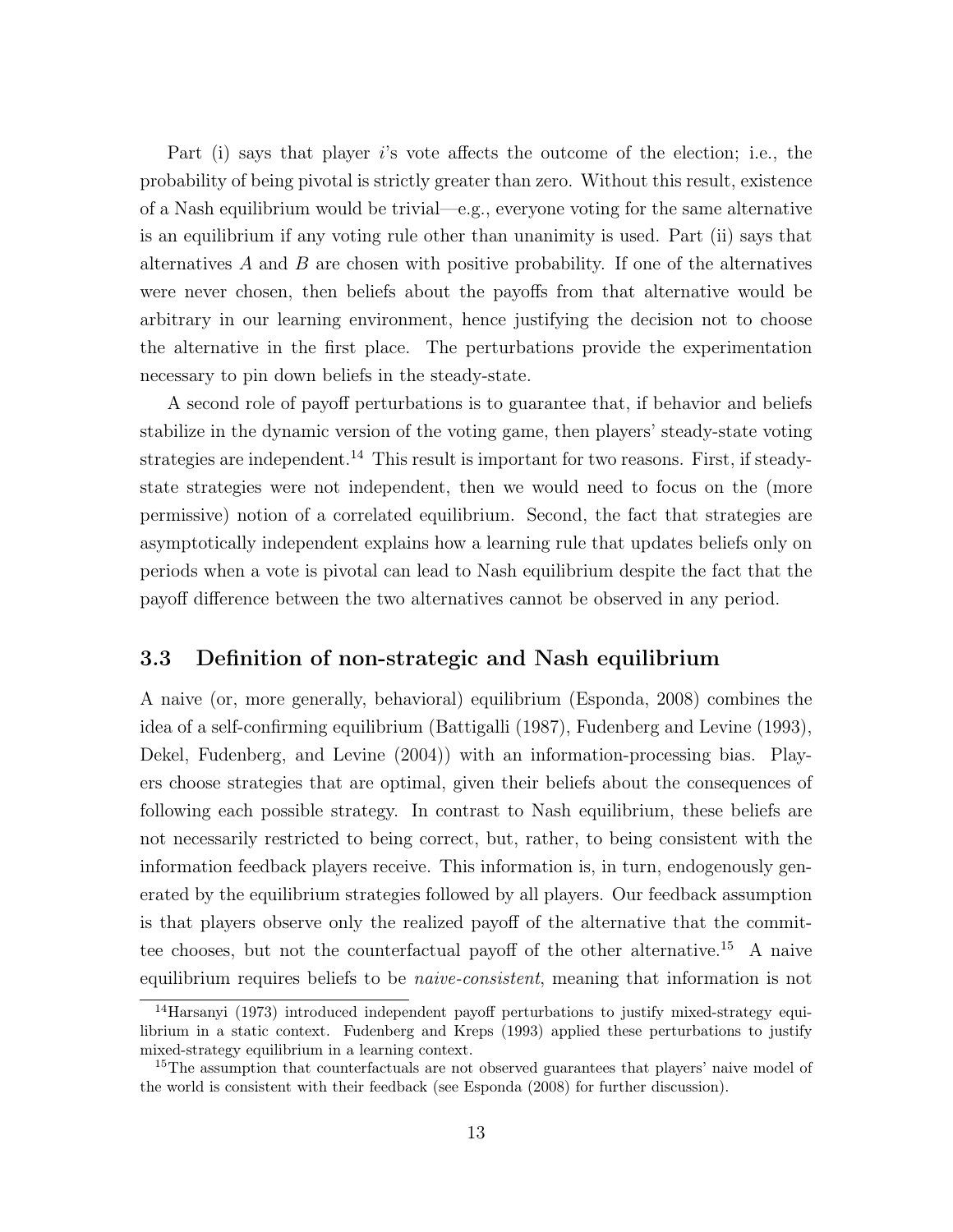correctly processed by players. In particular, players do not take into account that other players' actions may be correlated with the true state of nature. In this way, we formalize the idea that players do not take into account the informational content of other players' actions, or, equivalently, the sample selection problem. In Section 7, we argue that naivete may be sensible even for sophisticated players that understand selection. Hence, given that the defining characteristic of naive players is that they do not make inferences from the strategies of other players, we refer to a naive equilibrium as a non-strategic equilibrium.

We now define two solution concepts, one for each value of  $m \in \{NE, N\}$ , corresponding to Nash and non-strategic equilibrium, respectively. Throughout the paper, results that are stated to hold for m should be understood to hold both for the case  $m = NE$  and the case  $m = N$ . To gain some intuition for the solution concepts, suppose that player  $i$  repeatedly faces a sequence of stage games where players use strategies  $\alpha$  every period and that she wants to learn the value of voting for A and B. If player *i* learns the value of an alternative by conditioning on her own signal, on the event that the alternative is elected (hence, observed), and on the event that her vote is m-pivotal, then her beliefs about the expected difference between A and B are given by

$$
\Delta_i^m(P(\alpha), s_i) \equiv E_{P(\alpha)}\left[u_i(A, \omega) \mid o = A, piv_i^m, s_i\right] - E_{P(\alpha)}\left[u_i(B, \omega) \mid o = B, piv_i^m, s_i\right],
$$

which is well-defined by Lemma 1. Player i then votes for A whenever  $\Delta_i^m(P(\alpha), s_i) \geq$  $v_i$ , where  $v_i$  is her realized payoff perturbation, therefore motivating the following definition.

**Definition 1.** A strategy profile  $\alpha \in \mathcal{A}$  is an *m*-equilibrium of the stage game if for every player  $i = 1, ..., n$  and for every  $s_i \in S_i$ ,

$$
\alpha_i(s_i) = F_i\left(\Delta_i^m(P(\alpha), s_i)\right). \tag{2}
$$

We refer to  $P(\alpha) \in \Delta(Z)$  as an *m*-equilibrium distribution.

In an *m*-equilibrium, players best respond to beliefs that are endogenously determined by both their own strategy and those of other players. The case  $m = NE$ corresponds to the definition of a Nash equilibrium. To see this claim, note that the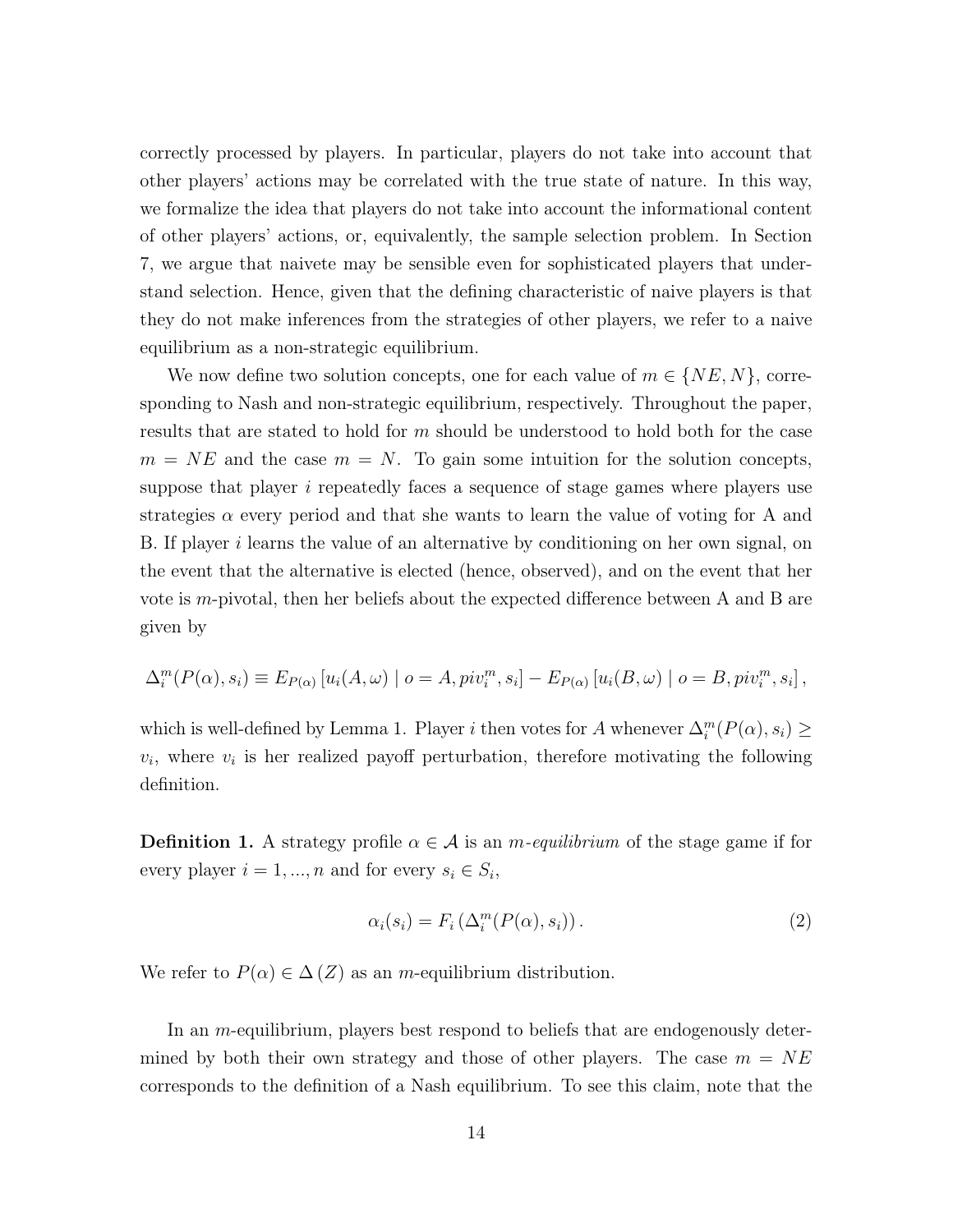event  $\{o = A, piv_i^{NE}, s_i\}$  is identical to the event  $\{x_i = 1, piv_i^{NE}, s_i\}$  because player i's vote determines the outcome when she is pivotal. Moreover, conditioning on the latter event is equivalent to conditioning on the event  $\{pi^{NE}, s_i\}$ , since the probability that i votes for  $A$  or  $B$  depends only on the payoff perturbation and is, therefore, uncorrelated with the state of the world, once we condition for the observed signal  $s_i$ . A similar argument is valid for the event  $\{o = B, piv_i^{NE}, s_i\}$ . Therefore,

$$
\Delta_i^{NE}(P, s_i) = E_{P(\alpha)} \left[ u_i(A, \omega) - u_i(B, \omega) \mid piv_i^{NE}, s_i \right],
$$

which is the standard criterion for making choices in a Nash equilibrium, where players choose the best alternative conditional on the event that their vote is pivotal.

The case  $m = N$  corresponds to a naive (or non-strategic) equilibrium (Esponda, 2008). In this case, players' beliefs are consistent with observed equilibrium outcomes but players do not account for the correlation between others' votes and the state of the world (conditional on their own private information). In particular, naive or non-strategic players fail to account for the selection problem.

#### **Theorem 1.** There exists an m-equilibrium of the stage game.

Proof. Let  $\Phi^m : A \to A$  be given by  $\Phi^m(\alpha) = (F_i(\Delta_i^m(P(\alpha), s_i))_{s_i \in S_i})_{i=1,\dots,n}$ . First, note that  $\Phi^m(\alpha) \in \mathcal{A}$  for all  $\alpha \in \mathcal{A}$ . Second,  $\mathcal{A}$  is a convex and compact subset of a Euclidean space. Third,  $P(\cdot)$  is continuous, implying that  $\Delta_i^m(P(\cdot), s_i)$  (which is welldefined by Lemma 1) is continuous and, by continuity of  $F_i$ , that  $\Phi^m$  is continuous. Therefore, by Brouwer's fixed-point theorem, there exists a fixed point of  $\Phi^m$ , which  $\Box$ is also an m-equilibrium of the stage game.

The definition of equilibrium was motivated by a learning story. In Section 4 we study an explicit model of learning and provide a foundation for both Nash  $(m = NE)$ and non-strategic  $(m = N)$  equilibrium. In addition, while existence of equilibrium is guaranteed, there may exist multiple equilibria. This multiplicity issue is wellknown for Nash equilibrium, where applications often focus on symmetric equilibria and ignore asymmetric equilibria. In Sections 5 and 6, we apply the explicit learning model to select among the set of equilibria.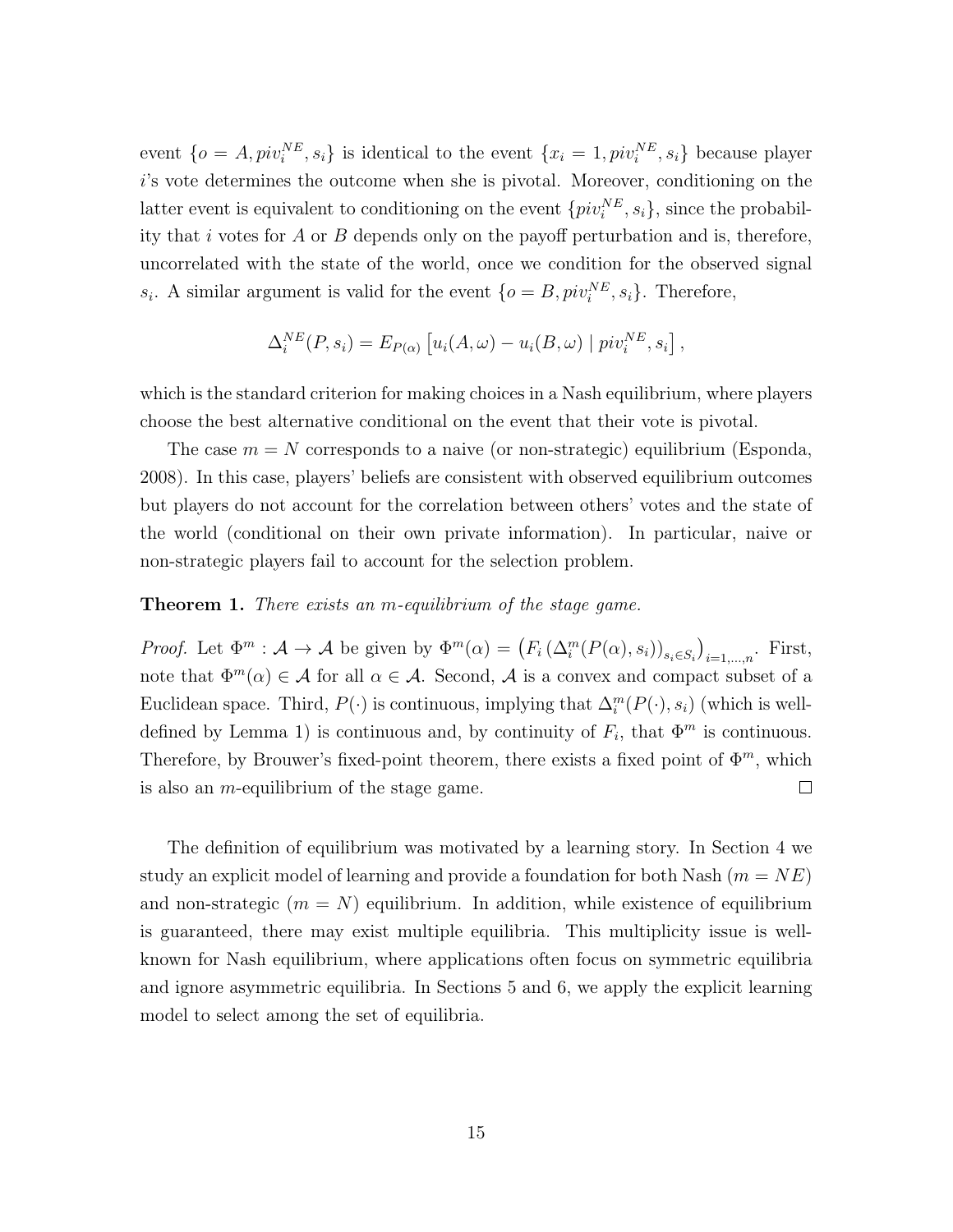### 4 Learning foundation for equilibrium

We present a dynamic framework in order to clarify and justify the Nash and nonstrategic equilibrium concepts for the voting game with private information. A dynamic game is a repetition of the voting stage game in which the state, the signals, and the payoff perturbations are drawn independently across time periods from the same distribution. We postulate two learning rules and adapt the notion of empirical beliefs, asymptotic myopia, and stability of Fudenberg and Kreps (1993, 1994, 1995) to show that the steady-states under these rules correspond to equilibria of the voting stage game.

#### 4.1 A model of learning

A group of n players play the stage game described in Section 3 for each discrete time period  $t = 1, 2, ...$  At time t, the state is denoted by  $\omega_t \in \Omega$ , the signals by  $s_t = (s_{1t},...,s_{nt})$ , and the votes by  $x_t = (x_{1t},...,x_{nt})$ . The outcome of the election at time t is determined by a threshold voting rule k and denoted by  $o_t \in \{A, B\}$ . Player  $i$ 's utility is

$$
u_i(o_t, \omega_t) + 1 \{o_t = B\} v_{it},
$$

where  $v_{it}$  is the payoff perturbation drawn independently (across players and time) from  $F_i$ . As before, let  $pi_i^m$  denote the profiles of others' votes such that player *i*'s vote is *m*-pivotal, where  $m \in \{NE, N\}.$ 

Let  $h^t = (z_1, ..., z_{t-1})$  denote the history of the game up to time  $t-1$ , where  $z_t = (x_t, s_t, \omega_t) \in Z$  is the time-t outcome. Let  $\mathcal{H}^t$  denote the set of all time-t histories and let  $H$  be the set of infinite histories. At each round of play, players privately collect feedback about past outcomes. For each player  $i, Z_i \equiv X \times S_i \times U_i$  is the set of outcomes that player i may observe at any given period, where  $U_i = U_{Ai} \cup U_{Bi}$  is the union of the ranges of her utility functions, i.e.,  $U_{oi} = u_i(o, \Omega)$ . Let  $h_i^t = (z_{i1}, ..., z_{it-1})$ denote player *i*'s private history up to time  $t-1$ , where  $z_{it} = (x_t, s_{it}, u_i(o_t, \omega_t)) \in Z_i$  is the privately observed outcome at time  $t$ . Note that payoff perturbations are not part of the history, implicitly assuming that players understand that the perturbations are independent payoff shocks that are unrelated to the learning problem.

We complete the specification of the dynamic game by introducing assessment (i.e., belief-updating) and policy rules. An assessment rule for player i is a sequence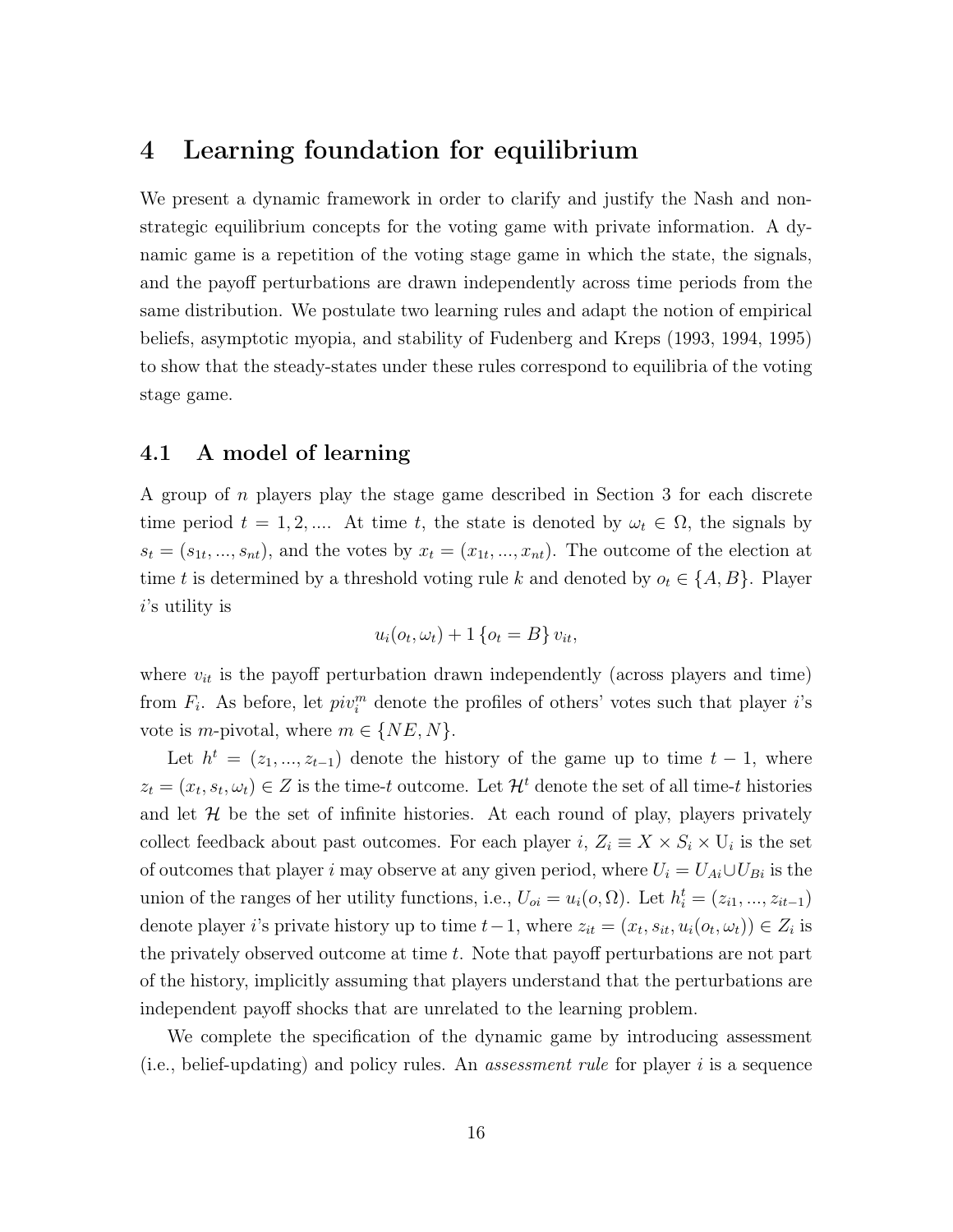$\mu_i = (\mu_{i1}, ..., \mu_{it}, ...)$  such that  $\mu_{it} : \mathcal{H} \to \mathbb{R}^{\#S_i}$  is measurable with respect to the player i's time-t private history. The interpretation is that the  $s_i$ -coordinate of  $\mu_{it}(h)$ ,  $\mu_{it}(h)(s_i)$ , is player i's beliefs—given her private  $t-1$ -period history in h—about the difference in expected utility between alternatives A and B conditional on her signal  $s_i$  and on the *m*-pivotal event.

A policy rule for player i is a history-dependent sequence of action plans  $\phi_i^H$  =  $(\phi_{i1}^H, ..., \phi_{it}^H, ...)$ , where  $\phi_{it}^H : \mathcal{H} \times V_i \to Y_i \equiv \{0,1\}^{S_i}$  is measurable with respect to player  $i$ 's time-t private history and her time-t payoff perturbation. The interpretation is that  $\phi_{it}^H(h, v_i)(s_i)$  is player i's vote at time t, conditional on observing perturbation  $v_i$ , signal  $s_i$ , and private history  $h_i^t$  (as a consequence of history  $h$ ).

The measurability restrictions on assessment and policy rules imply that players' decisions may depend on the observed payoff outcomes but not on the (unobserved) state of the world, thus capturing the assumption that players do not observe counterfactual payoffs. In particular, players do not know the relationship between the state space and their payoffs; otherwise, under generic payoffs, they could infer the payoff they would have received from a losing alternative by simply observing the payoff received from the elected alternative.<sup>16</sup>

Given a policy rule profile  $\phi^H = (\phi^H_1, ..., \phi^H_n)$ , let  $\mathbf{P}_t^{\phi^H}$  $t_t^{\phi^n}(\cdot \mid h^t)$  denote the probability distribution over histories, conditional on history up to time  $t, h^t \in \mathcal{H}^t$ , and let  $\mathbf{P}^{\phi^H}$  denote the unconditional probability distribution over histories, which we can construct by Kolmogorov's extension theorem.

# 4.2 The selection problem: non-strategic and strategic assessments

We study a family of learning rules that are indexed by  $m$  and differ in how players form beliefs about the best alternative to vote for. Let

$$
Z_{\text{out}}^m(s_i) = \left\{ (x', s', \omega') \in Z : o(x') = o, \omega' \in u_i^{-1}(o, \mathbf{u}), x'_{-i} \in \text{piv}_i^m, s_i' = s_i \right\}
$$

<sup>&</sup>lt;sup>16</sup>For example, suppose that, in Figure 1, the payoff of B in state  $\omega_A$  were changed from 0 to 1/2. Then, a player who obtains  $1/2$  from the election of B and knows the payoff-state structure would also learn the counterfactual payoff of 1. Alternatively, players in this modified example can believe (incorrectly) in a payoff-state structure that has four, rather than two, states. Also, additional "structural" knowledge about states and payoffs could be incorporated, as long as voters cannot perfectly infer counterfactual payoffs (in which case, as mentioned in the introduction, non-strategic learning yields sincere voting).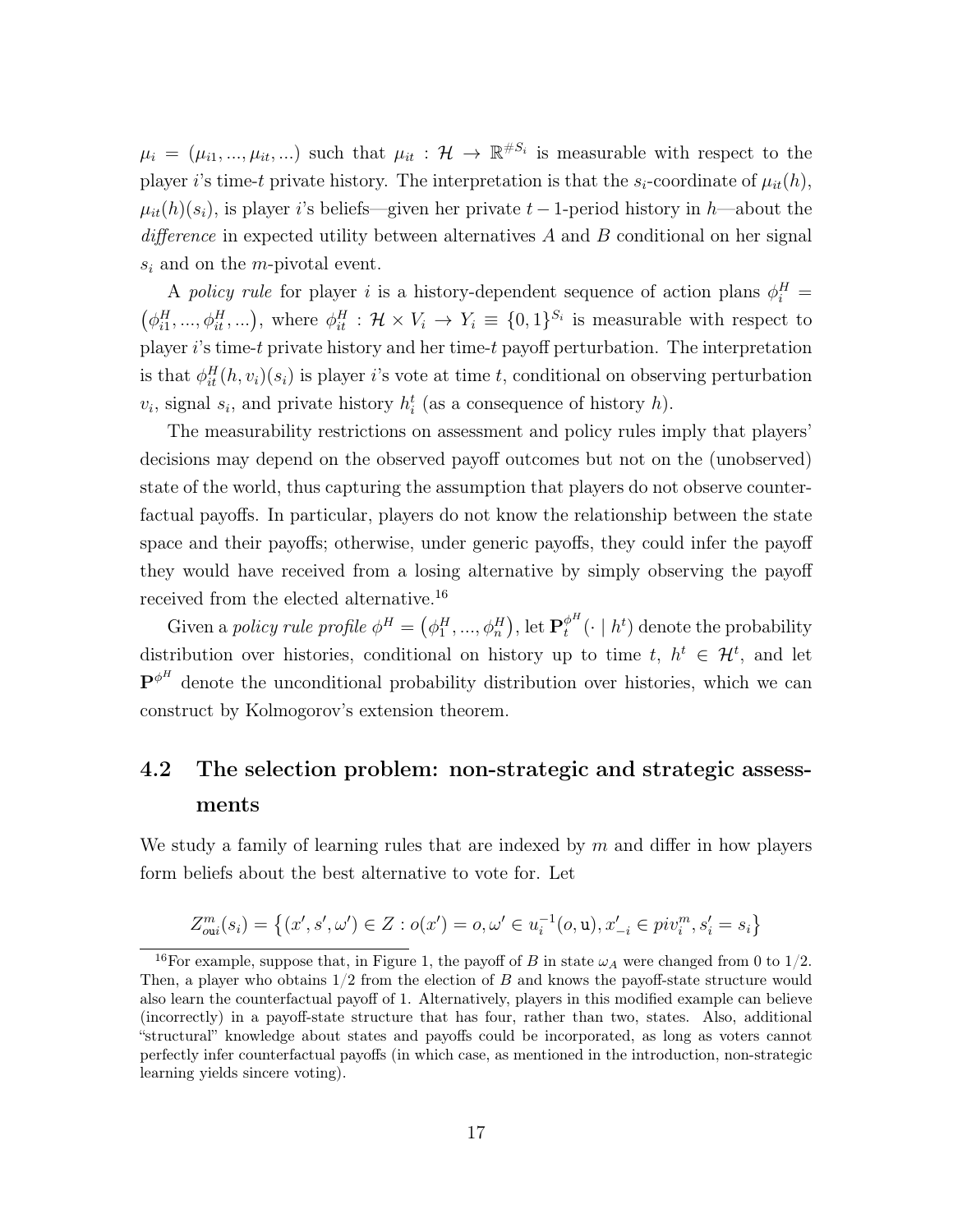denote the event that player i is m-pivotal, observes  $s_i$ , and obtains payoff u from the elected outcome *o*. For a history  $h$ , let<sup>17</sup>

$$
\xi_{\text{out}}^m(h)(s_i) = \frac{1}{t-1} \sum_{\tau=1}^{t-1} \mathbf{1}_{Z_{\text{out}}^m(s_i)}(z_\tau)
$$
\n(3)

be the proportion of times, up to  $t-1$ , that player i has observed the event  $Z_{\text{out}}^m(s_i)$ , where  $z_{\tau}$  are the time- $\tau$  elements of h.

**Definition 2.** An assessment rule  $\mu_i^m$  is m-empirical if

$$
\mu_{it}^{m}(h)(s_i) = \mu_{Ait}^{m}(h)(s_i) - \mu_{Bit}^{m}(h)(s_i),
$$

where  $\mu_{oit}^m : \mathcal{H} \to \mathbb{R}^{\#S_i}$  for  $o \in \{A, B\}$  are given by

$$
\mu_{oit}^{m}(h)(s_i) = \frac{\sum_{\mathbf{u} \in U_{oi}} \xi_{out}^{m}(h)(s_i) \cdot \mathbf{u}}{\sum_{\mathbf{u} \in U_{oi}} \xi_{out}^{m}(h)(s_i)}
$$
(4)

for every  $h \in \mathcal{H}$ ,  $s_i \in S_i$ , and  $t \geq 2$  such that the denominator is greater than zero. If the denominator is zero, then  $\mu_{oit}^m(h)(s_i) \in (-2K, 2K)^{18}$ 

In words, for non-strategic players  $(m = N)$ , this definition assumes that they believe that the difference in expected payoffs from A and B, conditional on an observed signal, is given by the observed empirical average difference in payoffs—the key here is that only the payoff to the chosen alternative is observed. Hence, nonstrategic players take the information they see at face value. In particular, they make no attempts to account for the information content of others' votes.

For strategic players  $(m = NE)$ , this definition assumes that they form beliefs in a similar way, except that they only use data from periods in which their vote was pivotal. However, since counterfactual payoffs are not observed, players never observe the difference in expected payoffs conditional on their vote being pivotal. Instead, players estimate the payoffs for each alternative by observing each alternative in

<sup>&</sup>lt;sup>17</sup>Throughout the paper, 1 stands for the indicator function, i.e.,  $\mathbf{1}_A(z) = 1$  if  $z \in A$  and  $\mathbf{1}_A(z) = 0$ if  $z \notin A$ .

<sup>&</sup>lt;sup>18</sup>The assumption on the initial prior guarantees that posteriors always belong to  $(-2K, 2K)$ ; hence, the perturbations guarantee that both alternatives are chosen with positive probability.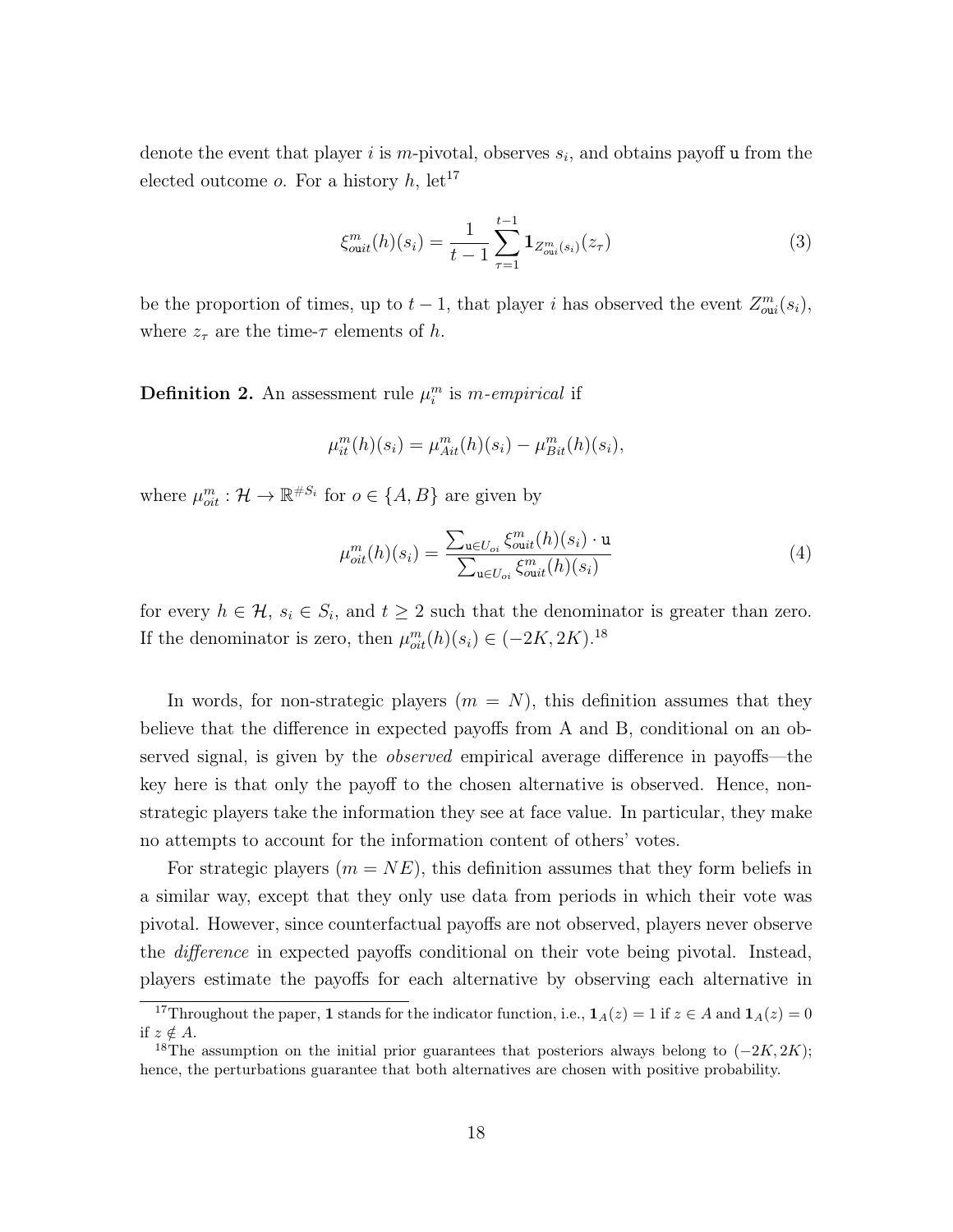different periods, and then combining these estimates to form their estimate of the difference in payoffs.

The learning model is completed by assuming that players' votes asymptotically maximize their current period perceived expected utility.<sup>19</sup>

**Definition 3.** A policy rule  $\phi_i^{H,m}$  $i^{H,m}$  is asymptotically myopic relative to an assessment *rule*  $\mu_i^m$  if there exists a sequence  $(\epsilon_t)_t$  such that  $\epsilon_t \geq 0$  for all t and  $\lim_{t\to\infty} \epsilon_t = 0$ , and for every  $h \in \mathcal{H}$ ,  $s_i \in S_i$ , and  $t \geq 1$ ,

$$
\phi_{it}^{H,m}(h, v_{it})(s_i) = \begin{cases} 1 & \text{if } \mu_{it}^m(h)(s_i) - v_{it} \ge \epsilon_t \\ 0 & \text{if } \mu_{it}^m(h)(s_i) - v_{it} < -\epsilon_t \end{cases}.
$$

The policy rule is called *myopic* if  $\epsilon_t = 0$  for all t.

The definition of asymptotic myopia allows players to be forward-looking and to experiment (cf. Fudenberg and Kreps 1993, 1994, 1995). In our environment, the reason why non-strategic  $(m = N)$  players may have incorrect beliefs is not because of lack of experimentation, but, rather, due to their failure to account for the selection problem. Indeed, even with myopic rules, the payoff perturbations guarantee "perpetual experimentation" in the sense that Lemma 1 holds for all  $t$ .

### 4.3 Stability and equilibrium

Our objective is to relate distributions over outcomes of the dynamic game as  $t \to \infty$ to equilibrium distributions over outcomes of the stage game. For  $t \geq 2$ , define the sequence of random variables  $\overline{P}_t : \mathcal{H} \to \Delta(Z)$ , where

$$
\overline{P}_t(h)(z) = \frac{1}{t-1} \sum_{\tau=1}^{t-1} \mathbf{1}_{\{z\}}(z_\tau)
$$

is the frequency distribution over outcomes in the dynamic game. We look at the frequency distribution in order to allow for the possibility that play in the dynamic game is correlated. We focus attention on frequency distributions that eventually stabilize around a steady-state distribution over outcomes. The following definitions

<sup>&</sup>lt;sup>19</sup>Implicitly, we assume that players believe (correctly) that they can be pivotal with positive probability.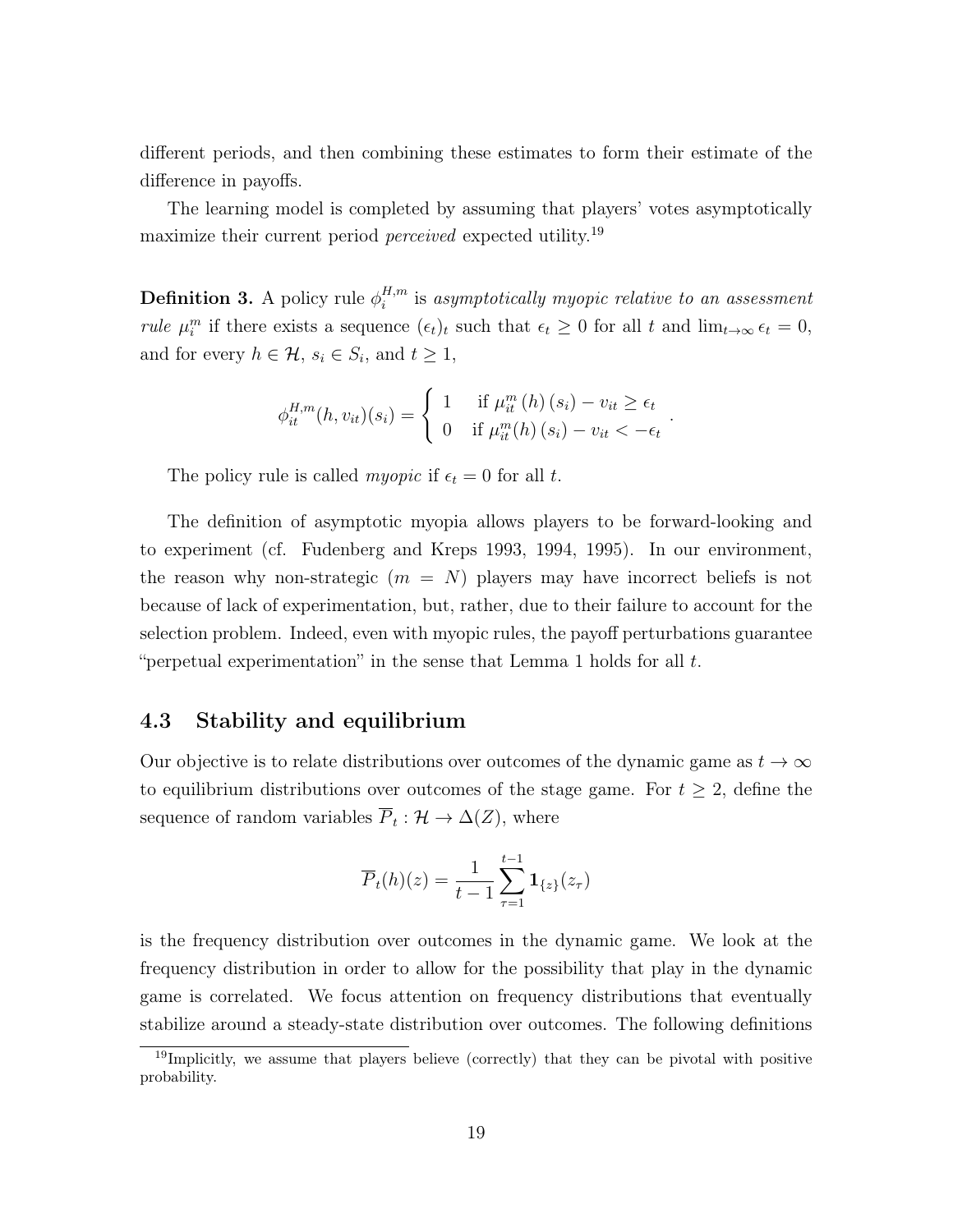of stability account for the probabilistic nature and possible multiplicity of steady states.

**Definition 4.**  $P^m \in \Delta(Z)$  is a *stable outcome distribution* of the dynamic game under policy rules  $\phi^{H,m}$  if for all  $\varepsilon > 0$  there exists  $t_{\varepsilon}$  such that<sup>20</sup>

$$
\mathbf{P}^{\phi^{H,m}}\left(\left\|\overline{P}_t-P^m\right\|<\varepsilon\text{ for all }t\geq t_\varepsilon\right)>0.
$$

The following definition is a stronger version of the previous one.

**Definition 5.**  $P^m \in \Delta(Z)$  is a *strongly stable outcome distribution* of the dynamic game under policy rules  $\phi^{H,m}$  if

$$
\mathbf{P}^{\phi^{H,m}}\left(\lim_{t\to\infty}\left\|\overline{P}_t-P^m\right\|=0\right)=1.
$$

The definition of stability captures the idea that after a *finite* number of periods, there is a positive probability that the frequency distribution over outcomes  $\overline{P}_t$  remains forever close to  $P^m$ . The definition of strong stability states that the frequency distribution over outcomes  $\overline{P}_t$  converges almost surely (under  $\mathbf{P}^{\phi^{H,m}}$ ) to  $P^m$ .

**Theorem 2.**  $P^m$  is an m-equilibrium distribution of the stage game if and only if  $P<sup>m</sup>$  is stable (or strongly stable) under some policy rule  $\phi^{H,m}$  that is asymptotically myopic relative to assessment rules  $\mu^m$  that are m-empirical.

Theorem 2 establishes two results. The "if" direction provides a justification for discarding outcomes that do not arise in an  $m$ -equilibrium of the voting stage game: Any profile that is not an *m*-equilibrium generates an outcome distribution that is not even stable, much less strongly stable, in the dynamic game with  $m$ -learning rules. In particular, correlated strategy profiles do not generate stable outcome distributions in our environment. As the proof makes clear, this result follows from the assumption that payoff perturbations are independent across players and time.

<sup>&</sup>lt;sup>20</sup>The norm  $|| \cdot ||$  is defined as  $||f|| = \max_{y \in Y} |f(y)|$ .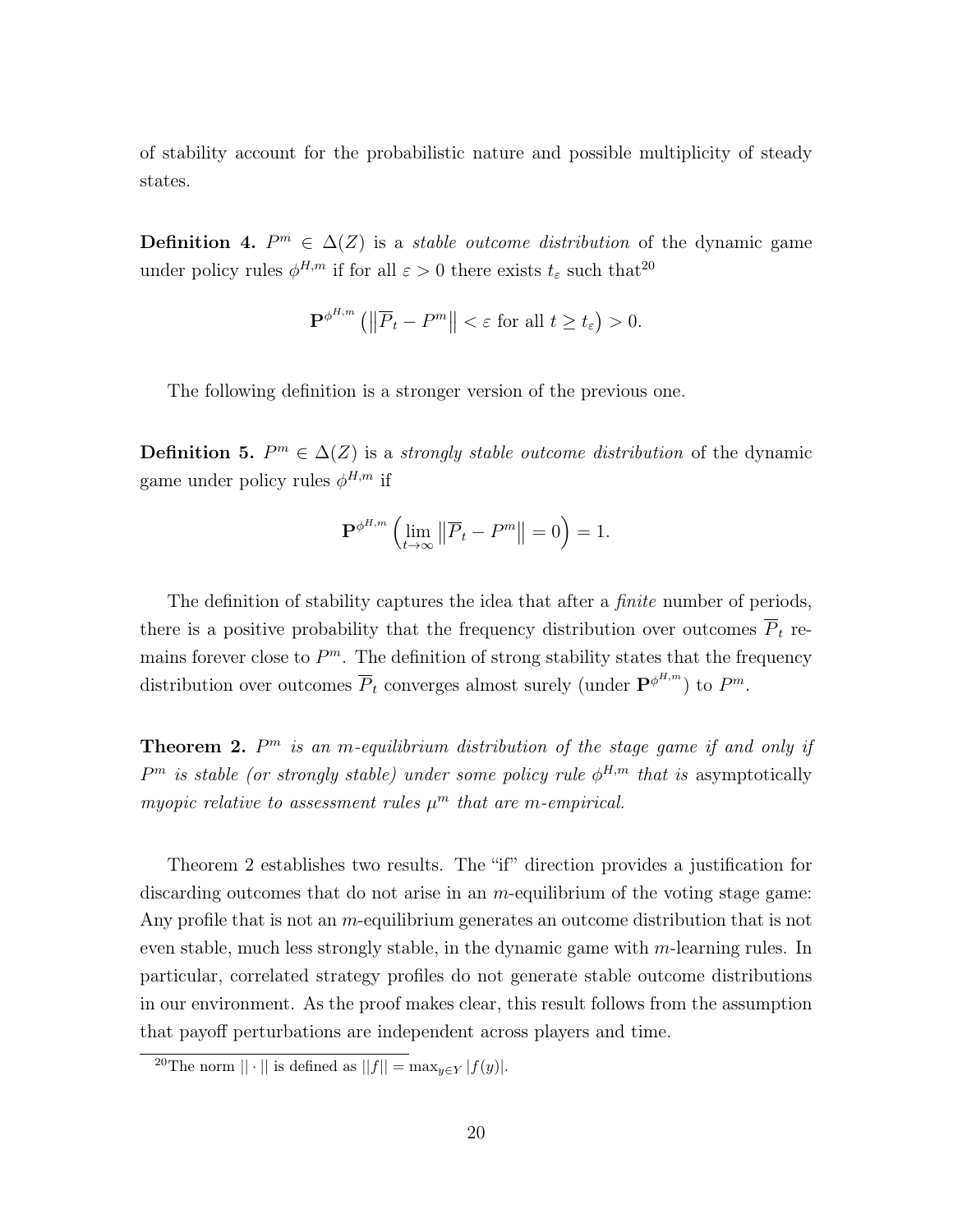The "only if" direction provides a justification for not discarding any  $m$ -equilibrium distribution outcome: Any m-equilibrium distribution outcome is strongly stable under some m-learning rule. This result does rely on allowing for rules that are asymptotically optimal, and, arguably, the proof relies on the construction of a particular type of policy rule (see Fudenberg and Kreps (1993) for a discussion). This result leaves open the possibility of placing additional restrictions on policy rules in order to select among the set of m-equilibria, a topic that we study in Section 5.

### 4.4 Proof of Theorem 2

The proof of Theorem 2 adapts the arguments by Fudenberg and Kreps (1993, Propositions 6.3 and 7.5) to our asymmetric-information setting. The proof relies on several claims, all of which are proven in the Appendix.

#### 4.4.1 Proof of the "if" part

Throughout the proof, we fix a stable outcome distribution  $P^m$  and policy rules  $\phi^{H,m}$ that are asymptotically myopic—with a fixed sequence  $(\epsilon_t)_t$ —relative to assessment rules  $\mu^m$  which are *m*-empirical. The proof compares "strategies" in the dynamic game with strategies in the stage game. To define the former, let the vector-valued random variable  $\alpha_t^{H,m} = (\alpha_{1t}^{H,m})$  $H^{H,m}_{1t},..., \alpha^{H,m}_{nt}$  :  $\mathcal{H} \rightarrow \Pi_{i=1}^{n} \mathcal{A}_{i}$  denote a time-t strategy profile, where

$$
\alpha_{it}^{H,m}(h)(s_i) = \int 1_{\{v_i : \phi_{it}^{H,m}(h,v_i)(s_i) = 1\}} dF_i
$$
\n(5)

is the probability that player i votes for A when observing signal  $s_i$ , conditional on history  $h^t$ .

Finally, let  $\alpha^m = (\alpha_1^m, ..., \alpha_n^m) \in \Pi_{i=1}^n \mathcal{A}_i$  be such that

$$
\alpha_i^m(s_i) = F_i\left(\Delta_i^m(P^m, s_i)\right) \tag{6}
$$

is the probability that player  $i$  votes for A if she optimally responds to beliefs  $\Delta_i^m(P^m, s_i)$ .

The proof of the "if" part of Theorem 2 follows from the following claims.

**Claim 2.1** For all  $\varepsilon > 0$ , there exists  $H_{\varepsilon}$  with  $\mathbf{P}^{\phi^{H,m}}(H_{\varepsilon}) > 0$  such that for all  $h \in H_{\varepsilon}$ , there exists  $t_{\varepsilon,h}$  such for all  $t \geq t_{\varepsilon,h}$ ,  $\parallel$  $\alpha_t^{H,m}$  $t^{H,m}(h) - \alpha^m$  $< \varepsilon$  and  $\left\| \overline{P}_t(h) - P^m \right\| <$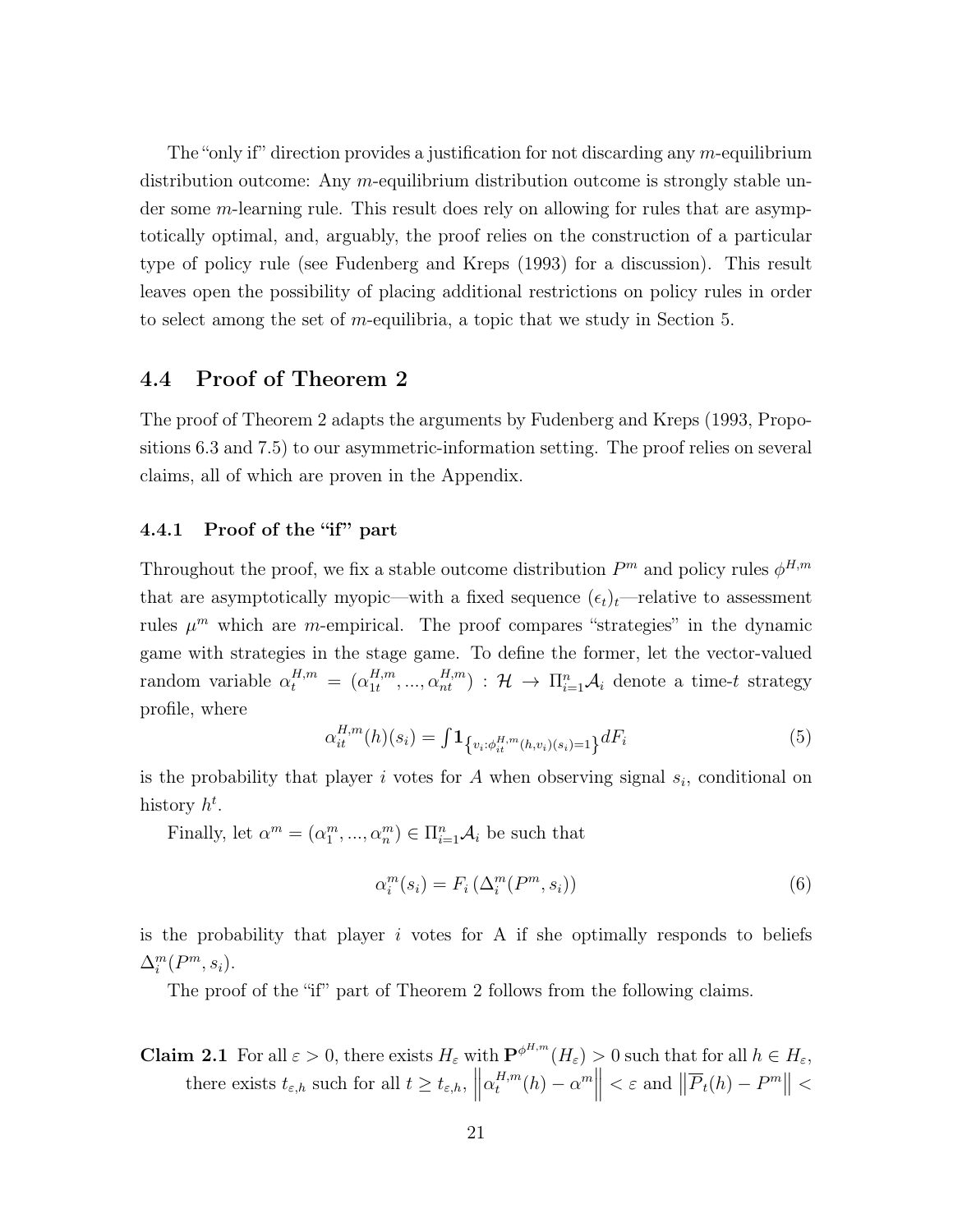### Claim 2.2  $||P^m - P(\alpha^m)|| = 0$

ε.

Claim 2.1 establishes that stability of  $P<sup>m</sup>$  implies that beliefs eventually remain close to  $\Delta_i^m(P^m, s_i)$ , thus implying that time-t strategies  $\alpha_t^{H,m}$  $t^{H,m}$  eventually remain close to  $\alpha^m$ . The key of the proof is that players' payoff perturbations are independently drawn from an atom-less distribution, implying that if beliefs settle down, then strategies must also settle down, not just in an average sense, but actually in a per-period sense. In particular, Claim 2.1 implies that any correlation in players' strategies induced by a common history eventually vanishes. In Claim 2.2, we show that the fact that time-t strategies remain close to  $\alpha^m$  implies that  $P^m = P(\alpha^m)$ , where  $P(\cdot)$  was previously defined in (1). Both claims rely on a straightforward generalization of a technical result by Fudenberg and Kreps (1993, Lemma 6.2); this result allows us to apply the law of large numbers in a context where a sequence of random variables is not independently distributed, but where the distributions conditional on past history are eventually very close to some common distribution.

Claim 2.2 and equation (6) imply that, for all  $i$  and  $s_i$ ,

$$
\alpha_i^m(s_i) = F_i\left(\Delta_i^m(P(\alpha^m), s_i)\right),
$$

so that  $\alpha^m$  is an *m*-equilibrium of the stage game. Therefore,  $P^m = P(\alpha^m)$  is an  $m$ -equilibrium distribution, thus establishing the "if" part of Theorem 2.

#### 4.4.2 Proof of the "only if" part

The idea is to postulate that players follow the rule associated with the  $m$ -equilibrium strategies, unless the m-empirical beliefs are too different from the m-equilibrium beliefs. We then show that under these policy rules, the m-empirical beliefs are indeed close to the m-equilibrium beliefs with high probability.

Throughout the proof, we fix  $m$  and let  $P^m$  denote an  $m$ -equilibrium distribution of the voting stage game. We divide the proof into several steps.

**Step 1.** Construction of policy rules. For all  $(i, s_i)$ , h and  $v_i$ , let

$$
\hat{\phi}_{it}^{H,m}(h, v_i)(s_i) = \begin{cases} 1 & \text{if } \gamma_t^i(h)(s_i) > v_{it} \\ 0 & \text{otherwise} \end{cases}
$$

,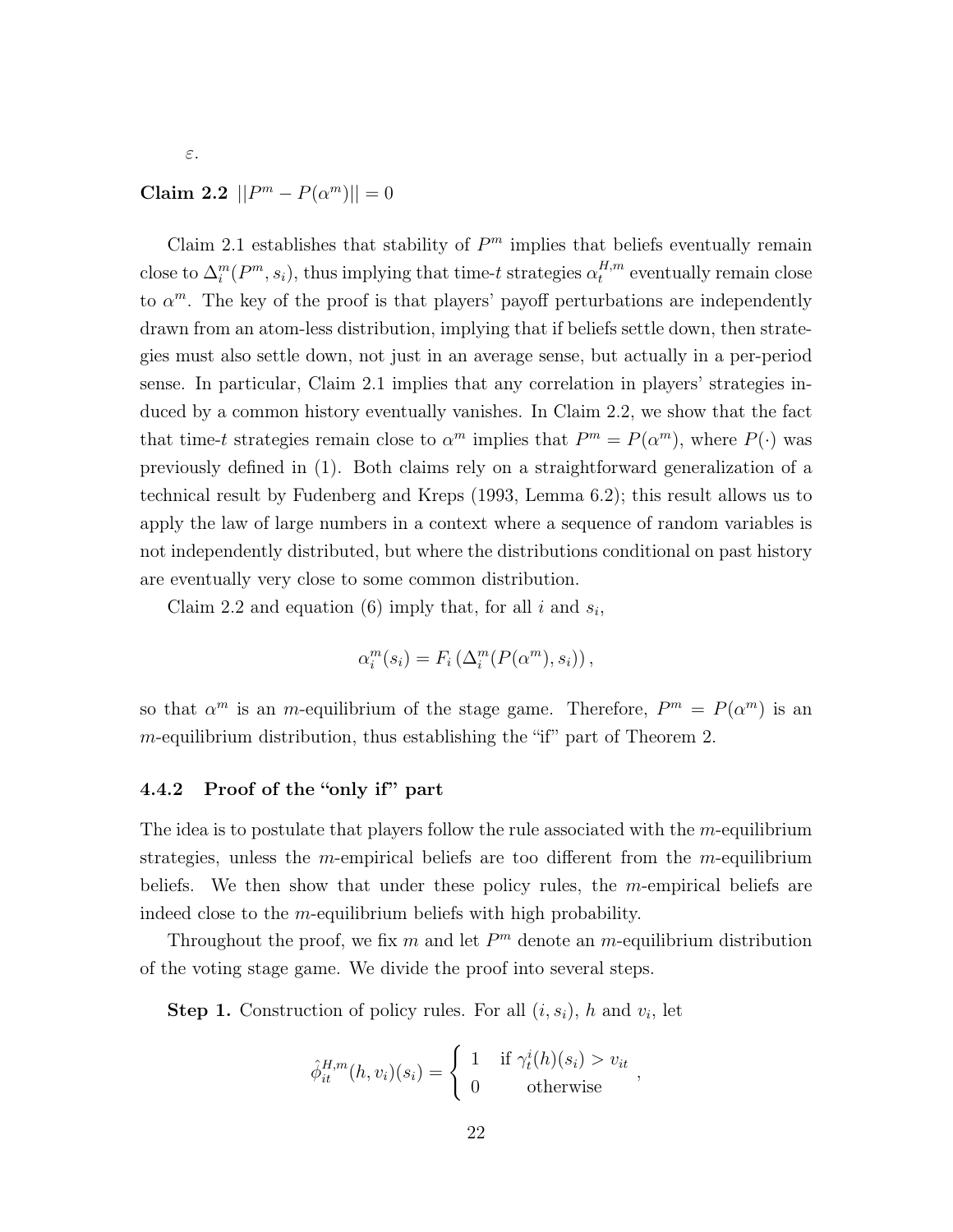where

$$
\gamma_t^i(h)(s_i) \equiv \begin{cases} \Delta_i^m(P^m, s_i) & \text{if } \delta_t^m(h) < \epsilon_t \\ \mu_t^m(h)(s_i) & \text{otherwise} \end{cases},
$$

where

$$
\delta_t^m(h) \equiv ||\mu_t^m(h) - \Delta^m(P^m, \cdot)||.
$$

The particular sequence  $(\epsilon_t)_t$  is provided in the next step.

**Step 2.** Construction of  $(\epsilon_t)_t$ . First, define the history-independent policy rule

$$
\phi_i^{*,m}(h, v_{it})(s_i) = \begin{cases} 1 & \text{if } \Delta_i^m(P^m, s_i) > v_{it} \\ 0 & \text{otherwise} \end{cases}
$$

Claim 2.3  $\lim_{t\to\infty} \delta_t^m = 0$  a.s.- $\mathbf{P}^{\phi^{*,m}}$ 

Claim 2.3 establishes that, under the probability induced by  $\phi^{*,m}$ ,  $\delta_t$  goes to zero with probability one. In addition,  $\delta_t^m(h) < 4K$  for all t and h. Then, by the second Borel-Cantelli lemma (see Billingsley (1995), Theorem 4.4), it follows that for any  $\rho > 0,$ 

$$
\sum_{t=1}^{\infty} \mathbf{P}^{\phi^{*,m}}\left(\delta_t^m(h) \ge \varrho\right) < \infty.
$$

Therefore, there exists a sequence  $(\tau(j))_{j=1}^{\infty}$  with  $\lim_{j\to\infty} \tau(j) = \infty$  such that

$$
\sum_{t \ge \tau(j)} \mathbf{P}^{\phi^{*,m}}(\delta_t^m(h) \ge 1/j) < (3/2)4^{-j}.\tag{7}
$$

.

We now choose the sequence  $(\epsilon_t)_t$ . For  $t \leq t^* \equiv \tau(1) < \infty$ , we pick any  $\epsilon_t \geq 4K$ , while for  $t > t^*$ , we set  $\epsilon_t = 1/N(t)$ , where  $N(t) \equiv \sum_{j=1}^{\infty} 1\{\tau(j) \leq t\}$ . Note that, since  $\tau(j) \to \infty$  as  $j \to \infty$ , then  $N(t) \to \infty$  as  $t \to \infty$ . So  $\epsilon_t \geq 0$  for all t and  $\lim_{t\to\infty} \epsilon_t = 0$ . In particular, given this construction of  $(\epsilon_t)_t$ , the policy rules  $\hat{\phi}^{H,m}$  are asymptotically myopic relative to assessment rules  $\mu^m$ .

**Step 3.** In the final step, we verify that  $P^m$  is strongly stable under  $\hat{\phi}^{H,m}$  with our particular choice of  $(\epsilon_t)_t$ . Let  $\alpha^m$  denote the *m*-equilibrium strategy profile corresponding to  $P^m$ , i.e.,  $P(\alpha^m) = P^m$ . Define  $H_o \equiv \{h \in H : \delta_t^m(h) < \epsilon_t, \forall t\}$ . By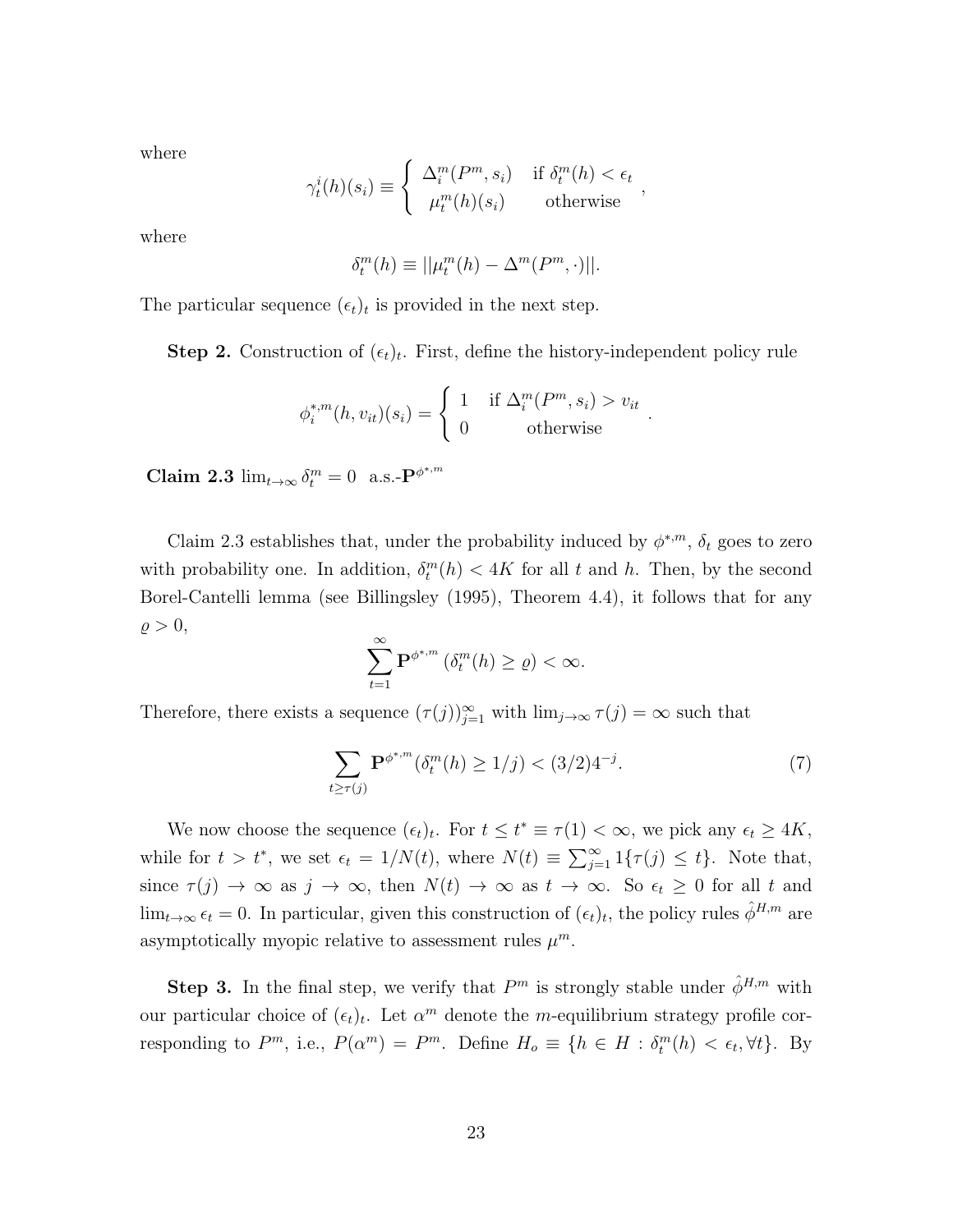construction, for any  $h \in H_o$ ,

$$
\alpha_{it}^{H,m}(h)(s_i) = \int \mathbf{1}_{\{v_i : \hat{\phi}_{it}^{H,m}(h,v_i)(s_i) = 0\}} dF_i
$$

$$
= F_i(\Delta_i^m(P^m, s_i))
$$

$$
= \alpha_i^m(s_i)
$$

for all  $(i, s_i)$ . Thus, for all  $h \in H_o$ ,

$$
\mathbf{P}^{\hat{\phi}^{H,m}}(z_t = z \mid h^t) = P(\alpha_t^{H,m}(h))(z) = P(\alpha^m)(z) = P^m(z)
$$
\n(8)

for all  $z \in Z$ .

Claim 2.4  ${\bf P}^{\hat{\phi}^{H,m}}(H_o)=1$ 

Claim 2.4, which follows by first showing that  $\mathbf{P}^{\hat{\phi}^{H,m}}(H_o) > 0$  and then applying the 0-1 Law, implies that  $P^m$  is strongly stable under  $\hat{\phi}^{H,m}$ .

### 5 Equilibrium selection

Theorem 2 justifies all m-equilibria and, therefore, provides no guidance for selecting among the multiple equilibria that often exist in voting games. This result holds because asymptotic myopia allows players to make (vanishing) optimization mistakes. In this section, we study stability of equilibria when players are restricted to be exactly myopic (i.e.,  $\epsilon_t = 0$  for all t in Definition 3).

The learning procedure followed by players in Section 4 yields a stochastic dynamical system in  $\xi_t^m = (\xi_{out}^m(s_i))_{ouis_i}$ <sup>21</sup> Conveniently, (3) can be written recursively as

$$
\xi_{\text{out }t+1}^m(s_i) - \xi_{\text{out }t}^m(s_i) = \frac{1}{t+1} \left( \mathbf{1}_{Z_{\text{out}}^m(s_i)}(z_{t+1}) - \xi_{\text{out }t}^m(s_i) \right).
$$

Associated with any state of beliefs  $\xi$ , we define the corresponding (myopic) strategy

<sup>&</sup>lt;sup>21</sup> Equivalently, we could let  $\mu_t^m$  denote the state space. We do not follow this approach because updating of  $\mu_t^m$  is asynchronous, leading to additional technical issues that can be avoided in our setting. See Fudenberg and Takahashi (2011) for a model where updating is inherently asynchronous.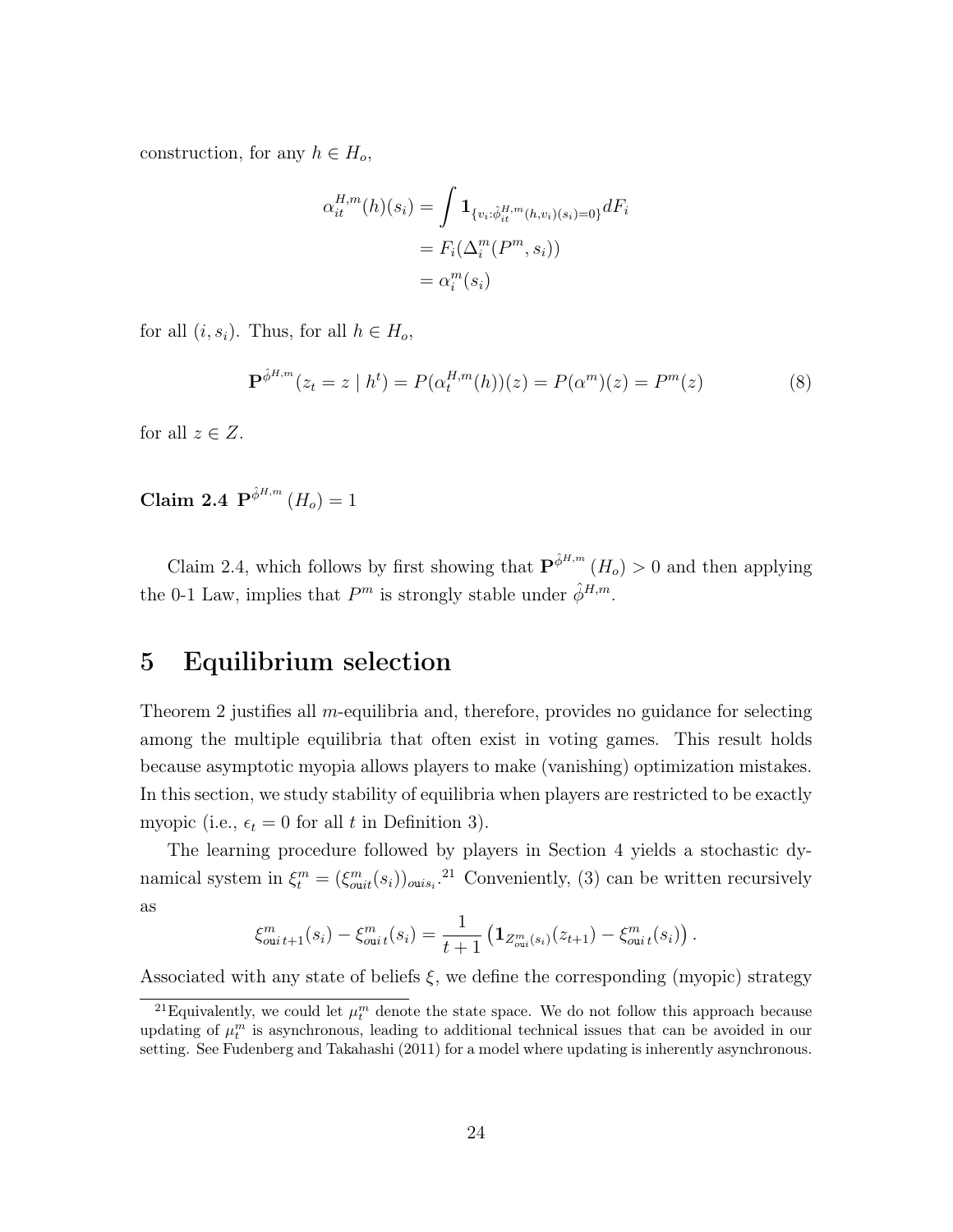profile  $\alpha(\xi) = (\alpha_i(s_i;\xi))_{i,s_i}$ , where

$$
\alpha_i(s_i; \xi_i) = F_i \left( \frac{\sum_{\mathbf{u} \in U_{Ai}} \xi_{A\mathbf{u}i}(s_i) \cdot \mathbf{u}}{\sum_{\mathbf{u} \in U_{Ai}} \xi_{A\mathbf{u}i}(s_i)} - \frac{\sum_{\mathbf{u} \in U_{Bi}} \xi_{B\mathbf{u}i}(s_i) \cdot \mathbf{u}}{\sum_{\mathbf{u} \in U_{Bi}} \xi_{B\mathbf{u}i}(s_i)} \right).
$$
(9)

Letting

$$
\zeta_{\text{out }t+1}^m(s_i) = \mathbf{1}_{Z_{\text{out}}^m(s_i)}(z_{t+1}) - E_{P(\alpha(\xi_t^m))} \left( \mathbf{1}_{Z_{\text{out}}^m(s_i)}(z_{t+1}) \right),
$$

then

$$
\xi_{\text{out }t+1}^m(h)(s_i) - \xi_{\text{out }t}^m(h)(s_i) = \frac{1}{t+1} \left( E_{P(\alpha(\xi_t^m))} \left( \mathbf{1}_{Z_{\text{out}}^m(s_i)}(z_{t+1}) \right) - \xi_{\text{out }t}^m(h)(s_i) + \zeta_{\text{out }t+1}^m(s_i) \right).
$$

We can then apply results from stochastic approximation theory to show that the stochastic system can be well-approximated by the following system of ordinary differential equations:

$$
\dot{\xi}_t^m = L^m(\xi_t^m),\tag{10}
$$

 $\Box$ 

where, dropping the time subscripts,

$$
L_{\text{out}}^m(\xi^m)(s_i) \equiv E_{P(\alpha(\xi^m))} \left( \mathbf{1}_{Z_{\text{out}}^m(s_i)} \right) - \xi_{\text{out}}^m(s_i).
$$

The *m*-stationary points of (10) are those states satisfying  $\xi_*^m = L^m(\xi_*^m)$ . We now relate these stationary points to the  $m$ -equilibria of the game.

**Lemma 2.** If  $\xi^m$  is an m-stationary point, then  $\alpha(\xi^m)$  is an m-equilibrium of the voting game. Conversely, if  $\alpha^m$  is an m-equilibrium, then  $\xi^m$  such that  $\xi_{\text{out}}^m(s_i)$  =  $E_{P(\alpha^m)}\left(\mathbf{1}_{Z_{out}^m(s_i)}\right)$  for all  $o, u, i, s_i$  is a stationary point and  $\alpha(\xi^m) = \alpha^m$ .

Proof. See the Appendix.

**Definition 6.** Let  $\phi^{H,m}$  be a policy rule that is myopic relative to assessment rules  $\mu^m$  that are m-empirical. A strategy profile  $\alpha$  is asymptotically stable if

$$
\mathbf{P}^{\phi^{H,m}}\left(\lim_{t\to\infty}\alpha(\xi_t^m)=\alpha\right)>0
$$

and it is unstable if

$$
\mathbf{P}^{\phi^{H,m}}\left(\lim_{t\to\infty}\alpha(\xi_t^m)=\alpha\right)=0.
$$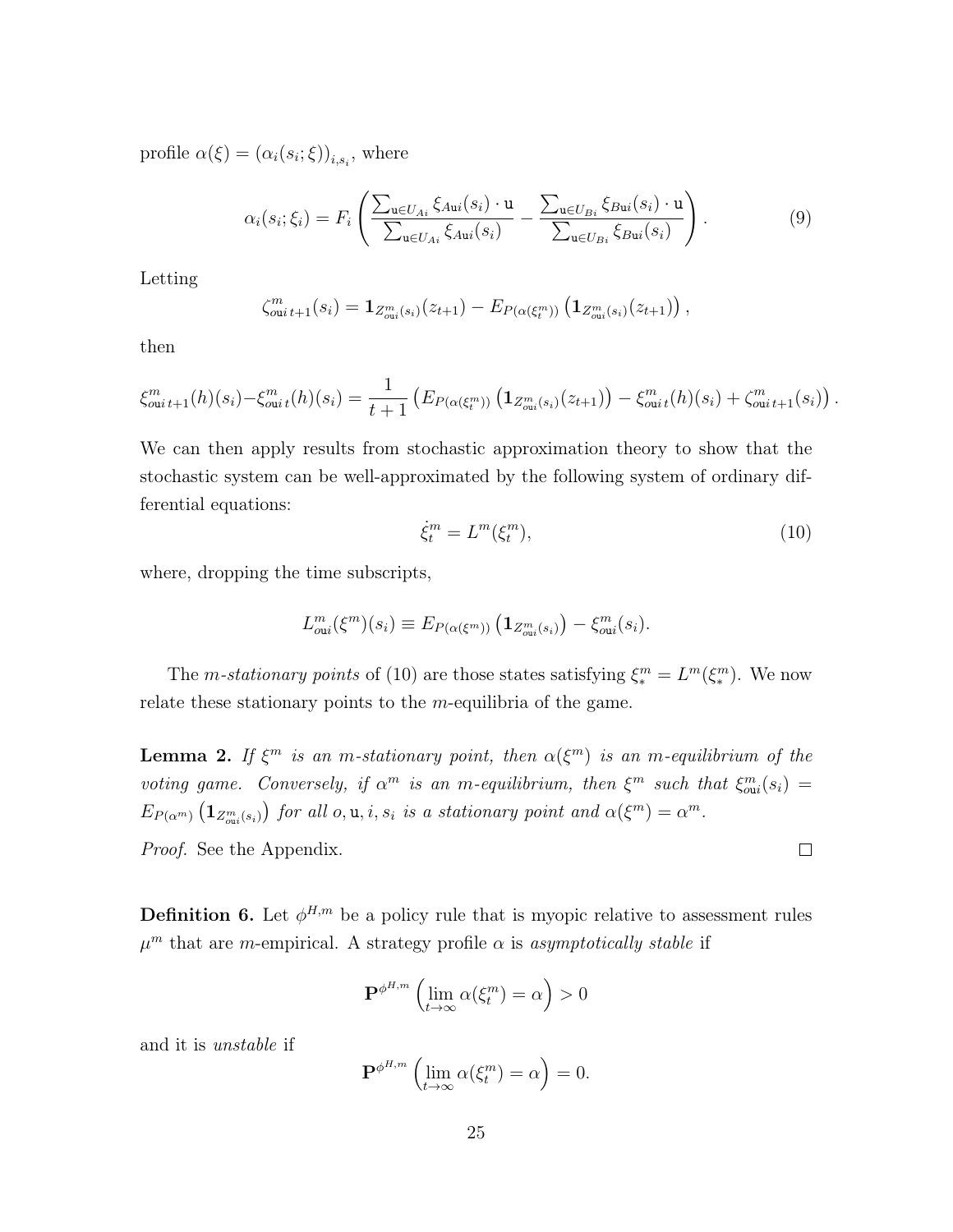As is well-known, the stability of (10) at a particular stationary point  $\xi_*^m$  is determined by studying the Jacobian of  $L^m$  at the stationary point, i.e.,  $J^m(\xi^m_*) \equiv \frac{\partial L^m}{\partial \xi^m}$ ∂ξ<sup>m</sup>  $\Big|_{\xi^{m}_*}$ . We say that a stationary point  $\xi_*^m$  is *linearly stable* if all eigenvalues of the Jacobian of  $L^m$  at  $\xi_*^m$  have negative real part. We say that  $\xi_*$  is linearly unstable if some eigenvalue has positive real part.

We use the following technical assumption and results from the theory of stochastic approximation to derive the main result of this section.

A1. For all  $i$ ,  $F_i$  is twice differentiable with continuous first derivative and bounded second derivative.

**Theorem 3.** Let  $\alpha$  be an m-equilibrium and let  $\xi^m$  be such that  $\xi_{\text{out}}^m(s_i) = E_{P(\alpha^m)}(1_{Z_{\text{out}}^m(s_i)})$ for all  $o, u, i, s_i$ . If  $\xi^m$  is linearly stable, then  $\alpha$  is asymptotically stable. If  $\xi^m$  is linearly unstable, then  $\alpha$  is unstable.

 $\Box$ 

Proof. See the Appendix.

In the next section, we show how Theorem 3 provides a natural criterion for selecting among multiple equilibria in voting games. $^{22}$ 

### 6 Application: equilibrium selection in the jury model

We apply the results in Section 5 to a *symmetric* voting game with standard monotonicity assumptions. This game has received substantial attention in the literature, and we consider general payoffs that include the status quo game (e.g., Figure 1) and the jury game (e.g., Austen-Smith and Banks (1996), Feddersen and Pesendorfer (1998)) as special cases. Let  $\Omega = {\omega_A, \omega_B}$  with  $\omega_B < \omega_A$  and  $S = {s_1, ..., s_H}$  with  $s_1 < \ldots < s_H$ . The assumptions in Section 3 are supplemented with the following standard assumptions.

A2. (Symmetry)  $u_i = u$ ,  $q_i = q$ ,  $S_i = S$ , and  $F_i = F$  for all i.

 $22$ We are unable to show that myopic rules will converge with probability one to an equilibrium (as we obtained in Section 4 under asymptotically myopic rules). Roughly speaking, we can show convergence to a chain transitive invariant set of (10) (see Benaim and Hirsch (1999) for definitions), but we are unable to characterize such set for the voting game. In the game-theory literature, global convergence has only been obtained in special classes of games–e.g. zero-sum, potential, and supermodular games (Hofbauer and Sandholm, 2002).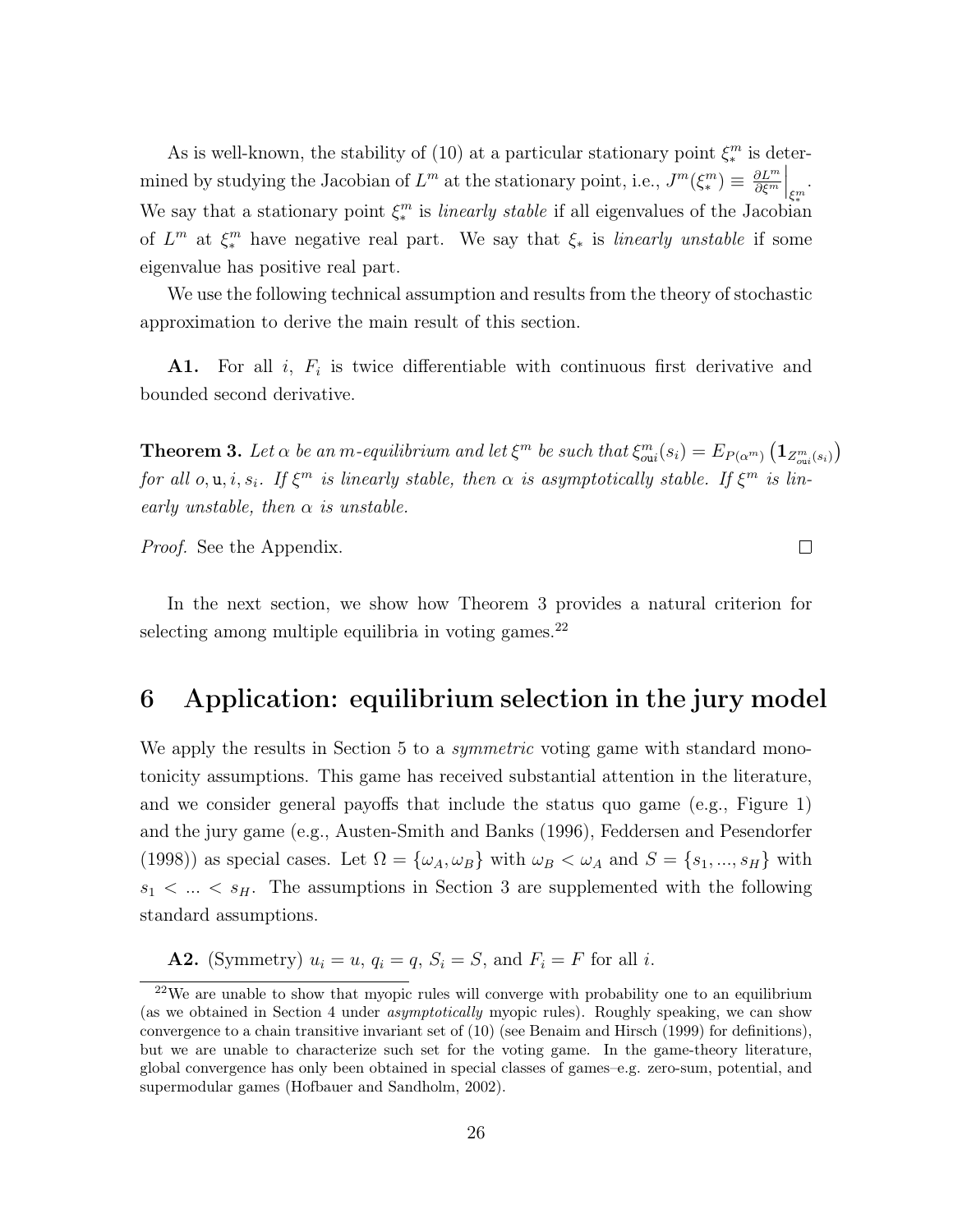**A3.** (A best under  $\omega_A$ ; B best under  $\omega_B$ )  $u(A, \omega_A) > u(B, \omega_A)$  and  $u(A, \omega_B)$  $u(B,\omega_B)$ .

**A4.** (MLRP) For all  $\omega' > \omega$  and  $s' > s$ :  $q(s' | \omega')q(s | \omega) > q(s' | \omega)q(s | \omega')$ .

Most applications refine the set of equilibria by focusing on symmetric Nash equilibria that are responsive, in the sense that players are pivotal with positive probability. In our setup, the restriction to responsive equilibria (when they exist) is formalized by having (small) payoff perturbations.<sup>23</sup> As shown by Esponda  $(2011)$ for the voting game, we can think of the limit of a sequence of equilibria with vanishing payoff perturbations as the (refined) equilibria of the unperturbed game.

We define  $\alpha$  to be a responsive m-equilibrium of the unperturbed game if, for all i and s,  $\Delta_i^m(P(\alpha), s)$  is well-defined and, in addition,  $\alpha_i(s) > 0$  implies  $\Delta_i^m(P(\alpha), s) \ge 0$ and  $\alpha_i(s) < 1$  implies  $\Delta_i^m(P(\alpha), s) \leq 0$ . We say that the equilibrium is *strict* if  $\Delta_i^m(P(\alpha), s) \neq 0$  for all i, s. We do not restrict attention to symmetric responsive equilibria, since, as we show next, such equilibria may be unstable.

We fix a sequence  $(F^{\eta})_{\eta}$  of payoff perturbations that satisfies the following assumptions. We use  $(f^{\eta})_{\eta}$  to denote the sequence of densities (with respect to Lebesgue) corresponding to  $(F^{\eta})_{\eta}$ .

**A5.** (Vanishing perturbations) For every  $\eta > 0$  and  $i = 1, ..., n$ , (i) assumption A1 is satisfied; (ii)  $\lim_{\eta\to 0} f^{\eta}(v) = 0$  for all  $v \neq 0$ ; (iii)  $\lim_{\eta\to 0} f^{\eta}(v) f^{\eta}(0) = 0$  for all  $v \neq 0$ ; (iv)  $f^{\eta}$  is single-peaked at 0.<sup>24</sup>

Assumption A5(i) is needed to apply Theorem 3 and A5(ii) requires perturbations to vanish as  $\eta$  becomes small. Assumptions A5(iii-iv) are further regularity conditions that are used to prove that mixed-strategy Nash equilibria are unstable. Several family of distributions satisfy A5, such as the family of Normal distributions with zero mean and variance that depends on  $\eta$  and goes to zero as  $\eta \to 0$ . Subsequently, we index the elements introduced in the previous section by  $\eta$ .

**Proposition 1.** Suppose that A2-A5 hold and that players follow a policy rule  $\phi^{H,m}$ that is myopic relative to assessment rules  $\mu^m$  that are m-empirical. Let  $(\alpha^{m,\eta})_{\eta}$  be

<sup>&</sup>lt;sup>23</sup>The rationale behind this restriction is to rule out trivial equilibria where everyone votes for the same alternative because no one's vote can then change the outcome of the election.

<sup>&</sup>lt;sup>24</sup>We say a function is single-peaked at m if there exists an m such that f is increasing (decreasing) for all  $x < m$   $(x > m)$ .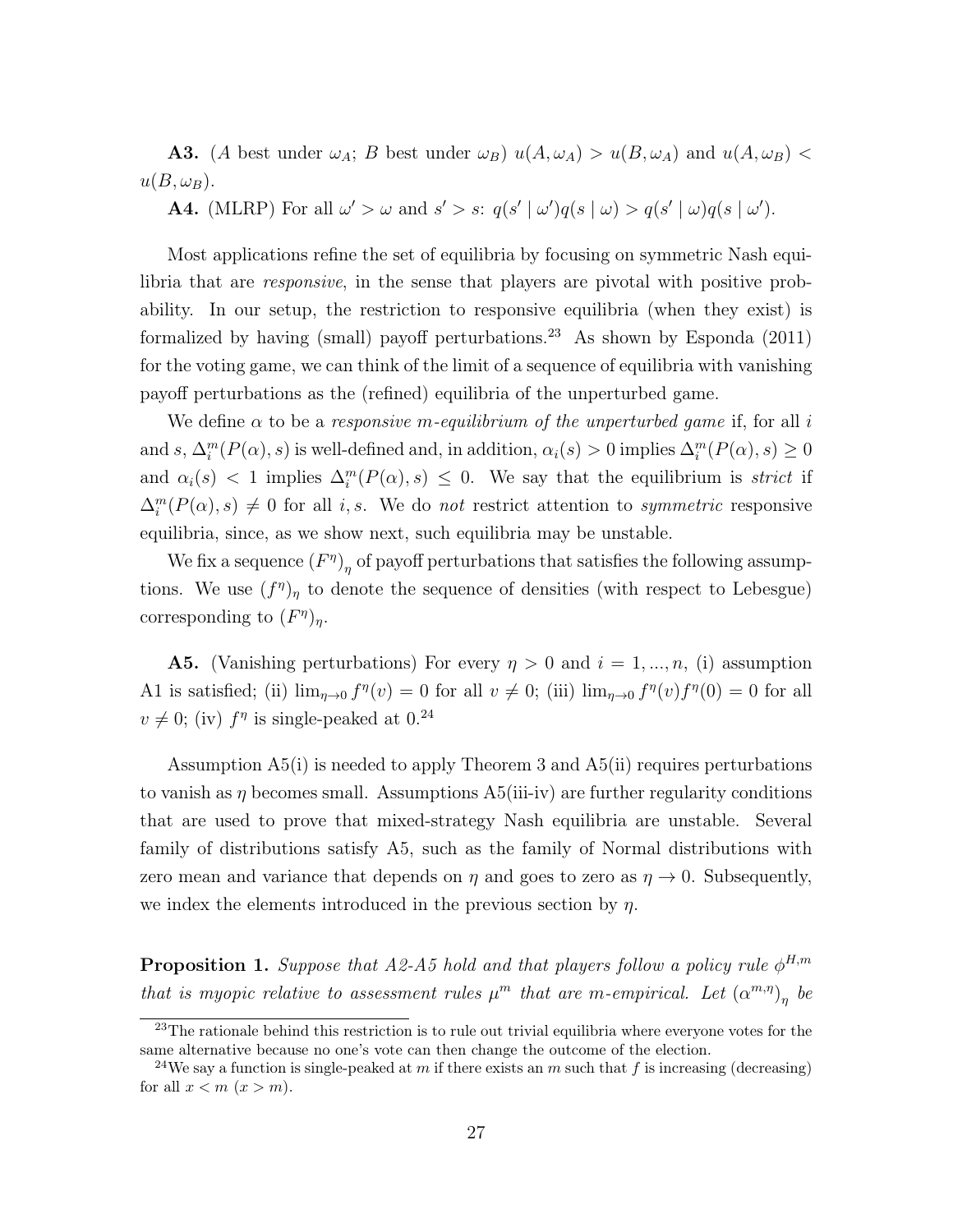a sequence of m-equilibria such that  $\lim_{\eta \to 0} \alpha^{m,\eta} = \alpha^m$ , where  $\alpha^m$  is a responsive m-equilibrium of the unperturbed game.

(i) If  $\alpha^m$  is a (not-necessarily-symmetric) strict pure-strategy m-equilibrium, then  $\alpha^{m,\eta}$  is asymptotically stable for all sufficiently small  $\eta$ .

(ii) If  $\alpha^{NE}$  is a symmetric mixed-strategy Nash equilibrium, then  $\alpha^{NE,\eta}$  is unstable for all sufficiently small η.

Proposition 1 establishes that (strict) pure-strategy equilibria (either Nash or non-strategic) are asymptotically stable, but symmetric mixed-strategy Nash equilibria are unstable. In the Online Appendix, we show that symmetric mixed-strategy non-strategic equilibria may be asymptotically stable or unstable depending on the primitives. The reason why some symmetric mixed-strategy non-strategic equilibria are asymptotically stable is that, under non-strategic voting, a player's own vote also affects her beliefs. As we discuss in Section 7.1, for a fixed profile of others' votes, the higher the probability a player votes for A, then the less optimistic she is that A is best. This feature is absent in a Nash equilibrium.<sup>25</sup>

Since most of the literature restricts attention to symmetric Nash equilibria (which are often mixed-strategy equilibria), Proposition 1 raises the question of whether the main results of the literature continue to hold when attention is restricted to asymptotically stable equilibria. In the rest of this section, we show that the result that information is aggregated under the restriction to symmetric Nash equilibria (Feddersen and Pesendorfer (1998), McLennan (1998)) continues to hold under the restriction to asymptotically stable Nash equilibria.

For any  $x, y \in \{0, 1, ..., n\}$ , let  $D(x, y)$  denote the expectation of  $u(A, \omega) - u(B, \omega)$ conditional on observing  $x + y$  signals, where x is the number of signals that are  $s<sub>L</sub>$ and y is the number of signals that are  $s_H$ . By A2-A4, D is decreasing in its first component and increasing in its second component.

**A6.** (Binary signals)  $S = \{s_L, s_H\}$ 

A7. (Generic payoffs)  $D(x, y) \neq 0$  for all  $x, y \in \{0, 1, ..., n\}.$ 

**Proposition 2.** Fix any  $n \geq 3$  and suppose that A2-A4 and A6 hold. If there exists a symmetric responsive Nash equilibrium of the unperturbed game, then one of

 $^{25}$ For games with many players, Esponda and Pouzo (2012) show that all non-strategic equilibria are essentially outcome-equivalent, and, therefore, equilibrium selection becomes unnecessary.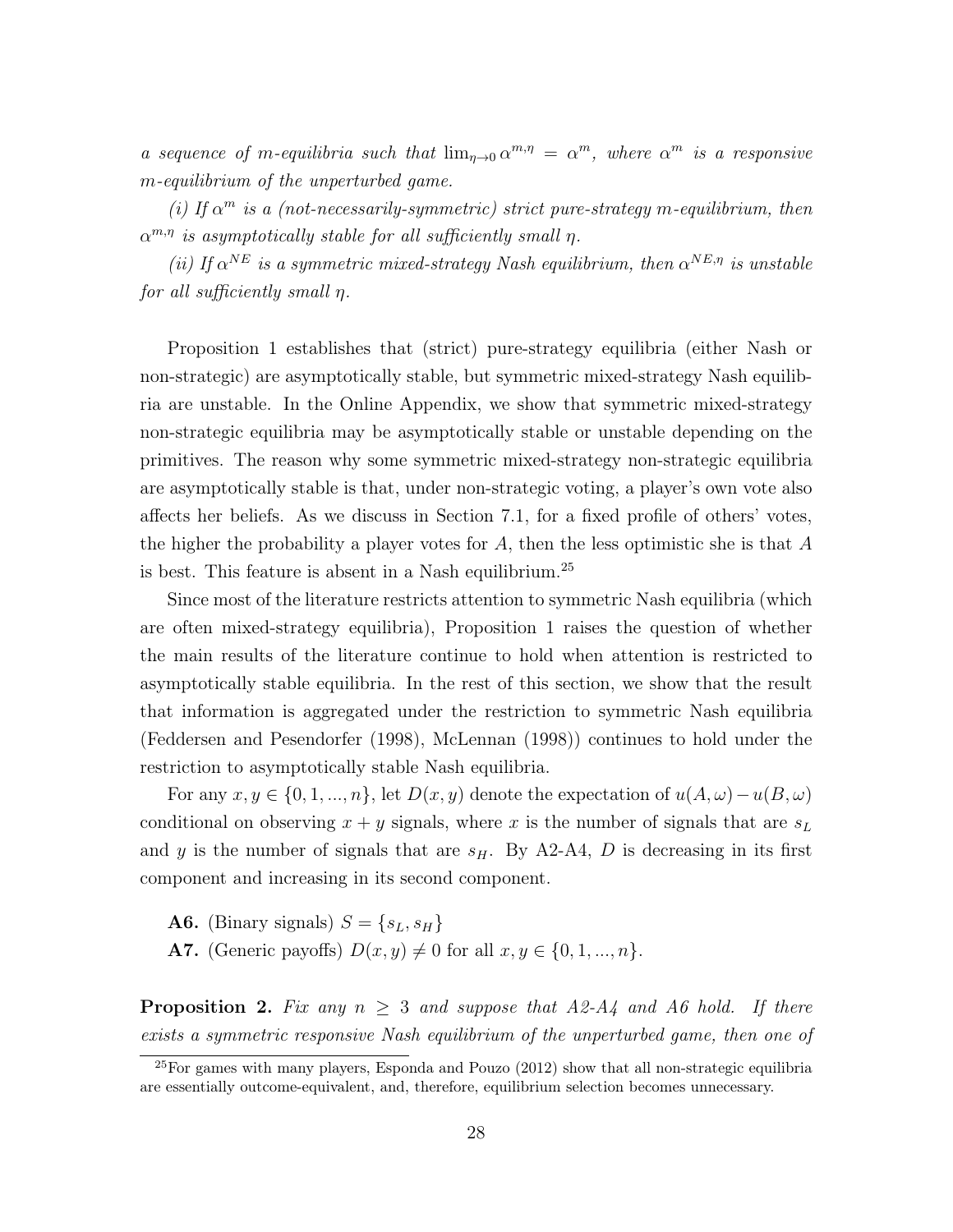the following pure-strategy profiles constitute a pure-strategy Nash equilibrium of the unperturbed game:

- $r_n$  players always vote A and  $n r_n$  vote sincerely, where  $r_n \in \{0, ..., k-1\}$
- $r'_n$  players always vote B and  $n r'_n$  vote sincerely, where  $r'_n \in \{0, ..., n k\}$ Moreover, the equilibrium is strict if A7 holds.

Proof. By Theorem 1 in Esponda (2011), a symmetric responsive equilibrium exists if and only if

$$
D(n - k + 1, 0) < 0 < D(0, k). \tag{11}
$$

Suppose that the profile where all players vote sincerely is not an equilibrium (otherwise, there is nothing to prove). For a player, the pivotal event is that  $n - k$ players voted B and  $k - 1$  voted A. For the sincere profile, the pivotal event is equivalent to  $n - k$  signals  $s<sub>L</sub>$  and  $k - 1$  signals  $s<sub>H</sub>$ . Thus, a player who observes s<sub>L</sub> believes  $D(n - k + 1, k - 1)$  and a player who observes s<sub>H</sub> believes  $D(n - k, k)$ . Because the sincere profile is not an equilibrium, it must be the case that either (i)  $D(n-k+1, k-1) > 0$  (so the player would like to vote A after  $s_L$ ) or (ii)  $D(n-k, k) < 0$  (so the player would like to vote B after  $s_H$ ).

First, suppose that (i) holds. Consider the profile where 1 player always votes A and  $n-1$  players vote sincerely. The player who always votes A faces all sincere players, and the previous analysis and the assumption that (i) holds implies that this player best responds. Consider a player who plays sincerely and faces one player who always votes A and the remaining sincere players. The pivotal event is equivalent to  $n-k$  signals  $s<sub>L</sub>$  and  $k-2$  signals  $s<sub>H</sub>$ . Voting for A after  $s<sub>H</sub>$  is a best response because  $D(n-k, k-1) > D(n-k+1, k-1) > 0$ . Voting for B after  $s<sub>L</sub>$  is a best response if and only if  $D(n-k+1, k-2) \leq 0$ . If the last inequality holds, then the proof is done. Suppose that it does not hold, so that  $D(n - k + 1, k - 2) > 0$ . Then we consider the profile where 2 players always vote A and  $n-2$  players vote sincerely. By the previous analysis, the players who always vote  $A$  are best responding. For a player who votes sincerely, the pivotal event is equivalent to  $n - k$  signals  $s<sub>L</sub>$  and  $k - 3$  signals  $s<sub>H</sub>$ . Voting for A is a best response because  $D(n-k, k-2) > D(n-k+1, k-2) > 0$ . Voting for B after  $s<sub>L</sub>$  is a best response if and only if  $D(n-k+1, k-3) \leq 0$ . If the last inequality holds, then the proof is done. If it does not hold, then we consider a profile where 3 players always vote A and repeat the argument. As long as we have not found an equilibrium, we continue increasing the number of players who vote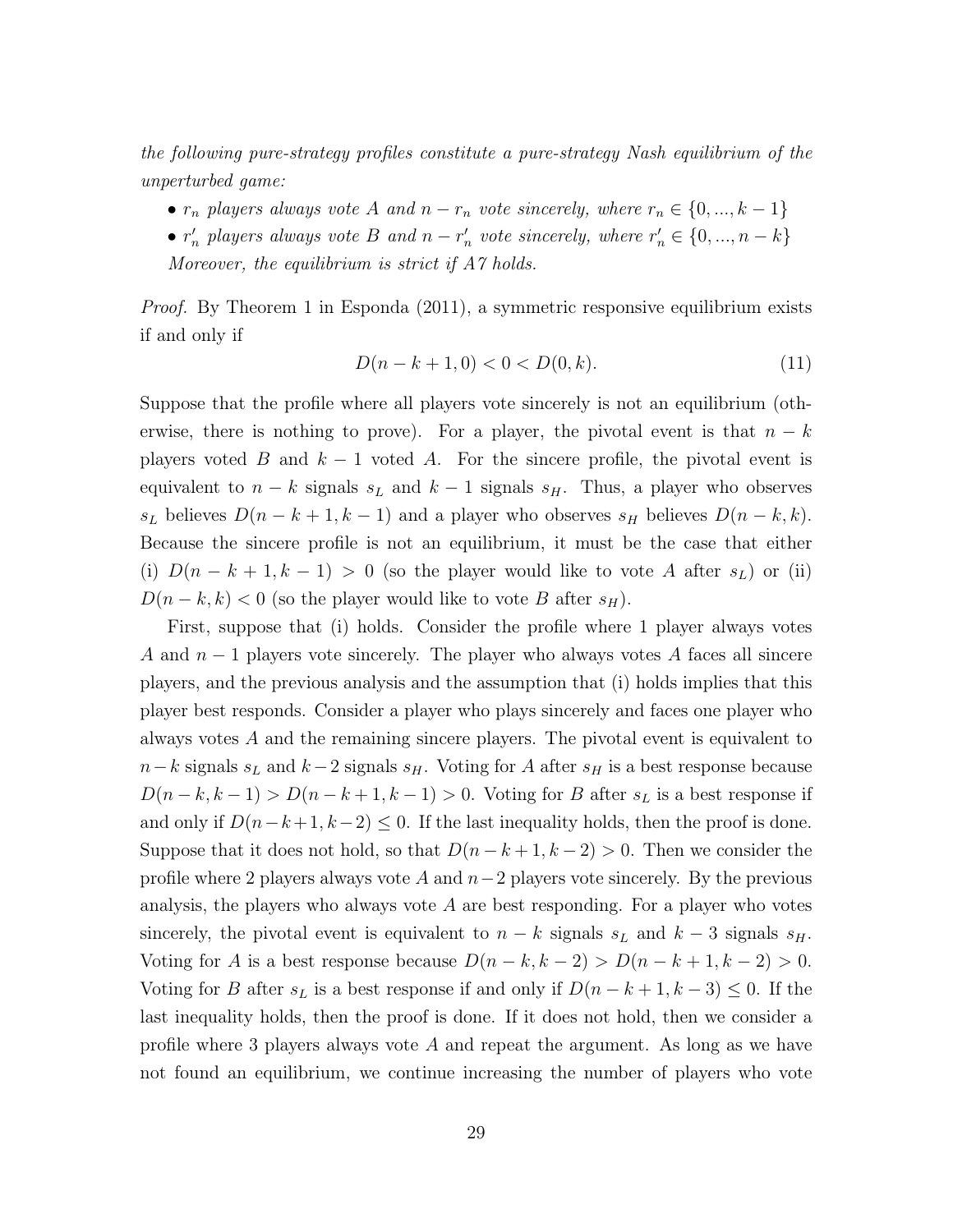always A, until we reach the case where there are  $k-1$  players who always vote A and  $n - k + 1$  who vote sincerely. As usual, the players who always vote A are best responding. For the sincere players, the pivotal event is equivalent to  $n - k$  signals  $s_L$  and no information about the number of  $s_H$  signals. Then, voting for A after  $s_H$ is a best response (otherwise, the profile with  $k-2$  players who always vote A and the remaining vote sincerely would have been an equilibrium and we would have not reached this stage). In addition, after she observes  $s<sub>L</sub>$  she believes  $D(n-k+1,0)$ . It then follows by (11) that voting for B after  $s<sub>L</sub>$  is also a best response. Therefore, the profile where  $k - 1$  players always vote A and the remaining players vote sincerely is an equilibrium.

Second, suppose that (ii) holds. Then we can follow the same argument as for case  $(i)$ , except that now we consider profiles where some players always vote  $B$ , rather than A, and the remaining players vote sincerely. As long as we have not found an equilibrium, we continue increasing the number of players who vote always  $B$ , until we reach the case where there are  $n - k$  players who always vote B and k who vote sincerely. We then use  $D(0, k) > 0$  from equation (11) to show that this profile is an equilibrium, provided that none of the previous profiles was an equilibrium. Finally, if A7 holds, then players are never indifferent in equilibrium.  $\Box$ 

**Proposition 3.** Suppose that  $A2-A4$  and  $A6$  hold and that  $A7$  holds for all n. Let  $k_n = \rho n$  be the number of votes required to elect A when there are n voters, where  $\rho \in (0,1)$ . Then there exists n' and a sequence of strict pure-strategy Nash equilibria of the unperturbed game  $(\alpha^n)_{n\geq n'}$  such that the probability of electing A in state  $\omega_A$ and B in state  $\omega_B$  goes to one as  $n \to \infty$ .

*Proof.* Since  $\lim_{n\to\infty} D(n-k_n+1, 0) = u(A, \omega_B) - u(B, \omega_B) < 0$  and  $\lim_{n\to\infty} D(0, k_n) =$  $u(A, \omega_A) - u(B, \omega_A) > 0$ , then, by equation (11), there exists n' such that, for all  $n \geq n'$ , there exists a symmetric responsive Nash equilibrium of the *n*-player game. Then, by Proposition 2, there exists a sequence of strict pure-strategy Nash equilibria  $(\alpha^n)_{n\geq n'}$ . In addition, by continuity, there exist  $0 < \rho' < \rho$  and  $\rho < \rho'' < 1$  such that

$$
\lim_{n \to \infty} D(n - k_n + 1, \rho' n) < 0 < \lim_{n \to \infty} D(n(\rho'' - \rho), k_n). \tag{12}
$$

Then, by following the steps we followed in the proof of Proposition 2, but where (11) is replaced with (12), the equilibrium  $\alpha^n$  is characterized by Proposition 2, but where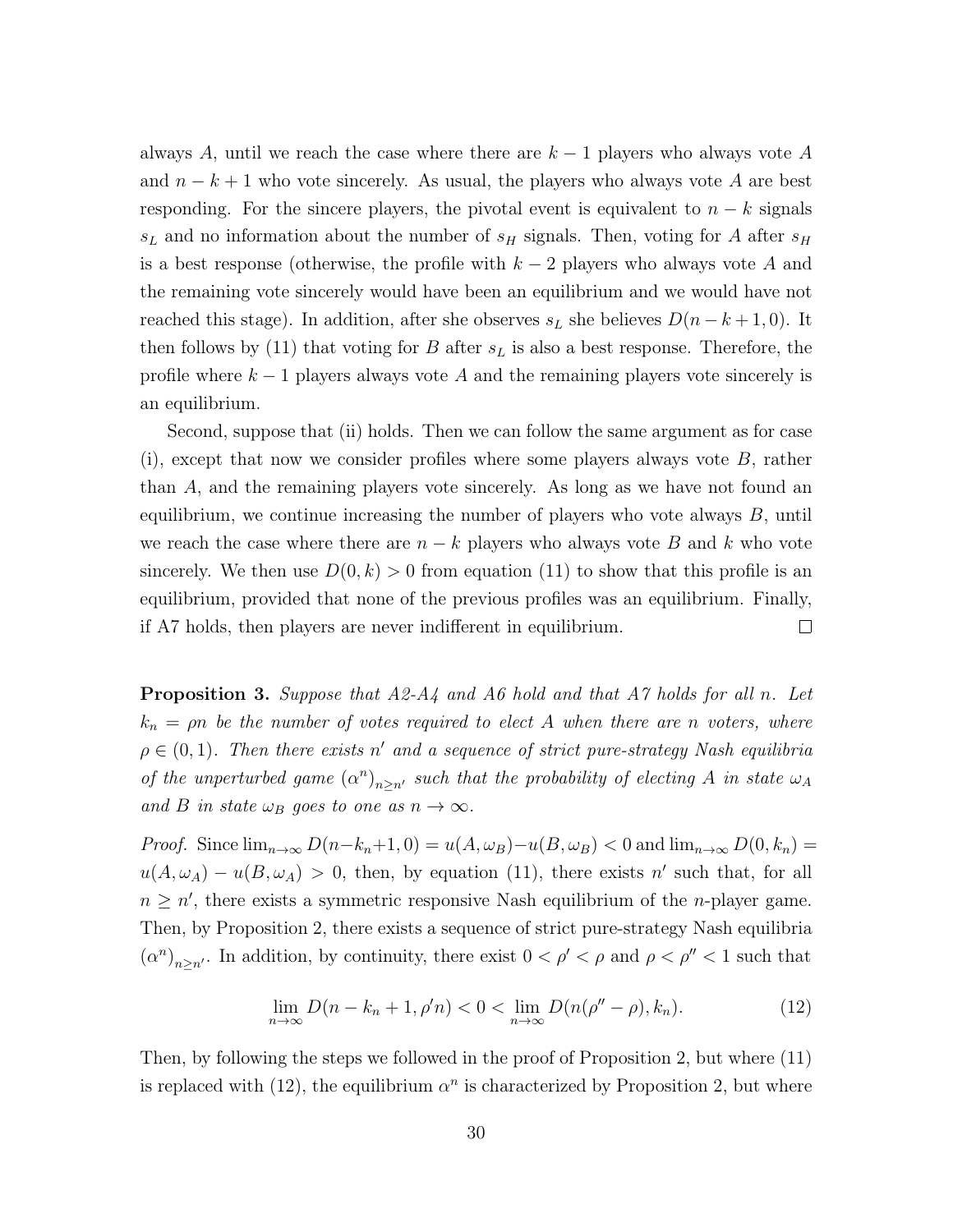now, for all sufficiently large  $n, r_n \in \{0, ..., (\rho-\rho')n-1\}$  and  $r'_n \in \{0, ..., (1-\rho'')n\}$ . Fix any such sufficiently large *n*. First, consider the case where  $\alpha^n$  is such that  $r_n$  players always vote A and  $n-r_n$  vote sincerely. Then, it must be the case that sincere voting is a symmetric equilibrium of the game with  $n - r_n$  voters where  $\hat{k}_n = k_n - r_n$  is the number of players required to elect A. Since  $n-r_n \ge (1-(\rho-\rho'))n+1 \to \infty$  as  $n \to \infty$ and since  $\hat{k}_n/n \in (\rho' - 1/n, \rho) \subset (0, 1)$  for sufficiently large n, then it follows from the information aggregation result of Feddersen and Pesendorfer (1998, Proposition 3) for symmetric equilibria and non-anonymous rules that, if  $n$  is sufficiently large, then the probability of electing the right candidate is sufficiently close to  $1.^{26}$  Finally, consider the case where  $\alpha^{\eta}$  is such that  $r'_{n}$  players always vote B and  $n - r'_{n}$  vote sincerely. Then, it must be the case that sincere voting is a symmetric equilibrium of the game with  $n - r'_n$  voters where  $k_n$  is the number of players required to elect A. Since  $n - r'_n \ge \rho'' n \to \infty$  as  $n \to \infty$  and since  $k_n/n = \rho \in (0, 1)$ , then, once again, it follows from the previous information aggregation result that, if  $n$  is sufficiently large,  $\Box$ then the probability of electing the right candidate is sufficiently close to 1.

### 7 Discussion

#### 7.1 Continuum of signals

In many voting games (e.g., Feddersen and Pesendorfer, 1997), the assumption that there is a finite number of signals is replaced with the assumption that there is a continuum of signals. In this case, Nash equilibrium strategies are essentially pure. However, to the extent that the continuum assumption may be a convenient approximation of a game with a large but finite number of signals, where equilibria are possibly in mixed-strategies, then the instability result in Proposition 1 also casts doubts on the standard selection of symmetric Nash equilibria in games with a continuum of signals.

For the case of non-strategic equilibrium, a continuum of signals need not even purify equilibrium strategies. To illustrate, suppose that player i always votes for  $A$ ,  $\alpha_i'(s) = 1$  for all s, or always votes for B,  $\alpha_i(s) = 0$  for all s, so that her beliefs, given

<sup>&</sup>lt;sup>26</sup>Strictly speaking, Feddersen and Pesendorfer (1998) show this result for the payoffs of the jury model, but their proof extends trivially whenever the more general assumption A3 in our paper holds; in fact, Feddersen and Pesendorfer (1997) show that their result extends not only to payoffs that satisfy A3 but also to payoffs that differ across players.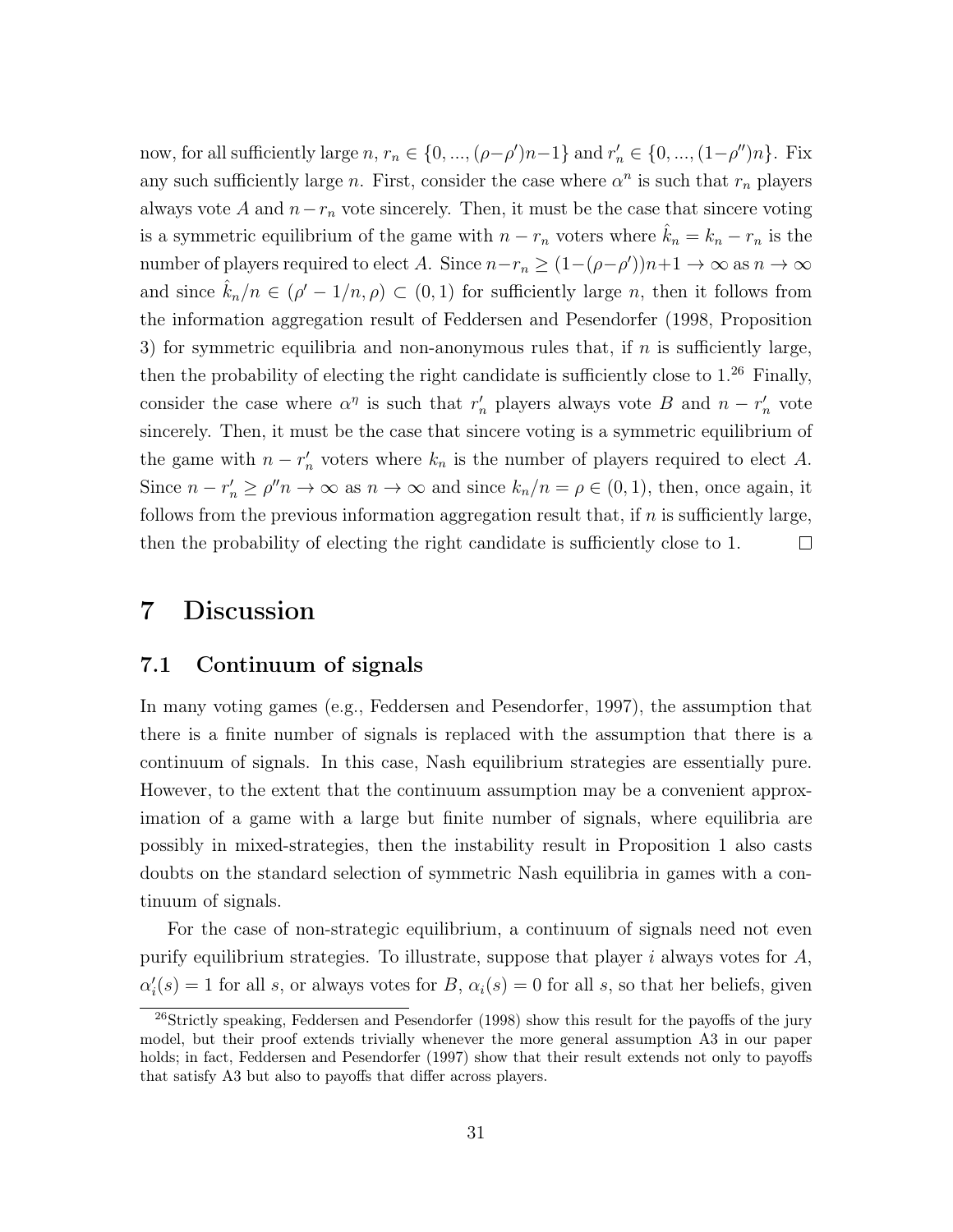that others follow strategy  $\alpha_{-i}$  and that her signal is s, are given by  $\Delta_i^N(P(\alpha_i', \alpha_{-i}), s)$ and  $\Delta_i^N(P(\alpha_i, \alpha_{-i}), s)$ , respectively. Under standard monotone assumptions on information, the above expressions for beliefs are increasing in the signal s. In addition, if  $\alpha_{-i}$  is nondecreasing (but not constant), then  $\Delta_i^N(P(\alpha_i', \alpha_{-i}), s) < \Delta_i^N(P(\alpha_i, \alpha_{-i}), s)$ for all s. Intuitively, a player who votes for A learns about A from the event that  $k-1$ or more other players voted for  $A$ , while a player who votes for  $B$  learns about  $A$  from the event that  $k$  or more players voted for  $A$ . The second event is better news about A than the first event, and, therefore, beliefs about A are more optimistic when a player votes for  $B^{27}$ . Suppose that s'' and s' are the signals at which beliefs cross zero when player i votes for A and when she votes for  $B$ , respectively. It then follows that  $s' < s''$ . Consider any  $\hat{s} \in [s', s'']$ . If player i votes for A, then  $\Delta_i^N(P(\alpha_i', \alpha_{-i}), \hat{s}) < 0$ and she prefers to vote for B. But if player i votes for B, then  $\Delta_i^N(P(\alpha_i, \alpha_{-i}), \hat{s}) > 0$ and she prefers to vote for A. Therefore, in equilibrium, a player who receives signal  $\hat{s}$  will mix between A and B in a way that her beliefs are exactly zero. In particular, there is now an entire interval of signals under which player  $i$  will be mixing. The payoff perturbations in our paper, which, unlike the signals, are independent of the state of the world, allow us to purify these strategies and eliminate correlation in strategies.

### 7.2 Choice of learning rules

We chose to study learning rules which are realistic (based on the retrospective voting literature) and have a simple structure. The question of which learning rule is used by players is ultimately an empirical question and the answer is likely to depend on the setting and the sophistication of the participants.<sup>28</sup> Nevertheless, there are a few conceptual points that illustrate the subtleties involved in the choice of a learning rule.

The first point is that there are a few reasons why even a sophisticated player who understands selection may not use the strategic learning rule. Of course, one reason

 $^{27}$ A similar logic applies if the player is also learning about alternative B.

<sup>28</sup>In experimental contexts, Guarnaschelli, McKelvey, and Palfrey (2000), Ali et al. (2008) and Battaglini, Morton, and Palfrey (2010) find that voters sometimes vote against their signals and respond to changing rules, and interpret it as evidence of strategic voting. But this response is also consistent with the non-strategic equilibrium analyzed here. Esponda and Vespa (2011) find evidence of non-sophistication. None of these experiments take place in a learning context and, therefore, cannot provide a direct test of our learning rules.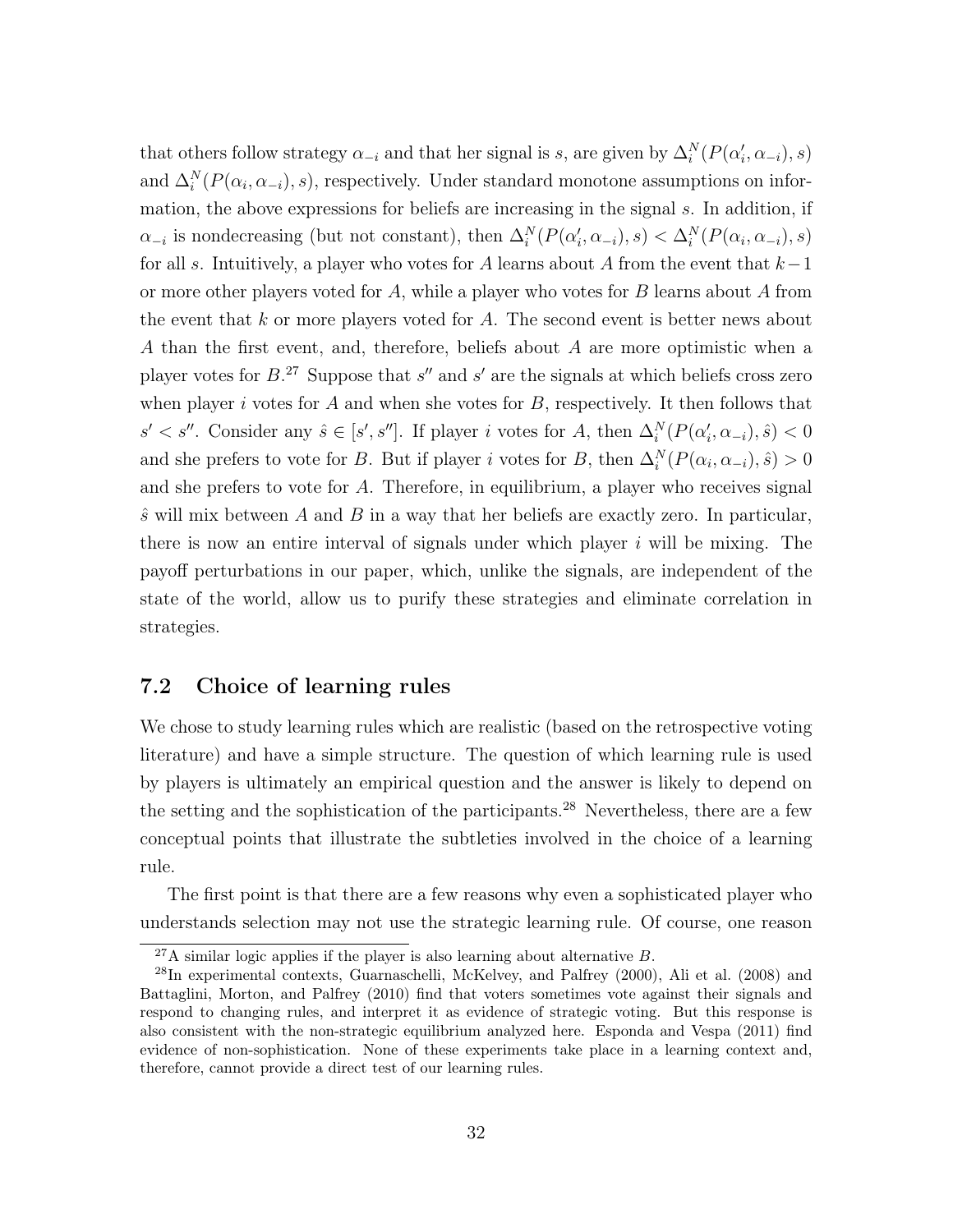is that, in some settings, vote shares (and consequently whether a vote is pivotal) may not be observed. A less obvious reason is that pivotal learning is not necessarily an optimal way to learn, since sophisticated players may initially face an endogenous selection bias.<sup>29</sup> If a player's vote were random and independent of the state of the world (conditional on her private information), then the subsample where she is pivotal would not be biased—the reason is that whether or not she would observe the payoff of an alternative in those periods in which she is pivotal would depend only on whether or not she votes for the alternative, which would be independent of the state of the world. While independence may hold in steady state, voting behavior is likely to be correlated as players are learning to play the game under a common history. More generally, 'optimal' behavior is straightforward for non-strategic voters that do not account for selection, but it is far from obvious for sophisticated players. The reason is that 'optimality' for sophisticated players must depend on their belief of the learning rules being followed by other players.<sup>30</sup> A further issue with pivotal learning is that the inferences that a player makes, conditional on being pivotal, are not suitable for replication, either when facing a similar decision problem with a different group of people (who may have learned to make decisions in a different way) or when facing a decision on her own.

Finally, a sophisticated player may not be able to follow the strategic rule in large elections given the low probability of being pivotal and, therefore, the lack of data from which to learn. In this case, it may be natural to consider an extension of the strategic rule, whereas voters condition not on the event that their vote is exactly pivotal, but, for example, on the event that their vote is close to pivotal. To formalize this extension, let  $\rho \equiv k/n$  denote the proportion of voters required to elect A and let  $m \in [0, 1]$ . We can then generalize our previous definition of  $piv_i^m$  by letting

$$
piv_i^m(\rho) = \left\{ x_{-i} \in \Pi_{j \neq i} X_j : \left| \frac{\sum_{j \neq i} x_j + 1}{n} - \rho \right| \leq m \right\}.
$$

For example,  $piv_i^{0.05}(1/2)$  denotes the event that the proportion of others' votes is in

 $^{29}$ This bias disappears as the number of players increases and a player becomes negligible; however, the proportion of the sample that can be used to make inferences also goes to zero.

 $30\,\text{For example, if a sophisticated player believes that every other player is non-strategic, then she$ has a well-defined (though nontrivial) dynamic optimization problem to solve. But why not believe, instead, that other players believe that every other player is non-strategic? Or even higher order beliefs?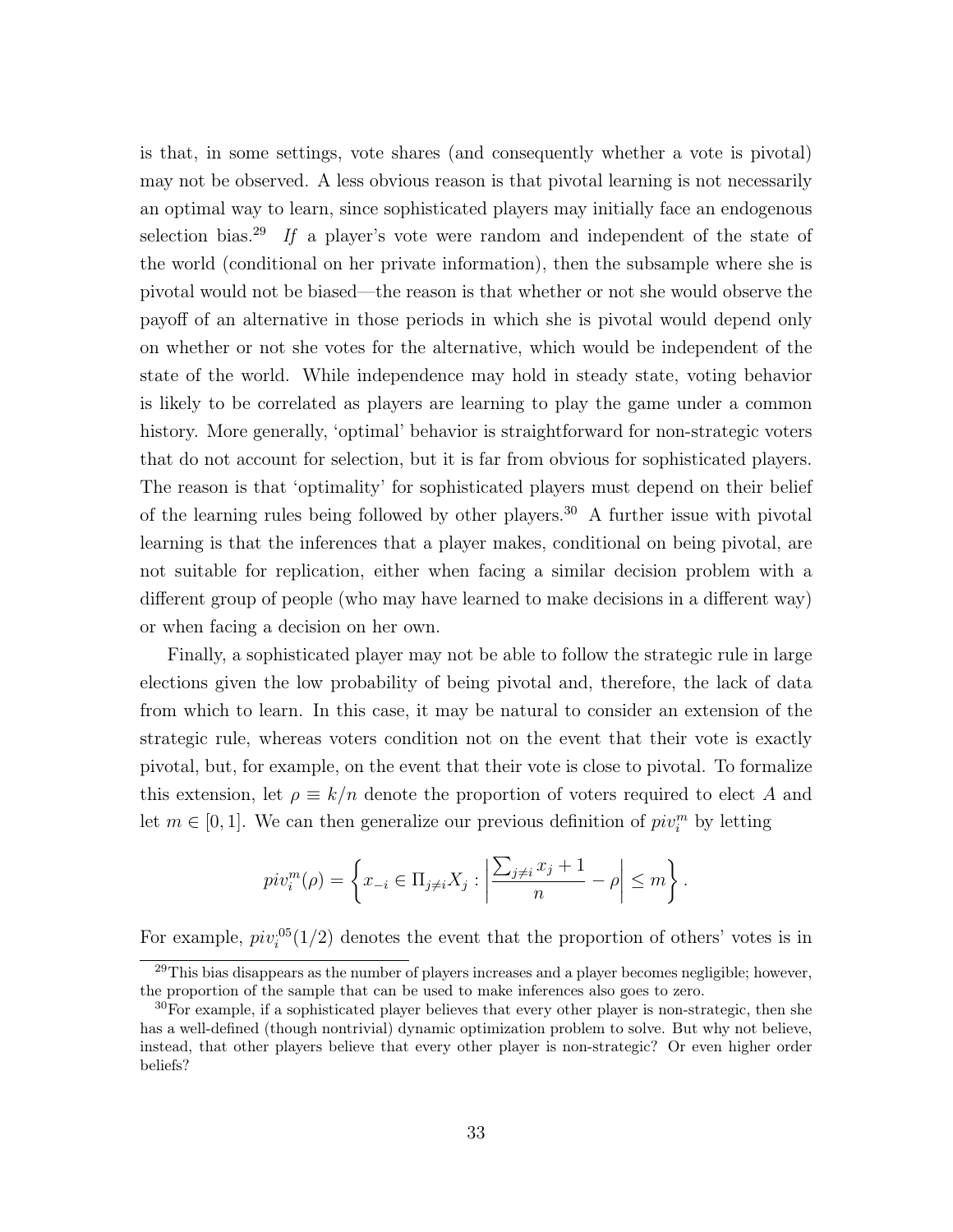the range  $0.5 \pm 0.05$ . In particular, the case  $m = 0$  corresponds to the conditioning event in a Nash equilibrium and  $m = 1$  corresponds to a non-strategic equilibrium. Theorems 2 and 3 extend naturally to this more general definition of the pivotal event, thus resulting in a continuum of equilibrium concepts.

#### 7.3 Self-confirming equilibrium and reinforcement learning

It is natural to relate our result that the strategic rule justifies Nash equilibrium to the notion of a self-confirming equilibrium in games with payoff-uncertainty (Dekel, Fudenberg, and Levine, 2004). In a self-confirming equilibrium, players best respond to beliefs that are not necessarily correct but that must be consistent with the feedback obtained. In our environment, consider the case where feedback includes a player's own payoff, the elected alternative, and whether she was pivotal or not. Suppose that there are no payoff perturbations. Then, it is not the case that every selfconfirming equilibrium must be a Nash equilibrium. The reason is that players may be stuck electing always the same outcome. This implies that a learning justification for self-confirming equilibrium (e.g., Fudenberg and Kreps, 1995) will not necessarily justify Nash equilibrium. Now consider the opposite case, where payoffs are randomly perturbed and the only feedback is own payoff (not even the elected alternative is observed). In this case, the set of self-confirming equilibria must coincide with the set of Nash equilibria. The reason is that, because a player chooses both actions in equilibrium and observes her payoff, then she must have correct beliefs about the expected equilibrium payoff from choosing each of these actions. Thus, the crucial aspect in justifying Nash equilibrium in our setup is not the feedback (besides, of course, payoff feedback), but rather the randomly perturbed payoffs.

As argued above, given the payoff perturbations, then the amount of feedback (beyond payoff feedback) plays no role in the characterization of self-confirming equilibrium. But, in an explicit learning model, such as our paper, the role of feedback does play two important roles in justifying Nash equilibrium. First, the actual stochastic dynamics, applied in Sections 5 and 6 to select among equilibria, do rely on the particular learning rules. Second, the plausibility of these learning rules in turn depend on being able to observe certain feedback.

Relatedly, there is another obvious learning rule that would also justify Nash equilibrium in the voting game but does not even require feedback (beyond payoff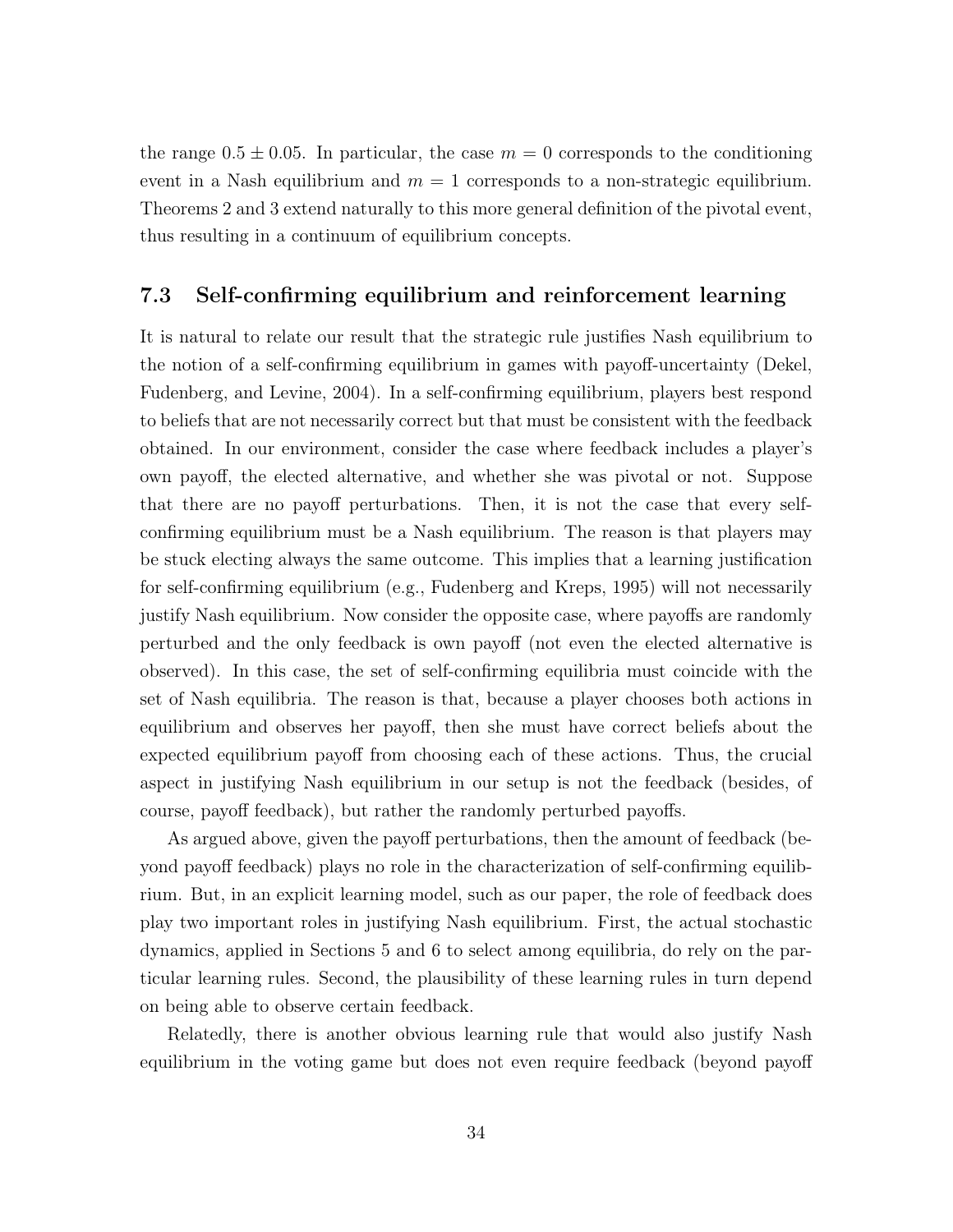feedback). Suppose that players don't have a good understanding of the problem at hand. All they know is that they must vote for either A or B every period, and have no understanding of how their vote affects outcomes, though they do keep track of their payoffs as a function of their own votes (but not of the election outcome). Suppose they compare past payoffs from voting for each alternative and eventually choose the action with the highest payoffs.<sup>31</sup> Since players will learn the correct payoffs from voting for either alternative, this *reinforcement learning* rule also justifies Nash equilibrium. For the voting game, however, it seems unrealistic that voters would not seek to learn the expected payoffs of the alternatives, which is the reason why we choose to focus on different types of rules. More generally, while the notion of self-confirming equilibrium can help us understand when feedback will be sufficient to restrict attention to Nash equilibrium, there are different ways in which players may have correct beliefs and, therefore, an explicit learning model must still take a stand on the choice of a learning rule, which must often be justified in the context of a particular application.

# 8 Appendix

#### 8.1 Proof of Claims 2.1-2.4.

**Proof of Claim 2.1.** By continuity of  $F_i$ , it suffices to show that for all  $\varepsilon > 0$ , there exist  $\gamma(\varepsilon) > 0$  with  $\lim_{\varepsilon \to 0} \gamma(\varepsilon) = 0$  and  $H_{\varepsilon}$  with  $\mathbf{P}^{\phi^{H,m}}(H_{\varepsilon}) > 0$  such that for all  $h \in H_{\varepsilon}$ , there exists  $t_{\varepsilon,h}$  such for all  $t \geq t_{\varepsilon,h}$ , all i, and all  $s_i$ ,

$$
F_i\left(\Delta_i(P^m, s_i) - \gamma(\varepsilon) - \epsilon_t\right) \leq \alpha_{it}^{H, m}(h)(s_i) \leq F_i\left(\Delta_i(P^m, s_i) + \gamma(\varepsilon) + \epsilon_t\right) \tag{13}
$$

and

$$
\left|\overline{P}_t(h)(z) - P^m(z)\right| < \varepsilon \tag{14}
$$

for all  $z \in Z$ .

With a slight abuse of notation, let  $Z_{oi}^m(s_i) \equiv \bigcup_{\mathbf{u}\in U_{oi}} Z_{oi}^m(s_i)$ . Note that  $\mu_{oi}^m(h)(s_i)$ 

 $31$  For example, if a player votes for A but B is the election outcome, then she will attribute the payoff she obtains from B to her choice of A.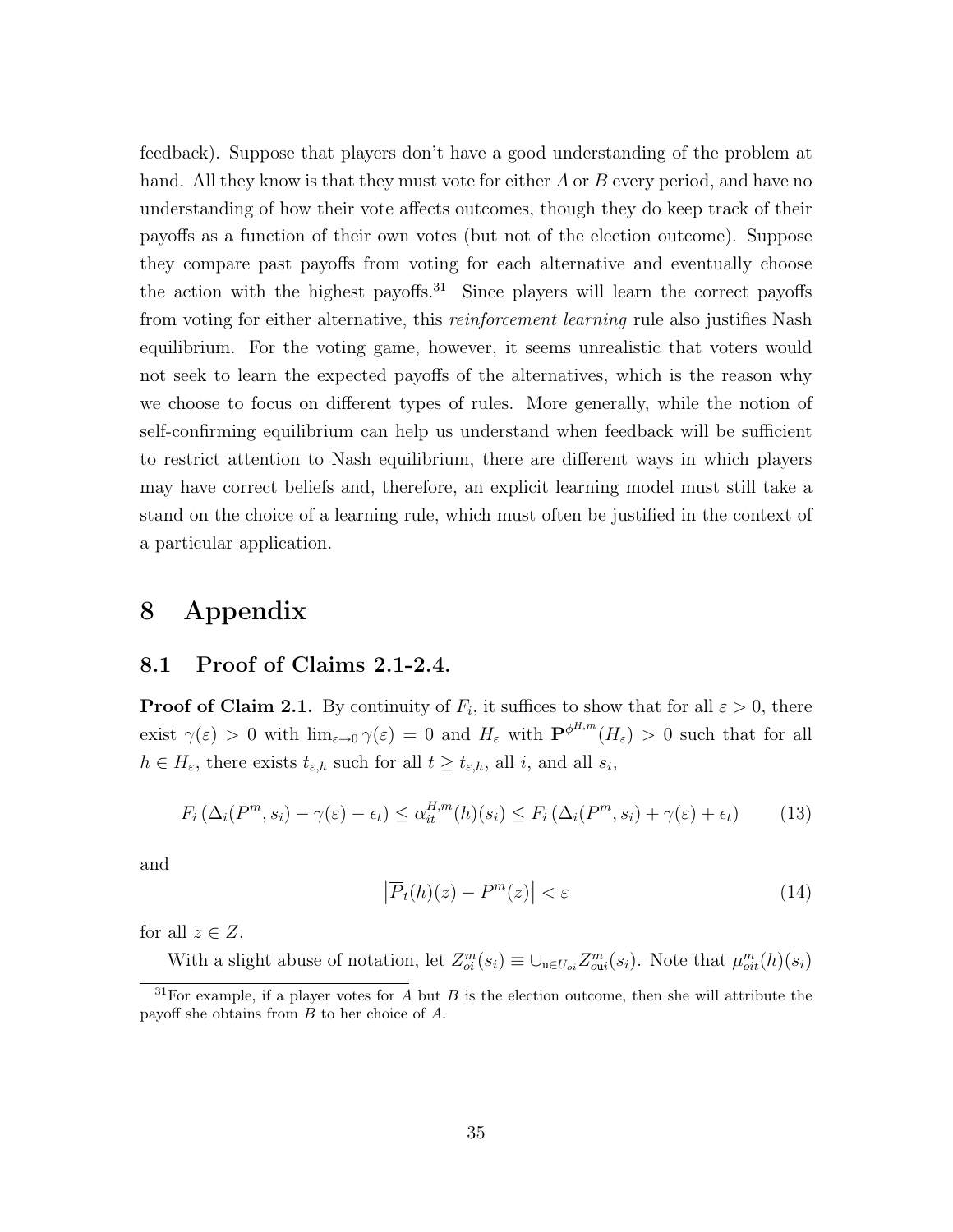in equation (4) can be written as

$$
\mu_{oit}^m(h)(s_i) = \frac{\sum_{\mathbf{u} \in U_{oi}} \overline{P}_t(h)(Z_{oi}^m(s_i))\mathbf{u}}{\overline{P}_t(h)(Z_{oi}^m(s_i))}
$$
(15)

provided that  $\overline{P}_t(h)(Z_{oi}^m(s_i)) > 0.$ 

Because  $P^m$  is stable, for all  $\varepsilon > 0$ , there exists  $t_\varepsilon$  and  $H_\varepsilon^*$  with  $\mathbf{P}^{\phi^{H,m}}(H_\varepsilon^*) > 0$ such that for all  $h \in H_{\varepsilon}^*$  and  $t \geq t_{\varepsilon}^*$ , equation (14) holds for all  $z \in Z$ . In addition, (14) implies that

$$
\left|\overline{P}_t(h)(Z') - P^m(Z')\right| < \varepsilon \times \#Z\tag{16}
$$

for all  $Z' \subset Z$ . Next, let  $\varsigma = \min \{ \mathbf{P}^{\phi^{H,m}}(H_{\varepsilon}^*), 0.5K_p \} > 0$ , where  $K_p > 0$  is defined by equation (35) in the Online Appendix. By Lemma 4 in the Online Appendix, for all  $h \in H \setminus H^o$  (where  $H^o$  has zero measure) there exists  $t_{\varsigma,h}$  such that for all  $t \ge t_{\varsigma,h}$ and  $o \in \{A, B\}$ 

$$
\overline{P}_t(h)(Z_{ois_i}^m) > K_p - \varsigma \ge .5K_p > 0. \tag{17}
$$

Let  $H_{\varepsilon} = H_{\varepsilon}^* \cap H \setminus H^o$ , and note that by our choice of  $H_{\varepsilon}^*$ ,  $\mathbf{P}^{\phi^{H,m}}(H_{\varepsilon}) > 0$ . Therefore, for all  $\varepsilon > 0$ , there exists  $H_{\varepsilon}$  with  $\mathbf{P}^{\phi^{H,m}}(H_{\varepsilon}) > 0$  such that for all  $h \in H_{\varepsilon}$  and  $t \ge t_{\varepsilon,h} \equiv \max\{t_{\varepsilon}^*, t_{\varsigma,h}\},\, \text{all } i, s_i$ 

$$
|\mu_{it}^{m}(h)(s_i) - \Delta_i^{m}(P^{m}, s_i)| \leq \gamma(\varepsilon) \equiv \frac{(\varepsilon \times \#Z) \times (0.5K_p)^2}{2K(1 + \# \Omega) + 0.5(\varepsilon \times \#Z)K_p} \longrightarrow 0 \quad (18)
$$

where the inequality follows from (15), (16), (17), the facts that  $|u| < K$  and  $\#\Omega < \infty$ , and simple algebra that uses the fact that

$$
\Delta_i^m(P^m, s_i) = \frac{\sum_{\mathbf{u} \in U_{Ai}} P^m(Z_{Au}^m(s_i)) \mathbf{u}}{P^m(Z_{Ai}^m(s_i))} - \frac{\sum_{\mathbf{u} \in U_{Bi}} P^m(Z_{Bu}^m(s_i)) \mathbf{u}}{P^m(Z_{Bi}^m(s_i))}.
$$

Then, equation (18) and the definition of the policy rules imply that

$$
\phi_{it}^{H,m}(h,v_i)(s_i) = \begin{cases} 1 & \text{if } v_i \leq \Delta_i^m(P^m, s_i) - \gamma(\varepsilon) - \epsilon_t \\ 0 & \text{if } v_i > \Delta_i^m(P^m, s_i) + \gamma(\varepsilon) + \epsilon_t \end{cases}
$$

so that (13) holds by (5).  $\Box$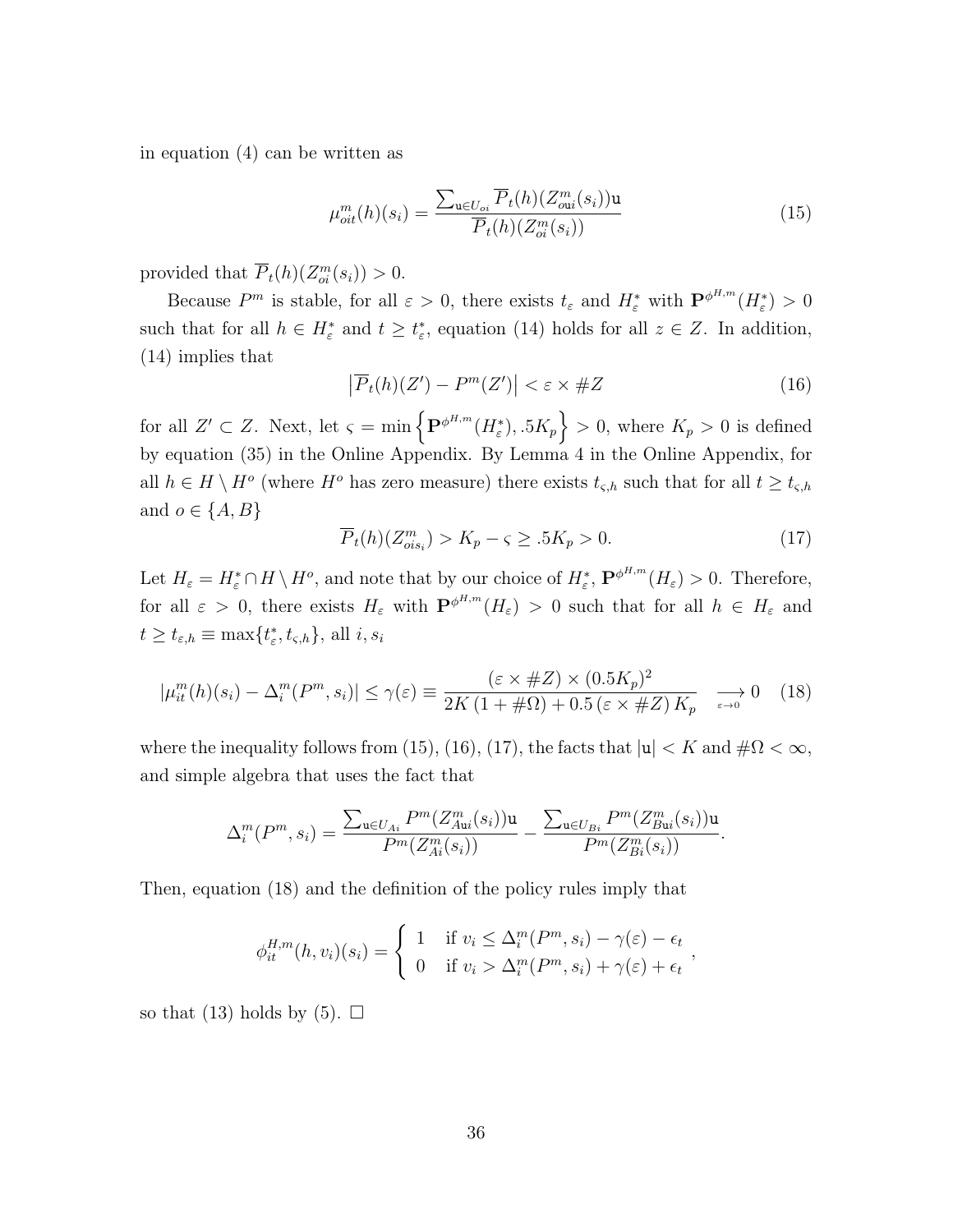**Proof of Claim 2.2.** Note that for each  $z \in Z$ ,

$$
\mathbf{P}^{\phi^{H,m}}(z_t = z \mid h^t) = P(\alpha_t^{H,m}(h))(z).
$$

Then, Claim 2.1 and the fact that  $P(\cdot)$  is continuous imply that for all  $\varepsilon > 0$ , there exists  $H_{\varepsilon}$  with  $\mathbf{P}^{\phi^{H,m}}(H_{\varepsilon}) > 0$  such that for all  $h \in H_{\varepsilon}$ , there exists  $\hat{t}_{\varepsilon,h}$  such that for all  $t \geq \hat{t}_{\varepsilon,h}$ ,

$$
\left| \mathbf{P}^{\phi^{H,m}}(z_t = z \mid h^t) - P(\alpha^m)(z) \right| < \varepsilon \tag{19}
$$

and

$$
\left|\overline{P}_t(h)(z) - P^m(z)\right| < \varepsilon \tag{20}
$$

for all  $z \in Z$ .

Then, by equation (19) and Lemma 3 in the Online Appendix applied to all the singleton sets of  $Z$ ,

$$
\limsup_{t \to \infty} \overline{P}_t(h)(z) \le P(\alpha^m)(z) + \varepsilon \quad \text{and} \quad \liminf_{t \to \infty} \overline{P}_t(h)(z) \ge P(\alpha^m)(z) - \varepsilon \tag{21}
$$

for all  $z \in Z$ , almost surely on  $H_{\varepsilon}$ .

By the triangle inequality, for any  $t$ ,

$$
||P^{m} - P(\alpha^{m})|| \le ||P^{m} - \overline{P}_{t}(h)|| + ||\overline{P}_{t}(h) - P(\alpha^{m})|| \tag{22}
$$

for any  $h \in H_{\varepsilon}$ ; we pick one  $h \in H_{\varepsilon}$  (outside the measure zero set). By equation (21), the second summand in the RHS of (22) is less than  $\varepsilon$  for all t sufficiently large; by equation (20), the first summand of the RHS is also less than  $\varepsilon$  for all t sufficiently large. Hence,  $||P^m - P(\alpha^m)|| \leq \varepsilon$ ; since this holds for all  $\varepsilon > 0$ , then we obtain the desired result by taking  $\varepsilon \to 0$ .  $\square$ 

#### Proof of Claim 2.3. Since

$$
\mathbf{P}^{\phi^{*,m}}(z_t = z \mid h^t) = P(\alpha^m)(z), \ \forall (t, h^t, m) \text{ and } z \in \mathbb{Z},
$$

it follows by the SLLN (see Billingsley, 1995, Theorem 6.1) and the fact that  $\#Z < \infty$ that

$$
\lim_{t \to \infty} ||\overline{P}_t(h) - P^m|| = 0, \text{ a.s.-} \mathbf{P}^{\phi^{*,m}}.
$$
 (23)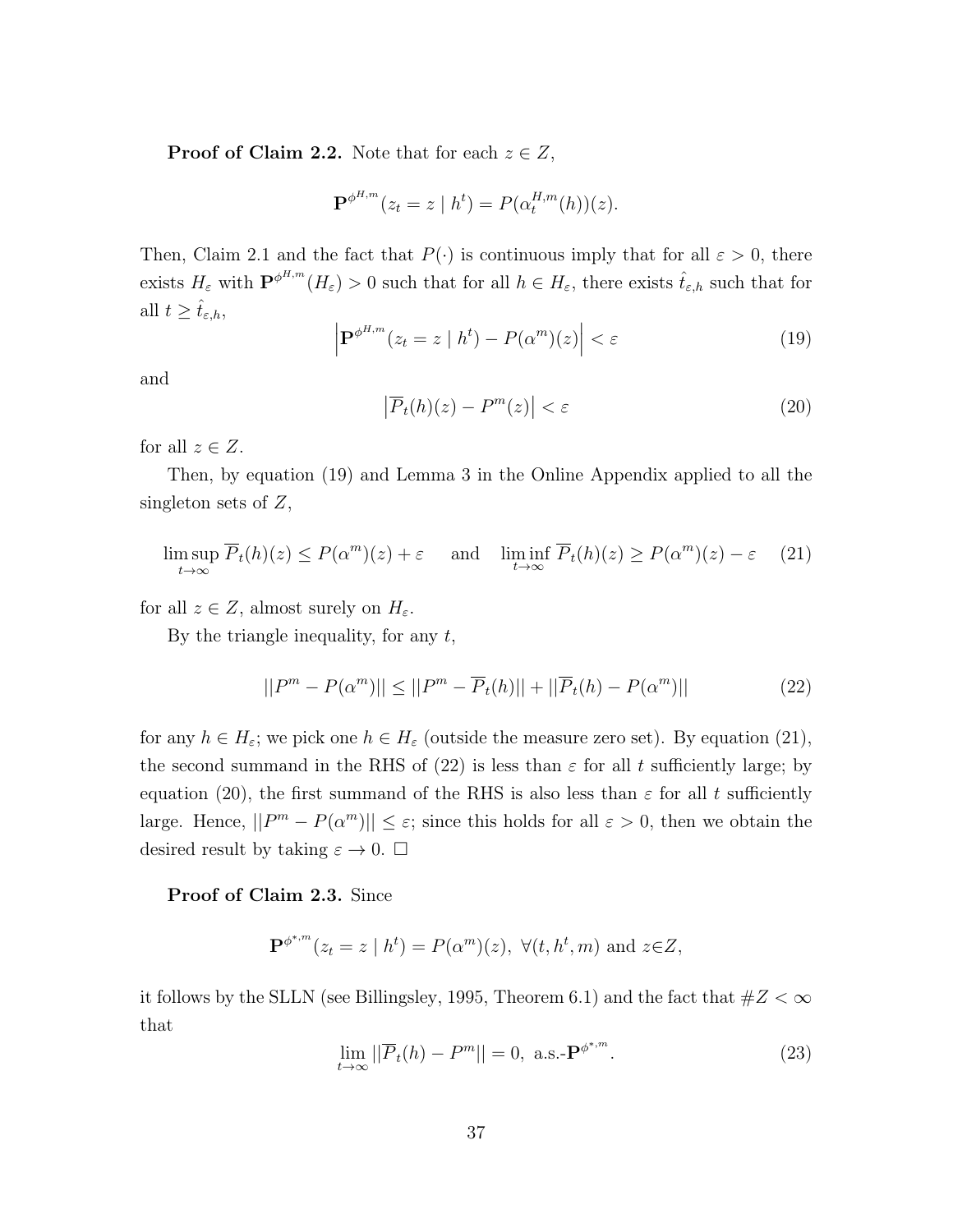Also, since  $P^m(Z_{ois_i}^m) > 0$  (by Lemma 1), equation (23) implies that, for all sufficiently large  $t$ ,  $\overline{P}_t(h)(Z_{oi}^m(s_i)) > 0$  and, for all  $(i, s_i)$ ,

$$
|\mu_{it}^{m}(h)(s_{i}) - \Delta_{i}^{m}(P^{m}, s_{i})| \leq \max_{o \in \{A, B\}} \left| \frac{\sum_{\mathbf{u} \in U_{oi}} \overline{P}_{t}(h)(Z_{oi}^{m}(s_{i}))\mathbf{u}}{\overline{P}_{t}(h)(Z_{oi}^{m}(s_{i}))} - \frac{\sum_{\mathbf{u} \in U_{oi}} P^{m}(Z_{oi}^{m}(s_{i}))\mathbf{u}}{P^{m}(Z_{oi}^{m}(s_{i}))} \right|
$$
  

$$
\leq \max_{o \in \{A, B\}} \left| \frac{\sum_{\mathbf{u} \in U_{oi}} \{\overline{P}_{t}(h)(Z_{oi}^{m}(s_{i})) - P^{m}(Z_{oi}^{m}(s_{i}))\}\mathbf{u}}{\overline{P}_{t}(h)(Z_{oi}^{m}(s_{i}))} \right|
$$
  

$$
+ \max_{o \in \{A, B\}} \left| \frac{\sum_{\mathbf{u} \in U_{oi}} P^{m}(Z_{oi}^{m}(s_{i}))\mathbf{u}}{\overline{P}_{t}(h)(Z_{oi}^{m}(s_{i}))P^{m}(Z_{oi}^{m}(s_{i}))} \left(\overline{P}_{t}(h)(Z_{oi}^{m}(s_{i})) - P^{m}(Z_{oi}^{m}(s_{i}))\right)\right|
$$

 $\mid$  $\mid$  $\mid$  $\vert$ 

a.s.- $\mathbf{P}^{\phi^{*,m}}$ . Therefore, the facts that  $|\mathbf{u}| \leq K$ ,  $\#Z < \infty$ , and, once again, equation (23) imply that  $\delta_t^m \to 0$  as  $t \to \infty$ , a.s.- $\mathbf{P}^{\phi^{*,m}}$ .  $\Box$ 

**Proof of Claim 2.4.** We first show that  $\mathbf{P}^{\hat{\phi}^{H,m}}(H_o) > 0$  and then invoke the 0-1 Law to obtain the desired result. By definition

$$
\mathbf{P}^{\hat{\phi}^{H,m}}\left(H_o\right) = \mathbf{P}^{\hat{\phi}^{H,m}}\left(\delta_t^m(h) < \epsilon_t, \forall t\right)
$$
\n
$$
= \prod_{t=t^*}^{\infty} \mathbf{P}^{\hat{\phi}^{H,m}}\left(\delta_{t+1}^m(h) < \epsilon_{t+1} \mid \delta_{\tau}^m(h) < \epsilon_{\tau}, \forall \tau \le t\right)
$$
\n
$$
= \prod_{t=t^*}^{\infty} P^m(\delta_{t+1}^m(h) < \epsilon_{t+1})
$$
\n
$$
= \mathbf{P}^{\phi^{*,m}}\left(H_o\right), \tag{24}
$$

where the second line omits the term  $\mathbf{P}^{\hat{\phi}^{H,m}}\left(\delta_t^m(h) < \epsilon_t \ \forall t \leq t^*\right)$ , which equals 1 because  $\epsilon_t \geq 4K$  for all  $t \leq t^*$ , and the third line follows from equation (8) and omits the term  $\mathbf{P}^{\phi^{*,m}}(\delta_t^m(h) < \epsilon_t \ \forall t \leq t^*)$ , which again equals 1 given the restriction on  $(\epsilon_t)_{t \leq t^*}$ . Moreover,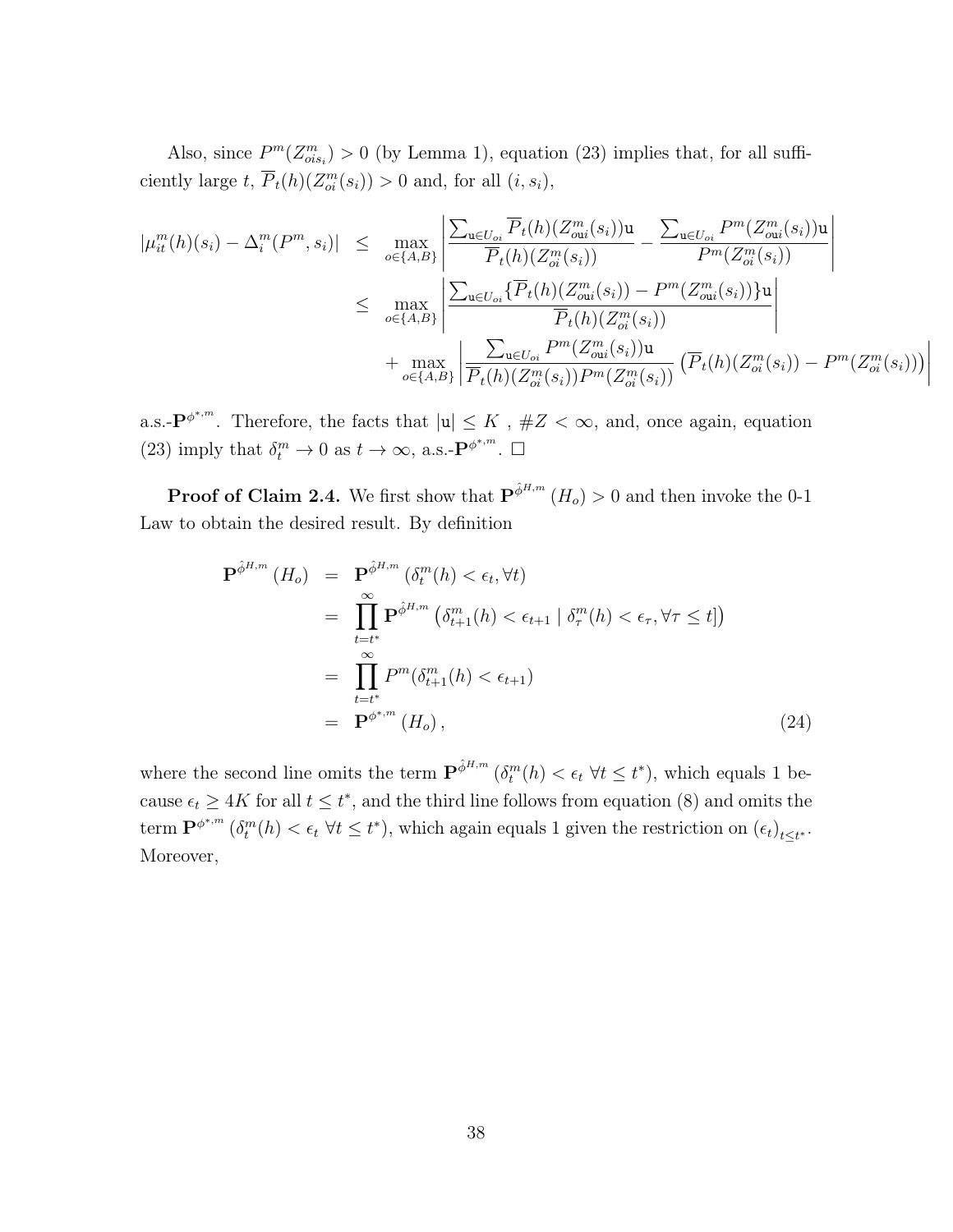$$
\mathbf{P}^{\phi^{*,m}}(H_o) = \mathbf{P}^{\phi^{*,m}}(\delta_t^m(h) < \epsilon_t, \forall t)
$$
\n
$$
= \mathbf{P}^{\phi^{*,m}}(\bigcap_{t>t^*} \{\delta_t^m(h) < \epsilon_t\})
$$
\n
$$
= \mathbf{P}^{\phi^{*,m}}(\bigcap_{n \in \{1,2,\ldots\}} \bigcap_{\{t>t^*: N(t)=n\}} \{\delta_t^m(h) < n^{-1}\})
$$
\n
$$
= 1 - \mathbf{P}^{\phi^{*,m}}(\bigcup_{n \in \{1,2,\ldots\}} \bigcup_{\{t>t^*: N(t)=n\}} \{\delta_t^m(h) \ge n^{-1}\})
$$
\n
$$
\ge 1 - \sum_{n=1}^{\infty} \sum_{\{t: N(t)=n\}} \mathbf{P}^{\phi^{*,m}}(\delta_t^m(h) \ge n^{-1}).
$$

In addition, by definition, if  $N(t) = n$  then  $t \geq \tau(n)$ . Therefore,

$$
\mathbf{P}^{\phi^{*,m}}\left(H_o\right) \ge 1 - \sum_{n=1}^{\infty} \sum_{t \ge \tau(n)} \mathbf{P}^{\phi^{*,m}}\left(\delta_t^m(h) \ge n^{-1}\right)
$$
  
 
$$
\ge 1 - \sum_{n=1}^{\infty} (3/2) 4^{-n} = \frac{1}{2}, \tag{25}
$$

where the last line follows from equation (7).

In addition,

$$
\mathbf{P}^{\phi^{*,m}}\left(h \in H_o: \lim_{t \to \infty} ||\overline{P}_t(h) - P^m|| = 0\right) = \mathbf{P}^{\phi^{*,m}}(H_0)
$$
  
\$\geq \frac{1}{2} > 0\$,

where the first line follows from the SLLN and the second line from equation (25). The event  $\{h \in H_o: \lim_{t \to \infty} ||\overline{P}_t(h) - P^m|| = 0\}$  is measurable with respect to the sigma algebra  $\cap_t \sigma(z_t, z_{t+1}, ...)$  where  $\sigma(z_t, z_{t+1}, ...)$  is the  $\sigma$ -algebra generated by  $(z_t, z_{t+1}, ...)$ . Since the events  $z_t$  are independent across t under the probability measure  $\mathbf{P}^{\phi^{*,m}}$  and since  $\mathbf{P}^{\phi^{*,m}}(H_0) > 0$ , it then follows from the 0-1 Law (see Billingsley, 1995, Theorem 4.5) that  $\mathbf{P}^{\phi^{*,m}}(H_0) = 1$ . Hence, by equation (24),  $\mathbf{P}^{\hat{\phi}^{H,m}}(H_0) = 1$ .  $\Box$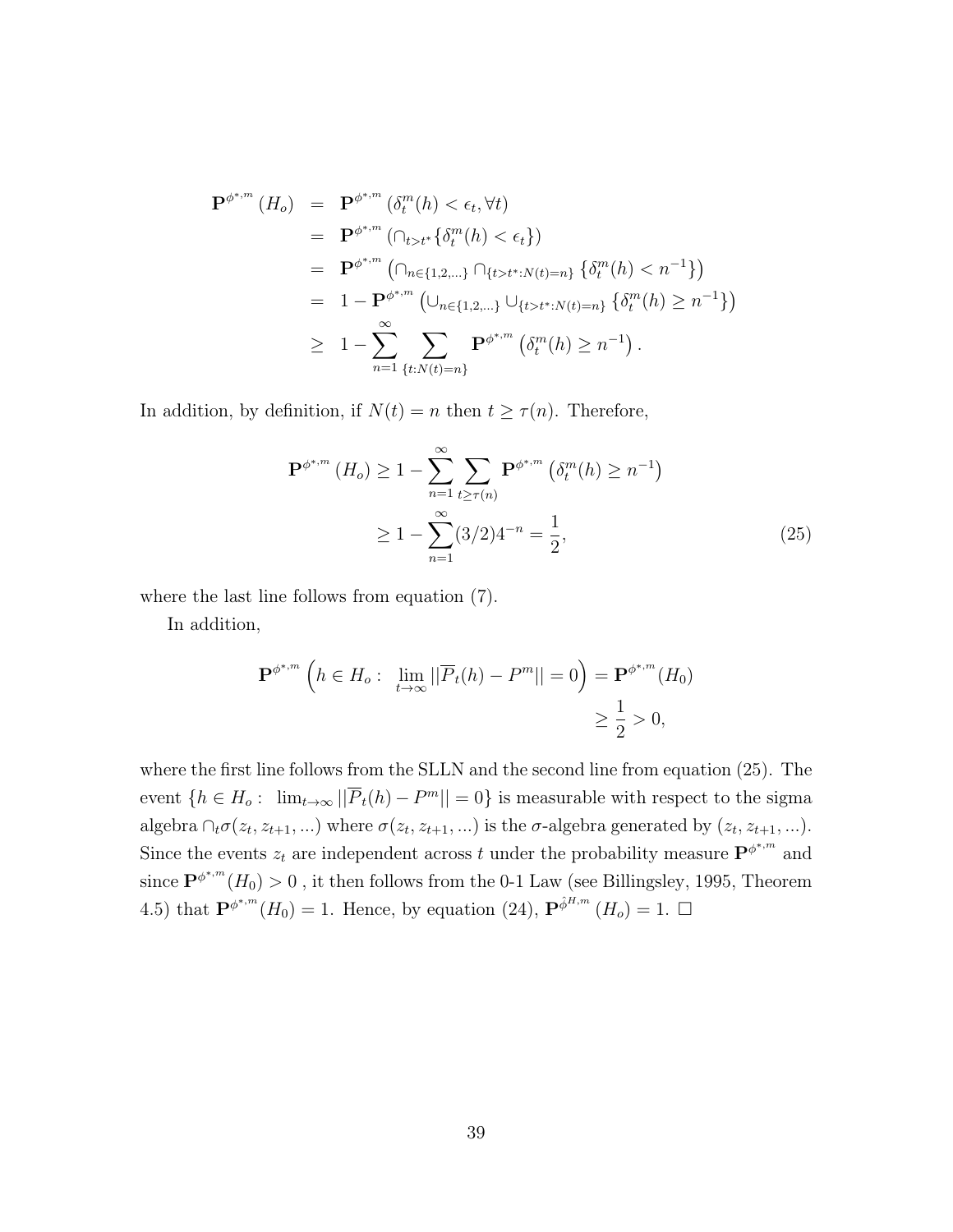### 8.2 Proof of Lemma 2

If  $\xi^m$  is an *m*-stationary point, then  $\xi_{\text{out}}^m(s_i) = E_{P(\xi^m)} \left( \mathbf{1}_{Z_{\text{out}}^m(s_i)} \right) = P(\alpha(\xi^m))(Z_{\text{out}}^m(s_i)).$ Hence, for each  $i, s_i$ 

$$
\alpha_i(s_i;\xi_i^m) = F_i\left(\frac{\sum_{\mathbf{u}\in U_{Ai}} P(\alpha(\xi^m))(Z_{Au}^m(s_i))\cdot \mathbf{u}}{\sum_{\mathbf{u}\in U_{Ai}} P(\alpha(\xi^m))(Z_{Au}^m(s_i))}-\frac{\sum_{\mathbf{u}\in U_{Bi}} P(\alpha(\xi^m))(Z_{Bu}^m(s_i))\cdot \mathbf{u}}{\sum_{\mathbf{u}\in U_{Bi}} P(\alpha(\xi^m))(Z_{Bu}^m(s_i))}\right).
$$

The RHS equals  $F_i(\Delta_i(P(\alpha(\xi^m)), s_i)$  and, thus,  $\alpha(\xi^m)$  is an *m*-equilibrium.

If  $\alpha^m$  is an *m*-equilibrium, then, for each *i*,  $s_i$ 

$$
\alpha_i^m(s_i) = F_i \left( \frac{\sum_{\mathbf{u} \in U_{Ai}} P(\alpha)(Z_{A\mathbf{u}i}^m(s_i)) \cdot \mathbf{u}}{\sum_{\mathbf{u} \in U_{Ai}} P(\alpha)(Z_{A\mathbf{u}i}^m(s_i))} - \frac{\sum_{\mathbf{u} \in U_{Bi}} P(\alpha)(Z_{B\mathbf{u}i}^m(s_i)) \cdot \mathbf{u}}{\sum_{\mathbf{u} \in U_{Bi}} P(\alpha)(Z_{B\mathbf{u}i}^m(s_i))} \right).
$$

Since  $\xi^m$  is such that  $\xi_{\text{out}}^m(s_i) = E_{P(\alpha^m)}\left(\mathbf{1}_{Z_{\text{out}}^m(s_i)}\right)$  then the RHS equals

$$
F_i\left(\frac{\sum_{\mathbf{u}\in U_{Ai}}\xi_{Aui}^m(s_i)\cdot\mathbf{u}}{\sum_{\mathbf{u}\in U_{Ai}}\xi_{Aui}^m(s_i)}-\frac{\sum_{\mathbf{u}\in U_{Bi}}\xi_{Bui}^m(s_i)\cdot\mathbf{u}}{\sum_{\mathbf{u}\in U_{Bi}}\xi_{Bui}^m(s_i)}\right)=\alpha_i(s_i;\xi_i^m),
$$

which implies that  $\alpha^m = \alpha(\xi^m)$ . Moreover,

$$
\xi_{\text{out}}^m(s_i) = E_{P(\alpha^m)}\left(\mathbf{1}_{Z_{\text{out}}^m(s_i)}\right) = E_{P(\alpha(\xi^m))}\left(\mathbf{1}_{Z_{\text{out}}^m(s_i)}\right). \ \Box
$$

### 8.3 Proof of Theorem 3

The proof relies on the following stochastic approximation result.

Theorem 4. (Benaim (1996), Pemantle (1990)) Consider the following dynamical system

$$
\xi_{t+1} - \xi_t = \frac{1}{t} \left( L(\xi(t)) + \zeta_{t+1} \right)
$$

with  $\xi_t \in [0,1]^d$ , and the ODE

 $\dot{\xi} = L(\xi)$ 

with stationary point  $\xi_*$ . Suppose that the following conditions hold:

1. L is twice differentiable with continuous first derivative and bounded second derivative.

2.  $(\zeta_{t+1})_t$  is a Martingale with respect to  $\sigma(z_1,...,z_{t-1})$  with  $E_t[\zeta_{t+1}] = 0$  and  $||\zeta_{t+1}|| \leq C < \infty$ .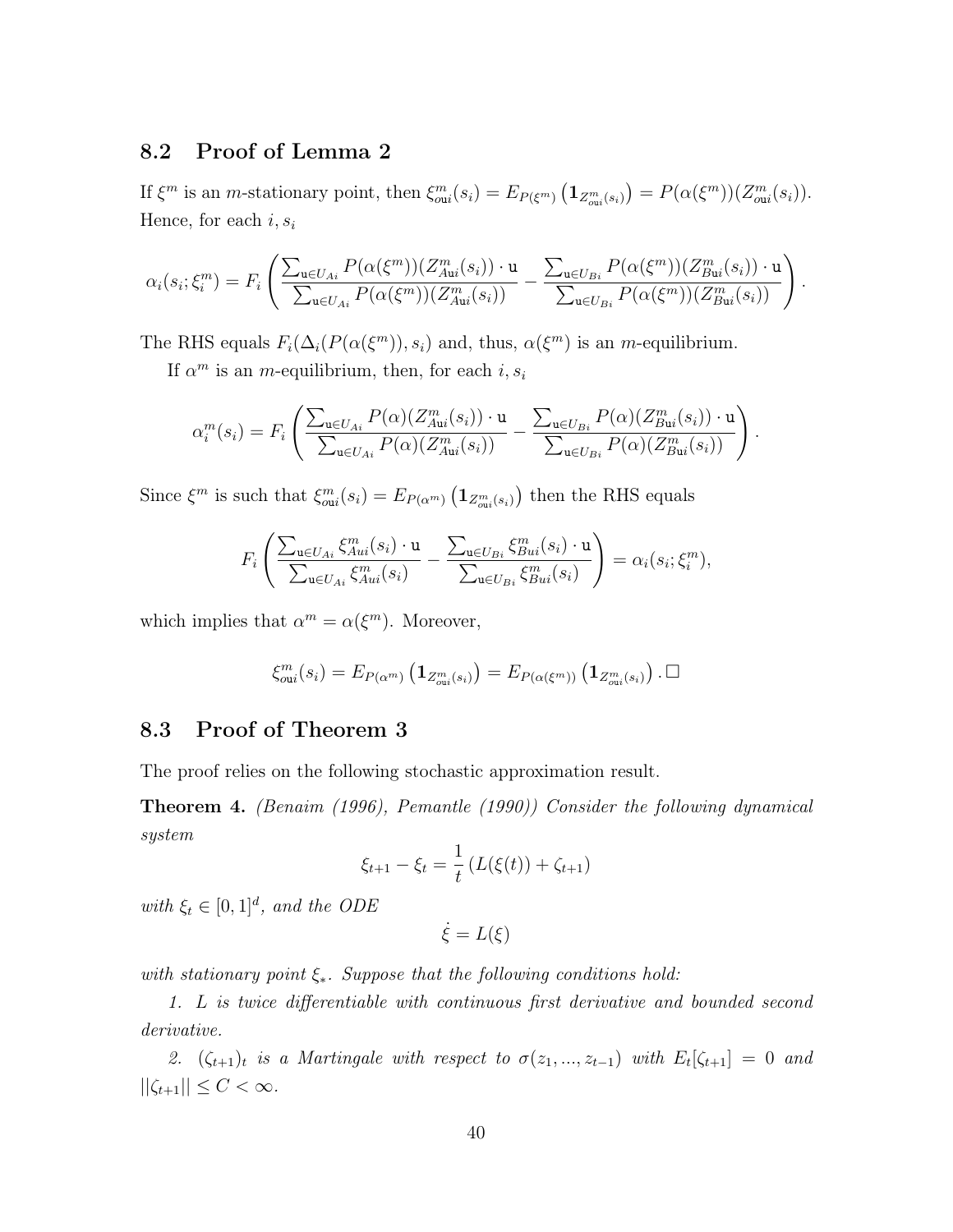3. There exists a  $c > 0$  and a neighborhood  $\mathcal U$  of  $\xi_*$  such that, for any unit vector Θ,

$$
E\left(\max\{0,\langle\zeta_{t+1},\Theta\rangle\}\big|\xi_t\in\mathcal{U}\right)\geq c.
$$

Then:

(a) If  $\xi_*$  is a linearly stable stationary point of the ODE,

$$
P(\lim_{t \to \infty} ||\xi_t - \xi_*|| = 0) > 0.
$$

(c) If  $\xi_*$  is a linearly unstable stationary point of the ODE,

$$
P(\lim_{t \to \infty} ||\xi_t - \xi_*|| = 0) = 0.
$$

The proof of part (a) of Theorem 4 only requires conditions 1 and 2 to hold and follows from Benaim (1996). The proof of part (b) also requires condition 3 and follows from Pemantle (1990).

**Proof of Theorem 3.** We omit the superscript  $m$  to ease the notational burden. The proof has two steps. In the first step, we verify all the conditions for Theorem 4, which establishes results about the asymptotic behavior of beliefs. In the second step, we use continuity of strategies as a function of beliefs to establish the desired result.

**Step 1**. We first note that, by our assumptions over  $(F_i)_i$ ,  $\xi_t \geq c > 0$  for all t, and  $\xi_t \leq 1$ . Hence, we can focus on  $\xi_t \in [c, 1]$ . Condition 1 of Theorem 4 follows from simple but tedious algebra and is established in the Online Appendix. By definition,  $\zeta_t$  (defined as a vector with components  $\zeta_{out}(s_i)$ ) is a Martingale with respect to the sigma algebra generated by  $(z_{\tau})_{\tau \leq t-1}$ . By construction,  $||\zeta_t|| \leq 2$  a.s.. Also, by construction  $||\xi_t|| \leq 1$  a.s.. So condition 2 of Theorem 4 is satisfied. Finally, we verify condition 3, i.e., there exists a  $c > 0$  and a neighborhood U such that, for any unit vector Θ,

$$
E(\max\{0, \langle \zeta_{t+1}, \Theta \rangle\}|\xi_t \in \mathcal{U}) \geq c.
$$

We follow the arguments in Benaim and Hirsch (1999) pp. 30-31. First, we define  $\mathbf{z} = (\mathbf{z}^1, ..., \mathbf{z}^n)$  with  $\mathbf{z}^i$  belonging to the set of vertices of  $\Delta^{d_i}$ , where  $d_i = \#S_i \times \#U_{iA} \times$ # $U_{iB}$ . So **z** is a  $1 \times \sum_{i=1}^{n} d_i$  vector. Also, for each i, let  $\mathbb{Z}_{oi} \equiv \bigcup_{\mathbf{u} \in U_{oi}} \bigcup_{s \in S_i} Z_{\text{out}}(s)$ , so  $\mathbb{Z}_{oi}$  is the set of all possible values of  $Z_{\text{out}}(s)$  for a given  $(o, i)$ ; we also use  $z_{oi}$  to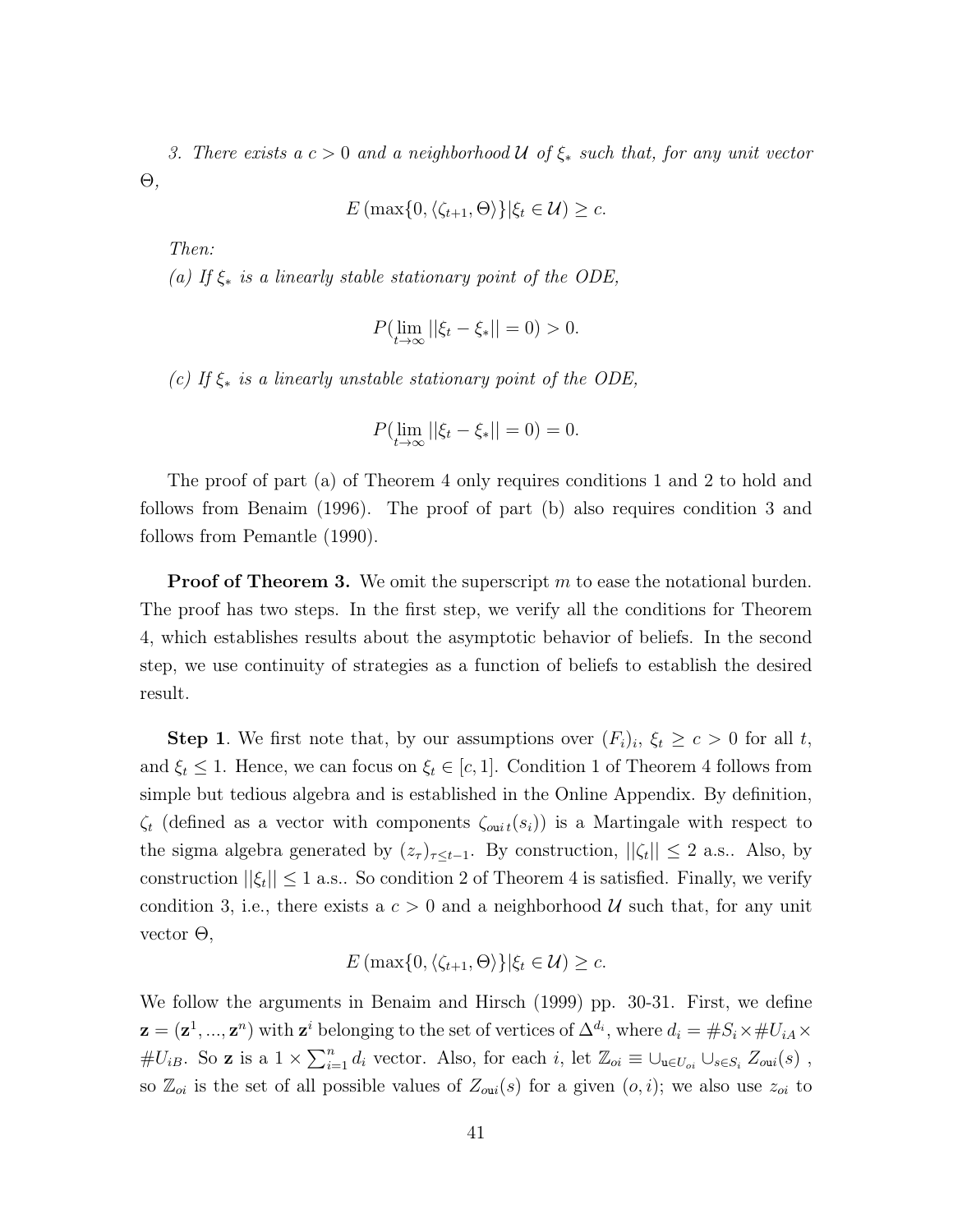denote a typical element of  $\mathbb{Z}_{oi}$ . Finally, let  $z \in \mathbb{Z} \equiv \cup_{o \in \{A,B\}} \times_{i=1}^n \mathbb{Z}_{oi}$ . To every element z in Z, we can assign a unique element z, and we use  $\mathbf{z}_{[o,\mathbf{u},s]}^i$  to denote the coordinate of **z** of the corresponding to  $Z_{\text{out}}(s)$ . Let  $\nu(\alpha(\xi))$  be the joint probability over  $\mathbb Z$ , i.e.,

$$
\nu(\alpha(\xi))(z) = P_{\alpha(\xi)}((x, S, \omega) : o(x) = o, \ \forall i : x_{-i} \in piv_i, \omega \in u^{-1}(o, u_i), s_i).
$$

Note that,

$$
\sum_{z_{-i}} \nu(\alpha(\xi))(z) = P(\alpha(\xi))(Z_{\alpha_{\mathfrak{u}}i}(s_i)).
$$

This expression can be casted as

$$
P(\alpha(\xi))(Z_{\mathfrak{ou}_i i}(s_i)) = \sum_{z \in \mathbb{Z}} \nu(\alpha(\xi))(z) \mathbf{z}_{[\mathfrak{o}, \mathfrak{u}, s]}^i.
$$

In vector notation,

$$
E_{P(\alpha(\xi))}(Z \mid \xi) = \sum_{z \in \mathbb{Z}} \nu(\alpha(\xi))(z) \mathbf{z}.
$$

Finally, note that  $\nu(\alpha(\xi))(z) > 0$  for each  $z \in \mathbb{Z}$ . This follows from the fact that, by assumption of  $F_i$ ,  $\alpha_i(s,\xi_i) \in (0,1)$  for each  $(s,\xi_i)$  and  $q_i(s|\omega) \in (0,1)$  and  $p(\omega) \in (0,1)$ for each  $(s, \omega)$ ; that is, our game is *diffuse* (see Benaim and Hirsch (1999) p. 30). Therefore, the same arguments in Benaim and Hirsch (1999) p. 31 can be applied to show

$$
E(\max\{0, \langle \zeta_{t+1}, \Theta \rangle\}|\xi_t = \xi_*) \geq c.
$$

Condition 3 follows by continuity of  $E(\max\{0, \langle \zeta_{t+1}, \Theta \rangle\}|\xi_t = \cdot).$ 

Step 2. In step 1, we verified that all the conditions for Theorem 4 are satisfied. Now, let  $\alpha$  be an *m*-equilibrium and let  $\xi_{\text{out}}(s_i) = E_{P(\alpha^m)}(\mathbf{1}_{Z_{\text{out}}^m(s_i)})$  for all  $o, u, i, s_i$ . By Lemma 2,  $\xi$  is a stationary point. First, suppose that  $\xi$  is linearly stable. By Theorem 4,

$$
\mathbf{P}^{\phi^{H,m}}\left(\lim_{t\to\infty}||\xi_t-\xi||=0\right)>0.
$$

By assumption A1 and the fact that  $\xi_t \in [c, 1]$  (see Step 1),  $\alpha_i(s_i; \cdot)$  is continuous, for all  $(i, s_i)$ . Hence,

$$
\mathbf{P}^{\phi^{H,m}}\left(\lim_{t\to\infty}||\alpha(\xi_t)-\alpha(\xi)||=0\right)>0.
$$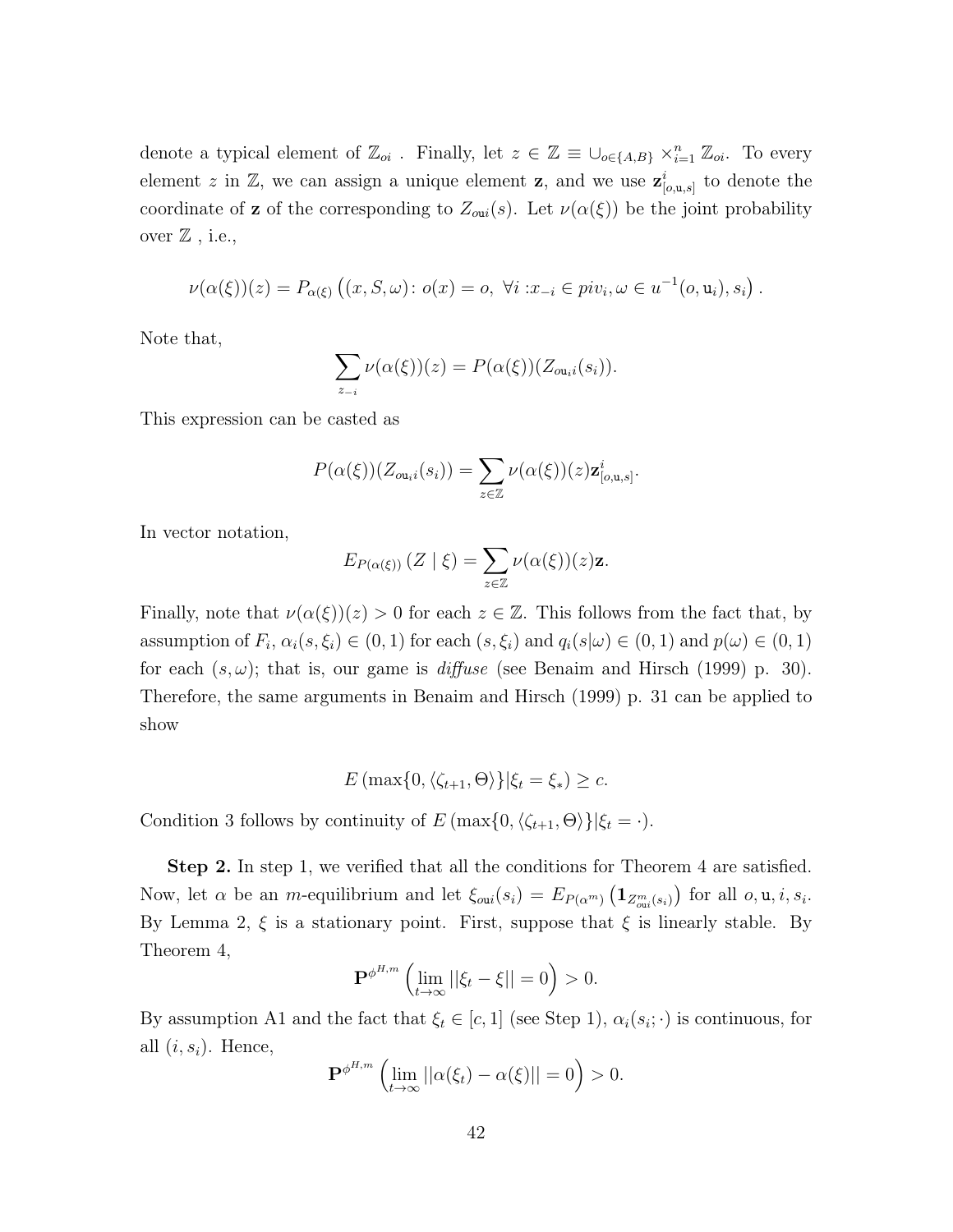Moreover, by Lemma 2,  $\alpha(\xi) = \alpha$ .

Second, suppose that  $\xi$  is linearly unstable. By Theorem 4,

$$
\mathbf{P}^{\phi^{H,m}}\left(\lim_{t\to\infty}||\xi_t-\xi||=0\right)=0.
$$

To show the desired result, we proceed by contradiction. Suppose that

$$
\mathbf{P}^{\phi^{H,m}}\left(\lim_{t\to\infty}||\alpha(\xi_t)-\alpha||=0\right)>0,
$$

and note that, by Lemma 2,  $\alpha(\xi) = \alpha$ . Since  $P(\cdot)(z)$  is continuous for any z (since z lives in a finite set, this holds uniformly),

$$
\mathbf{P}^{\phi^{H,m}}\left(\lim_{t\to\infty}\sup_z|P(\alpha(\xi_t))(z)-P(\alpha)(z)|=0\right)>0.
$$

Now consider  $h \in H_{\epsilon} \equiv \{h : \lim_{t \to \infty} \sup_z |P(\alpha(\xi_t))(z) - P(\alpha)(z)| < \epsilon\}$ . By Lemma 3 in the Online Appendix, for all  $h \in H_{\epsilon} \setminus \mathcal{Z}_{\epsilon}$  (where  $\mathcal{Z}_{\epsilon}$  is a set of measure zero) and all  $i, u, o, s$ :

$$
\liminf_{t \to \infty} \frac{1}{t-1} \sum_{\tau=1}^{t-1} 1_{Z_{\text{out}}^m(s)}(z_{\tau}) \ge P(\alpha)(Z_{\text{out}}^m(s)) - \epsilon
$$
\n(26)

and

$$
\limsup_{t \to \infty} \frac{1}{t-1} \sum_{\tau=1}^{t-1} 1_{Z_{\text{out}}^m(s)}(z_{\tau}) \le P(\alpha)(Z_{\text{out}}^m(s)) + \epsilon.
$$
 (27)

Taking  $\epsilon$  in the rationals (this can be done WLOG), it follows that  $\cup_{\epsilon>0}\mathcal{Z}_{\epsilon}$  also has measure zero and thus

$$
\mathbf{P}^{\phi^{H,m}}\left(\bigcap_{\epsilon>0}H_{\epsilon}\setminus Z_{\epsilon}\right)\geq \mathbf{P}^{\phi^{H,m}}\left(\bigcap_{\epsilon>0}H_{\epsilon}\right)-\mathbf{P}^{\phi^{H,m}}\left(\cup_{\epsilon>0}Z_{\epsilon}\right)=\mathbf{P}^{\phi^{H,m}}\left(\bigcap_{\epsilon>0}H_{\epsilon}\right).
$$

The RHS is positive since  $\bigcap_{\epsilon>0} H_{\epsilon} = \lim_{t\to\infty} |P(\alpha(\xi_t))(Z_{\text{out}}^m(s)) - P(\alpha)(Z_{\text{out}}^m(s))| = 0,$ and thus this implies that

$$
\mathbf{P}^{\phi^{H,m}}\left(\lim_{t\to\infty}\left|\frac{1}{t-1}\sum_{\tau=1}^{t-1}1\{z_{\tau}\in Z_{\text{out}}(s)\}-P(\alpha)(Z_{\text{out}}(s))\right|=0\right)>0.
$$

By definition of  $Z_{\text{out}}(s)$ ,  $\frac{1}{t}$  $\frac{1}{t} \sum_{\tau=1}^{t-1} \mathbf{1}_{Z_{\text{out}}(s)}(z_{\tau}) = \xi_{\text{out},t}(s)$  and

 $P(\alpha)(Z_{\text{out}}(s)) = E_{P(\alpha(\xi))} (1_{Z_{\text{out}}(s)}) = \xi_{\text{out}}(s)$  (the last equality follows from the fact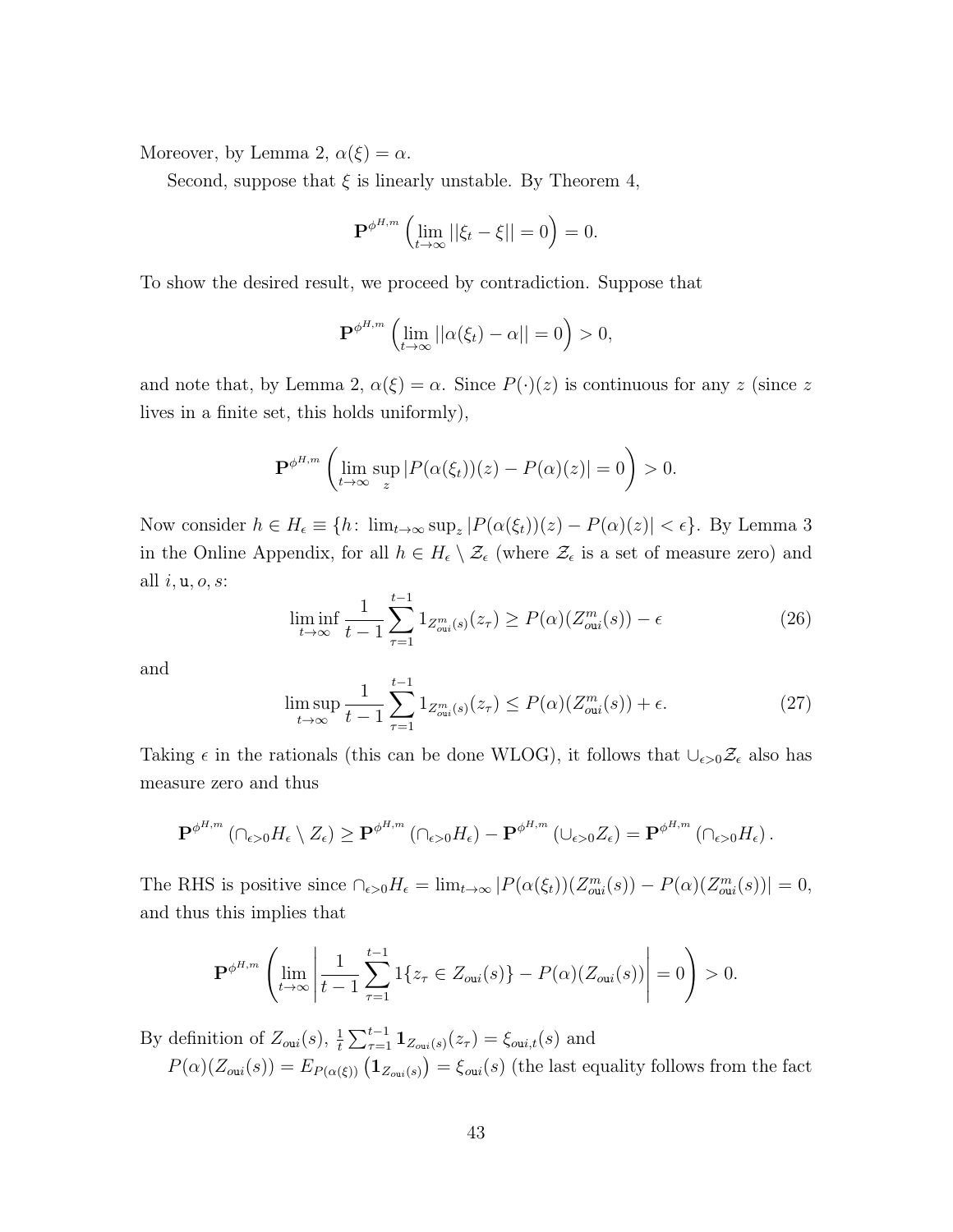that  $\xi$  is a stationary point). Therefore,

$$
\mathbf{P}^{\phi^{H,m}}\left(\lim_{t\to\infty}|\xi_{\text{out},t}(s)-\xi_{\text{out}}(s)|=0\right)>0
$$

for all oui and s, which contradicts that  $\xi$  is linearly unstable.  $\Box$ 

### 8.4 Proof of Proposition 1

**Step 1.** Compute  $E_{P(\alpha(\xi))}\left(\mathbf{1}_{Z^{m,\eta}_{\text{out}}(s_i)}\right)$ : Define

$$
\kappa_i^{\eta}(\omega;\xi_i) = \sum_{s_i \in S} q(s_i \mid \omega) \alpha_i^{\eta}(s_i;\xi_i)
$$

to be the probability that i votes for A conditional on  $\omega$  and beliefs  $\xi_i$ . Let  $K_i^{\eta}$  $\int\limits_{i}^{\eta}(\omega;\xi_{i})$ denote a random variable that is 1 with probability  $\kappa_i^{\eta}$  $i(\omega; \xi_i)$  and 0 otherwise, and, for any set  $N' \subset \{1, ..., n\}$  let  $K^{\eta}_{-N'}(\omega; \xi) = \sum_{i \notin N'} K^{\eta}_{i}$  $i^{\eta}(\omega;\xi_i)$ . Also, let

$$
\bar{\alpha}_{oi}^{\eta}(s_i; \xi_i) = \begin{cases} \alpha_i^{\eta}(s_i; \xi_i) & \text{if } o = A \\ 1 - \alpha_i^{\eta}(s_i; \xi_i) & \text{if } o = B \end{cases}
$$

Then  $E_{P(\alpha(\xi))}\left(\mathbf{1}_{Z_{\text{out}}^{m,\eta}(s_i)}\right) = \sum_{\omega \in u_i^{-1}(o,\mathbf{u})} \beta_{oi}^{m,\eta}(\omega,s_i;\xi) \Pr(\omega,s_i)$ , where, for Nash equilibrium,

$$
\beta_{oi}^{NE,\eta}(\omega, s_i; \xi) = \bar{\alpha}_{oi}^{\eta}(s_i; \xi_i) \Pr\left(K_{-i}^{\eta}(\omega; \xi) = k - 1\right)
$$

and, for non-strategic equilibrium,

$$
\beta_{Ai}^{N,\eta}(\omega, s_i; \xi) = \alpha_i^{\eta}(s_i; \xi_i) \Pr\left(K_{-i}^{\eta}(\omega; \xi) \ge k - 1\right) + (1 - \alpha_i^{\eta}(s_i; \xi_i)) \Pr\left(K_{-i}^{\eta}(\omega; \xi) \ge k\right)
$$
  
= 1 - \beta\_{Bi}^{N,\eta}(\omega, s\_i; \xi).

**Step 2.** Compute derivatives of  $L_{\text{on }i}^{m,\eta}$  $\binom{m,\eta(\xi)}{m} \equiv E_{P(\alpha(\xi))} \left( \mathbf{1}_{Z_{\text{out}}^{m,\eta}(s_i)} \right) - \xi_{\text{out}}(s_i)$ : Fix any  $\eta$  and any  $o, \mathbf{u}, i, s_i$  and  $\bar{o}, \bar{\mathbf{u}}, j, s_j, s'_i$  such that  $j \neq i, s'_i \neq s_i$ . Then,  $\partial L_{\text{out}}^{m,\eta}(\xi)(s_i)/\partial \xi_{\text{out}}(s'_i)$ 0,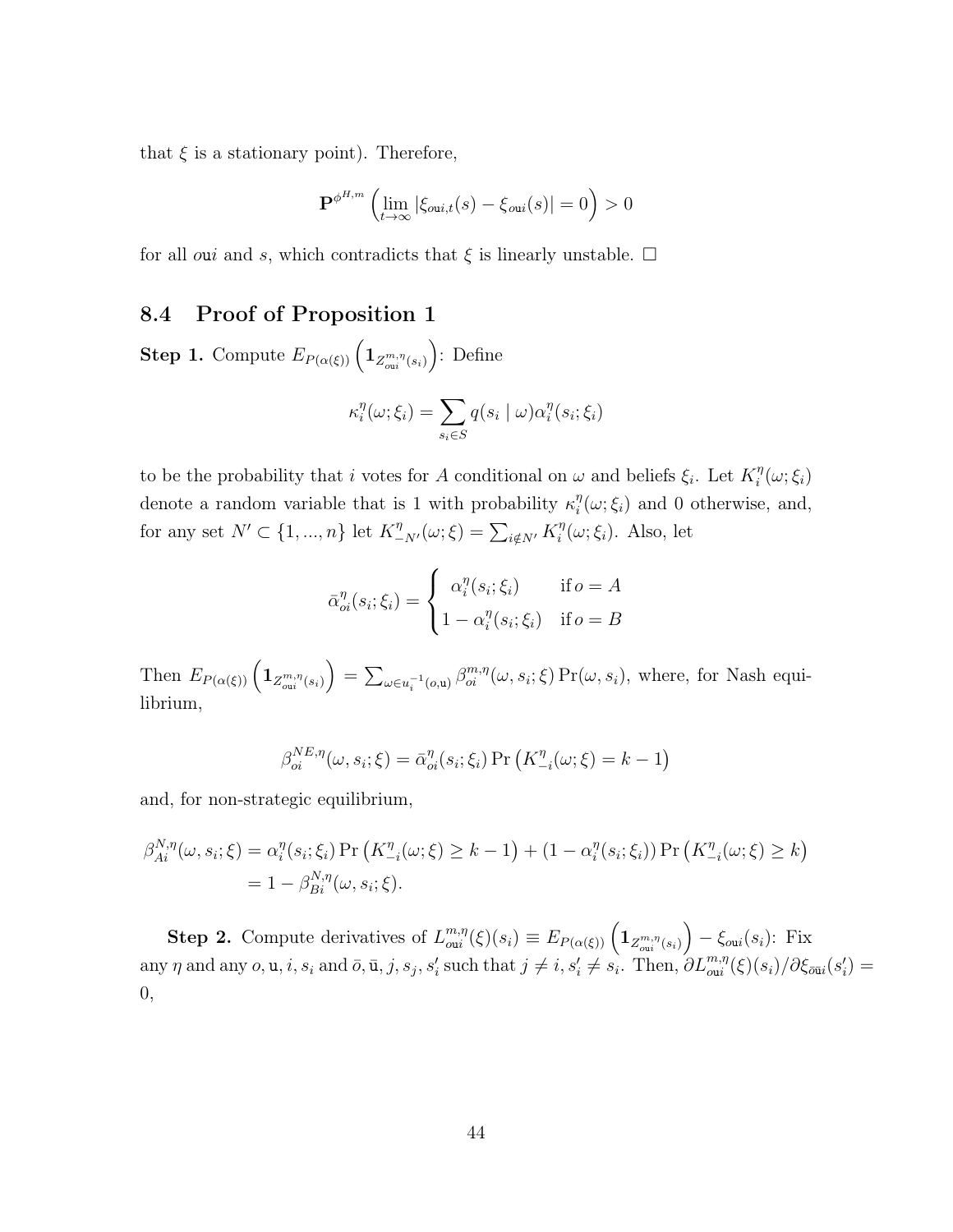$$
\frac{\partial L_{\text{out}}^{m,\eta}(\xi)(s_i)}{\partial \xi_{\text{out}}(s_i)} = (-1)^{1+1\{o=A\}} \frac{\partial \alpha_i^{\eta}(s_i; \xi_i)}{\partial \xi_{\text{out}}(s_i)} \sum_{\omega \in u_i^{-1}(o,\mathbf{u})} \Pr\left(K_{-i}^{\eta}(\omega; \xi) = k-1\right) \Pr\left(\omega, s_i\right) - 1\left\{o = \bar{o}, \mathbf{u} = \bar{\mathbf{u}}\right\},\tag{28}
$$

$$
\frac{\partial L_{\text{out}}^{NE,\eta}(\xi)(s_i)}{\partial \xi_{\text{out}}(s_j)} = \bar{\alpha}_{oi}^{\eta}(s_i; \xi_i) \frac{\partial \alpha_j^{\eta}(s_j; \xi_i)}{\partial \xi_{\text{out}}(s_j)} \times \times \sum_{\omega \in u_i^{-1}(o,\mathbf{u})} \left( \Pr\left( K_{-ij}^{\eta}(\omega; \xi) = k - 2 \right) - \Pr\left( K_{-ij}^{\eta}(\omega; \xi) = k - 1 \right) \right) q(s_j \mid \omega) \Pr\left(\omega, s_i\right),
$$
\nand

$$
\frac{\partial L_{\text{out}}^{N,\eta}(\xi)(s_i)}{\partial \xi_{\bar{\text{out}}j}(s_j)} = (-1)^{1+1\{o=A\}} \frac{\partial \alpha_j^{\eta}(s_j;\xi_i)}{\partial \xi_{\bar{\text{out}}j}(s_j)} \sum_{\omega \in u_i^{-1}(o,\mathbf{u})} \left\{ \alpha_i^{\eta}(s_i;\xi_i) \Pr\left(K_{-ij}^{\eta}(\omega;\xi) = k-2\right) + \left(1 - \alpha_i^{\eta}(s_i;\xi_i)\right) \Pr\left(K_{-ij}^{\eta}(\omega;\xi) = k-1\right) \right\} q(s_j \mid \omega) \Pr(\omega, s_i).
$$
\n(29)

In addition,  $\frac{\partial \alpha_i^{\eta}(s_i;\xi_i)}{\partial \xi_{\text{out}}(s_i)} = f^{\eta}(\mu_i(s_i;\xi_i)) \frac{\partial \mu_i(s_i;\xi_i)}{\partial \xi_{\text{out}}(s_i)}$ . Note that the entries of the matrix  $J^m(\xi) = \frac{\partial L^m}{\partial \xi}$  are continuous in  $\xi$ .

Step 3. Limit beliefs: Let  $(\xi^{m,\eta})_{\eta}$  be the sequence of beliefs corresponding to  $(\alpha^{m,\eta})_{\eta}$ , i.e.  $\xi_{\text{out}}^{m,\eta}$  $\binom{m,\eta}{\text{out}}(s_i) = E_{P(\alpha^{m,\eta})}\left(\mathbf{1}_{Z_{\text{out}}^m(s_i)}\right),$  and denote its limit by  $\xi^m$ . Since  $\alpha^m =$  $\lim_{\eta\to 0} \alpha^{m,\eta}$  is a responsive equilibrium, then  $\Delta_i^m(P(\alpha^m), s_i)$  is well-defined and, consequently,  $\xi_{\text{out}}^m(s_i) > 0$ . Then  $\lim_{\eta \to 0} \mu_i(s_i; \xi_i^{m,\eta})$  $\binom{m,\eta}{i} = \Delta_i^m(P(\alpha^m), s)$  for all *i*, *s*. Consider first the case where  $\alpha^m$  is a strict pure-strategy equilibrium, so that  $\Delta_i^m(P(\alpha^m), s_i) \neq$ 0. Then  $\lim_{\eta \to 0} \mu_i(s_i; \xi_i^{m,\eta})$  $\lim_{i} (m,n) \neq 0$ , and, by A5 (ii) and (iv),  $\lim_{\eta \to 0} f^{\eta}(\mu_i(s_i; \xi_i^{m,\eta}))$  $\binom{m,\eta}{i}$  = 0. Finally, consider the case where  $\alpha^{NE}$  is a symmetric mixed-strategy Nash equilibrium. Then there exists  $s^* \in S$  such that  $\alpha^{NE}(s^*) \in (0, 1), \Delta_i^{NE}(P(\alpha^{NE}), s^*) = 0$ , and  $\Delta_i^{NE}(P(\alpha^{NE}), s) \neq 0$  for all  $s \neq s^*$ . By previous arguments,  $\lim_{\eta \to 0} f^{\eta} \left( \mu_i(s; \xi_i^{NE, \eta}) \right)$  $\binom{NE,\eta}{i}$  = 0 for all  $s \neq s^*$ . In addition, by A5(iv),  $f_i^n$  $\hat{e}^\eta_i\left(\mu_i(s^*; \xi_i^{NE,\eta})\right)$  $\binom{NE,\eta}{i}$   $\leq f_i^{\eta}$  $\sum_{i=1}^{\eta}$  (0), and thus by  $A5(iii)$ ,

$$
\lim_{\eta \to 0} f_i^{\eta} \left( \mu_i(s^*; \xi_i^{NE, \eta}) \right) f_i^{\eta} \left( \mu_i(s; \xi_i^{NE, \eta}) \right) = 0
$$

for all  $s \neq s^*$ . We conclude this step by showing that  $\lim_{\eta \to 0} f^{\eta} \left( \mu_i(s^*; \xi_i^{NE, \eta}) \right)$  $\binom{NE,\eta}{i} = \infty.$ Suppose not, so that  $\lim_{\eta \to 0} f^{\eta} \left( \mu_i(s^*; \xi_i^{NE, \eta}) \right)$  $\binom{NE,\eta}{i}$  =  $C < \infty$ . Fix any i and any  $\varepsilon > 0$ . Fix a subsequence such that  $\mu_i(s^*; \xi_i^{NE, \eta})$  $\binom{N}{i} > 0$  for all  $\eta$  (a similar proof holds for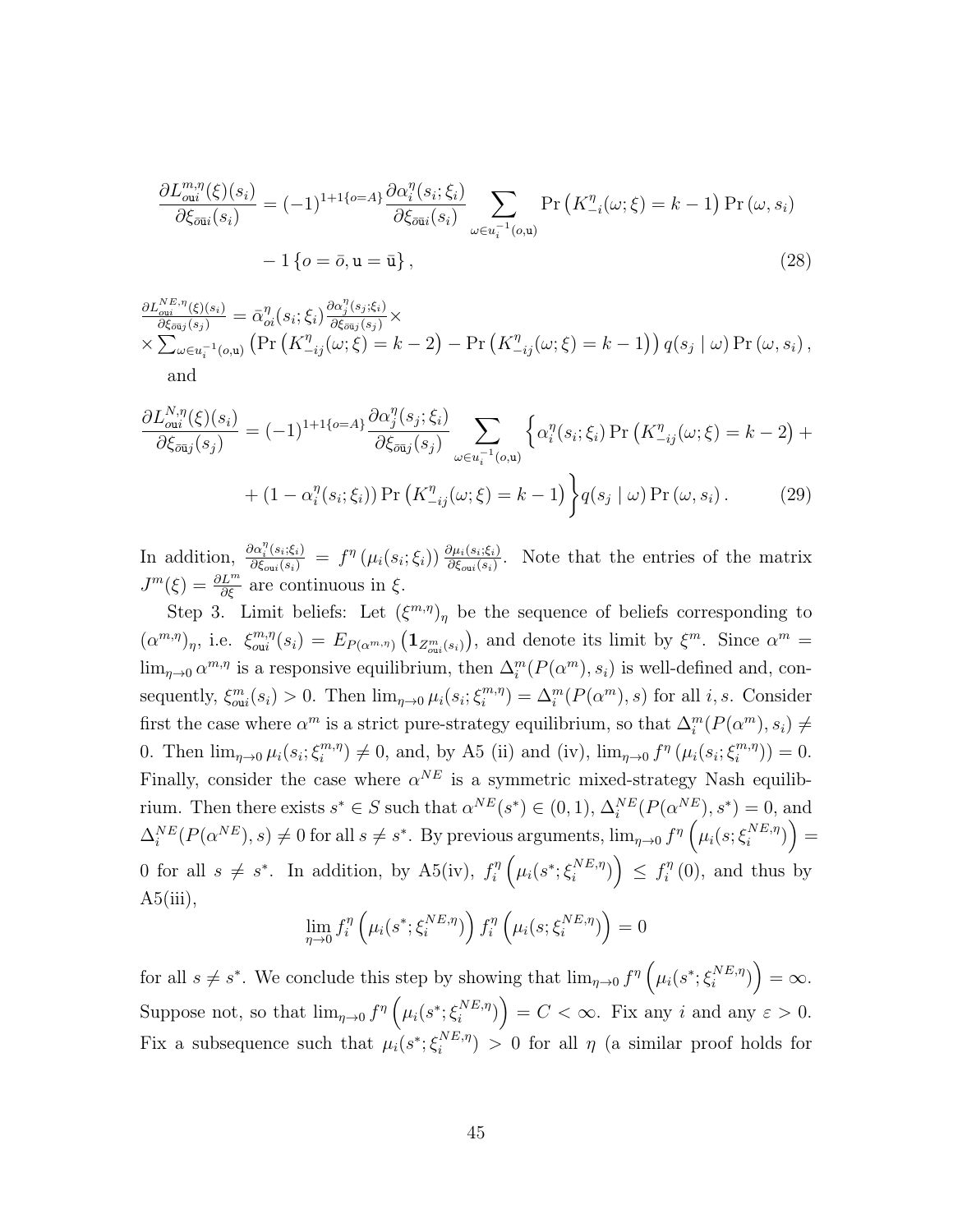negative subsequences). Then

$$
1 - F^{\eta} \left( \mu_i(s^*; \xi_i^{NE, \eta}) \right) = \int_{\mu_i(s^*; \xi_i^{NE, \eta})}^{\mu_i(s^*; \xi_i^{NE, \eta}) + \varepsilon} f^{\eta}(x) dx + \int_{\mu_i(s^*; \xi_i^{NE, \eta}) + \varepsilon}^{\infty} f^{\eta}(x) dx.
$$

In addition, let  $\epsilon^{\eta} \in [0, \varepsilon]$  be such that

$$
\int_{\mu_i(s^*, \xi_i^{NE,\eta})}^{\mu_i(s^*, \xi_i^{NE,\eta})+\varepsilon} f^{\eta}(x) dx \leq \varepsilon f^{\eta}(\mu_i(s^*; \xi_i^{NE,\eta})+\epsilon^{\eta})
$$

for all  $\eta$ . By A5(iv),  $\lim_{\eta \to 0} f^{\eta} \left( \mu_i(s^*; \xi_i^{NE, \eta}) \right)$  $\left(\begin{smallmatrix} \textit{NE}, \eta \\ \textit{i} \end{smallmatrix}\right) + \epsilon^{\eta} \right) \leq \lim_{\eta \to 0} f^{\eta} \left( \mu_{i}(s^{*}; \xi_{i}^{NE, \eta}) \right)$  $\binom{NE,\eta}{i}$  = C. Then, there exists  $\eta_{\varepsilon}$  such that, for all  $\eta \leq \eta_{\varepsilon}$ ,  $\int_{\mu_{\varepsilon}(s^*,\xi_i^{NE,\eta})+\varepsilon}^{\mu_i(s^*,\xi_i^{NE,\eta})+\varepsilon}$  $\sum_{\mu_i(s^*;\xi_i^{NE,\eta})}^{\mu_i(s^*;\xi_i^{NE,\eta})} f^{\eta}(x)dx \leq \varepsilon(C+\varepsilon)$  and, by A5(ii),  $\int_{\mu_i(s^*,\xi_i^{NE,\eta})+\varepsilon}^{\infty} f^{\eta}(x)dx \leq \varepsilon$ . Therefore, for all  $\eta \leq \eta_{\varepsilon}$ ,

$$
1 - F^{\eta} \left( \mu_i(s^*; \xi_i^{NE, \eta}) \right) \le \varepsilon (C + \varepsilon) + \varepsilon.
$$

Since the above holds for any  $\varepsilon > 0$ , then  $\alpha^{NE}(s^*) = \lim_{\eta \to 0} F^{\eta} \left( \mu_i(s^*; \xi_i^{NE, \eta}) \right)$  $\binom{NE,\eta}{i}$  = 1, which contradicts the assumption that  $\alpha^{NE}$  is a mixed-strategy profile.

Proof of part (i). Fix any  $o, u, i, s_i$ . Since  $\alpha^m$  is strict, Step 3 implies that  $\lim_{\eta\to 0} f^{\eta}(\mu_i(s_i;\xi_i^{m,\eta}))$  $\lim_{n \to \infty} J^{m,\eta}(\xi^{m,\eta})$  is a diagonal matrix with all 1's in the diagonal. Recall that the eigenvalues of a matrix  $J$  are the solutions  $\{\lambda\}$  to det  $(J - \lambda I) = 0$ , where I is the identity matrix. Then, the eigenvalues of  $\lim_{\eta \to 0} J^{m,\eta}(\xi^{m,\eta})$  are all equal to -1. By continuity of the determinant function, it follows that the eigenvalues of  $J^{m,\eta}(\xi^{m,\eta})$  are all strictly negative for all sufficiently small  $\eta$ .

Proof of part (ii). Let  $U_o = \{u_o^1, ..., u_o^{r_o}\}\$  be the utility range and  $d \equiv n \times r_A \times r_B$ . Then  $\xi$  is a vector of dimension  $dH$ , where H is the number of signals, and  $J^{NE,\eta}(\xi)$ is an  $dH \times dH$  matrix. Since  $\alpha^{NE}$  is a symmetric mixed-strategy Nash equilibrium, Step 3 implies that  $\lim_{\eta \to 0} f^{\eta} \left( \mu_i(s; \xi_i^{NE, \eta}) \right)$  $\binom{NE,\eta}{i}$  = 0 for all  $s \neq s^*$ . Then, for all  $\eta$  sufficiently small, by continuity the eigenvalues of  $J^{NE,\eta}(\xi^{NE,\eta})$  are sufficiently close to the eigenvalues of a matrix  $J_*^{NE,\eta}$  defined by setting  $f^{\eta}(\mu_i(s;\xi_i^{NE,\eta}))$  $\binom{NE,\eta}{i}$  = 0 and  $f^{\eta}(\mu_i(s^*; \xi_i^{NE, \eta}))$  $\left(\mu_i(s;\xi_i^{NE,\eta})\right)f^\eta\left(\mu_i(s;\xi_i^{NE,\eta})\right)$  $\binom{NE,\eta}{i}$  = 0 for all  $s \neq s^*$  and replacing  $\xi_i^{NE,\eta}$ i with its limit  $\xi^{NE}$ , replacing  $F^{\eta}(\mu_i(s;\xi_i^{NE,\eta}))$  $\binom{NE,\eta}{i}$  with its limit  $\alpha^{NE}(s)$ , and replacing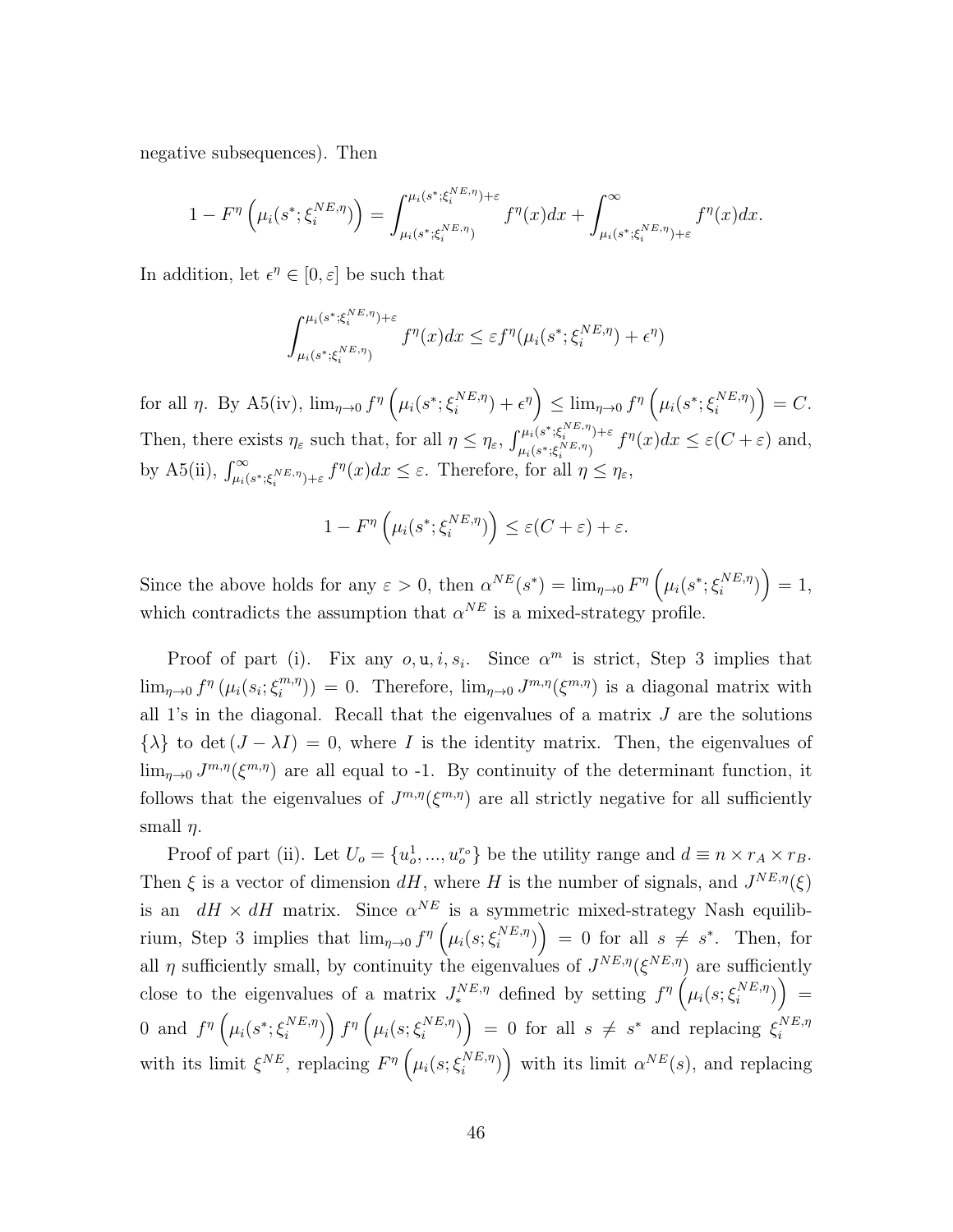$f^\eta \left( \mu_i(s^*; \xi_i^{NE, \eta}$  $\binom{NE,\eta}{i}$  with  $f^{\eta}(\mu_i(s^*; \xi^{NE}))$ , for all i, s. We now show that some eigenvalues of  $J_*^{NE,\eta}$  are positive for all sufficiently small  $\eta$ , which implies that the eigenvalues of  $J^{NE,\eta}(\xi^{NE,\eta})$  are positive for all sufficiently small  $\eta$ , and which, by Theorem 3, implies the desired result. Note that  $J_*^{NE,\eta}$  depends on  $\eta$  only through  $f^{\eta}$ , since the derivatives are now evaluated at the limits  $\xi^{NE}$  and  $\alpha^{NE}$ .

The matrix  $J_{*}^{NE,\eta}$  can be decomposed into  $H^2$  matrices of size  $d \times d$ , i.e.,  $M_{ss'}^{\eta} \equiv$  $\partial L^{NE,\eta}(s)$  $\frac{f^{NE,\eta}(s)}{\partial \xi(s')}$  evaluated at  $\xi^{NE}$  and replacing  $f^{\eta}$   $\left(\mu_i(s;\xi_i^{NE,\eta})\right)$  $\binom{NE,\eta}{i}$  = 0 for all  $s \neq s^*$ . Note that  $M_{ss'}^{\eta} = \mathbf{0}^{d \times d}$  is a zero matrix for all  $s \neq s'$  and  $s' \neq s^*$ . In addition,  $M_{ss}^{\eta}$  is diagonal matrix with common element -1 in the diagonal for all  $s \neq s^*$  and  $M_{ss^*}^{\eta}$  has all zeroes in its diagonal for all  $s \neq s^*$ . Therefore, using the fact that the entries of the matrix do not depend on *i*, it is straightforward to check that det  $(J_*^{NE,\eta} - \lambda I^{dH \times dH}) = 0$  if and only if either  $\lambda = -1$  or

$$
\det \left( M_{s^*s^*}^{\eta} - \lambda I^{d \times d} \right) = 0. \tag{30}
$$

We conclude by showing that there exist solutions  $\{\lambda\}$  to (30) that go to  $\infty$  as  $\eta \to 0$ . Let  $M^{\eta}(\lambda) \equiv M^{\eta}_{s^{\eta}}$  $\mathcal{L}_{s^*s^*}^{\eta} - \lambda I^{d \times d}$ . We decompose  $M^{\eta}$  into  $r_A \times r_B$  matrices of size  $n \times n$ , i.e.,  $M^\eta_{\mathtt{u_o}\bar{\mathtt{u}}_{\bar{\mathtt{o}}}}\equiv \frac{\partial L^{NE,\eta}_{\text{ou}_\mathtt{o}}(s^*)}{\partial \xi_{\bar{\alpha}\bar{u}_{\bar{\alpha}}}(s^*)}$  $\overline{\partial \xi_{\bar{o}\bar{u}_{\bar{o}}}(s^*)}$  $\Big|_{\xi^{NE}}$ . We can write  $M^{\eta}$  as a block matrix

$$
M^{\eta}(\lambda) = \begin{bmatrix} \bar{M}_A^{\eta} & \bar{M}_{AB}^{\eta} \\ \bar{M}_{BA}^{\eta} & \bar{M}_B^{\eta} \end{bmatrix},
$$
\n(31)

where  $\bar{M}^{\eta}_{o} = (M^{\eta}_{\mathbf{u}_{o}})$  $\left( \sum_{\mathbf{u}_o\bar{\mathbf{u}}_o} \right)_{u_o,\bar{u}_o\in U_A} - \lambda I^{n r_o \times n r_o}$  is of size  $n r_o \times n r_o, \, \bar{M}_{AB}^{\eta} = (M_{\mathbf{u}_o}^{\eta})$  $\left( \begin{smallmatrix} \eta \cr \mathbf{u}_\mathtt{A}\bar{\mathbf{u}}_\mathtt{B} \end{smallmatrix} \right)_{\mathcal{U}_A\in U_A, \bar{u}_B \in U_B}$ is of size  $nr_A \times nr_B$ , and  $\bar{M}_{BA}^{\eta} = (M_{\mathbf{u}_i}^{\eta})$  $\int_{u_B\bar{u}_A}^{\eta} v_{u_B\in U_B, \bar{u}_A \in U_A}$  is of size  $nr_B \times nr_A$ . By symmetry of  $\xi^{NE}$ , each matrix  $M^{\eta}_{\mathbf{u}}$  $\eta_{u_0\bar{u}_\delta}$  has a common diagonal and a common off-diagonal element; it is then straightforward to check that the matrices commute, i.e.,  $M_{\mathbf{u}_o\bar{\mathbf{u}}_o}^{\eta} = M_{\mathbf{u}_o}^{\eta}$  $\int_{\mathbf{u}_0'\bar{\mathbf{u}}'_\sigma}^{\eta}$  for all $\mathbf{u}_o, \bar{\mathbf{u}}_{\bar{o}}, \mathbf{u}_o' \bar{\mathbf{u}}'_{\bar{o}}.$ 

From this point onwards, the proof relies on algebra and exploits the fact that the state space is binary. By A3, there are two cases to consider: In case (1), none of the alternatives yields a state-independent payoff; in case (2), one of the alternatives, say B, yields a state-independent payoff. In the Online Appendix, we establish that, for the case  $\lambda \neq -1$ , det  $M^{\eta}(\lambda) = 0$  if and only if

$$
(1 + \lambda + (n - 1)a_j^{\eta}) (1 + \lambda - a_j^{\eta})^{n-1} = 0,
$$
\n(32)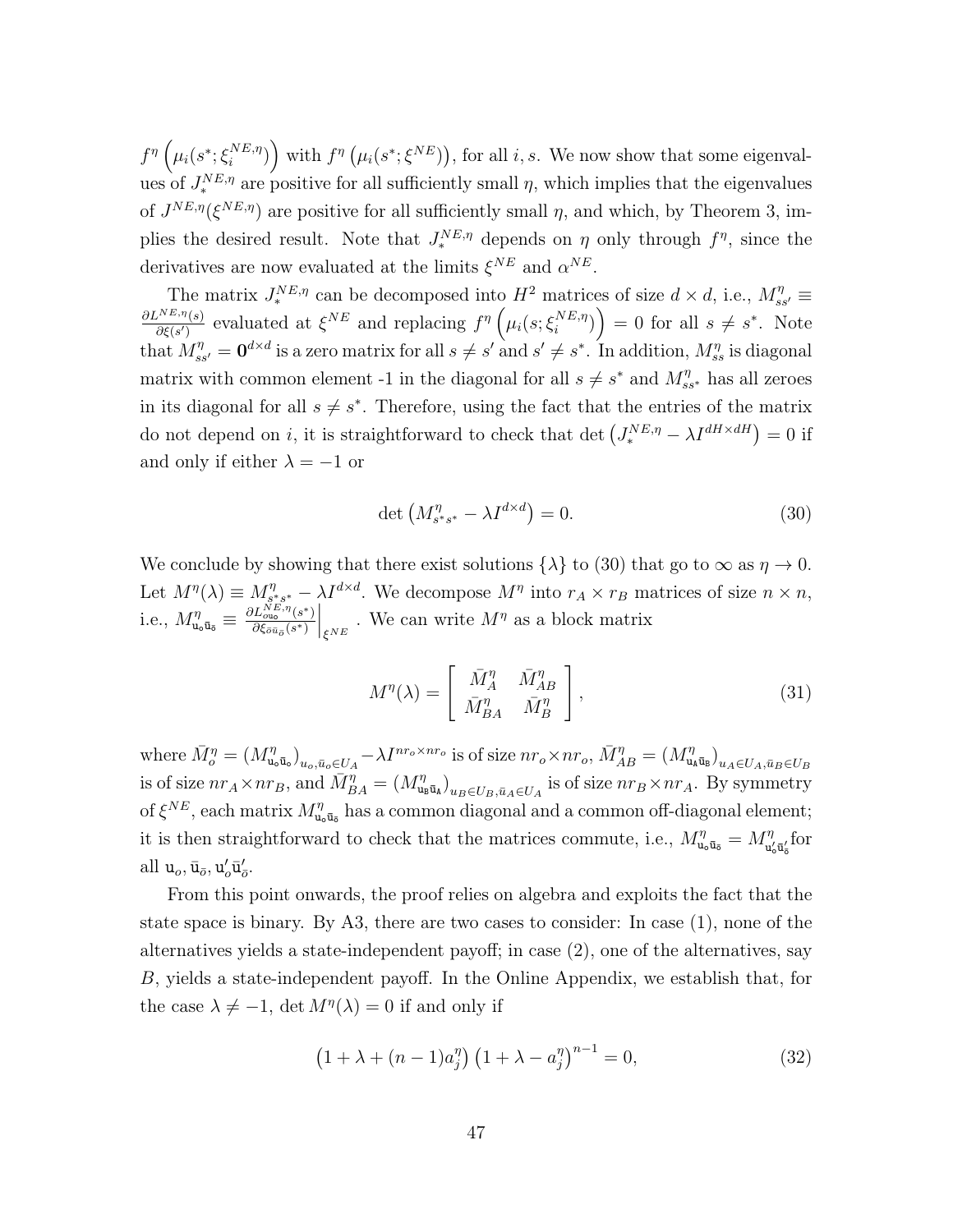where  $j = 1, 2$  represents the case (1) or (2), respectively, and  $a_j^{\eta} = f^{\eta}(\mu_i(s^*; \xi^{NE})) a_j$ , where  $a_j \neq 0$ . By Step 3,  $f^{\eta}(\mu_i(s^*; \xi^{NE}))$  is arbitrarily large for sufficiently small  $\eta$ ; therefore, since  $a_j \neq 0$ , there exists a solution to (32) that is positive for all sufficiently small  $\eta$ .  $\square$ 

# References

- Al-Najjar, N., "Decision Makers as Statisticians: Diversity, Ambiguity and Learning," Econometrica, 2009, 77 (5), 1371–1401.
- and M. Pai, "Coarse Decision Making," 2009.
- Ali, S.N., J.K. Goeree, N. Kartik, and T.R. Palfrey, "Information aggregation in standing and ad hoc committees," The American Economic Review, 2008, 98 (2), 181–186.
- Aragones, E., I. Gilboa, A. Postlewaite, and D. Schmeidler, "Fact-Free Learning," American Economic Review, 2005, 95 (5), 1355–1368.
- Austen-Smith, D. and J.S. Banks, "Information aggregation, rationality, and the Condorcet jury theorem," American Political Science Review, 1996, pp. 34–45.
- Battaglini, M., R.B. Morton, and T.R. Palfrey, "The Swing Voter's Curse in the Laboratory," Review of Economic Studies, 2010, 77 (1), 61–89.
- Battigalli, P., Comportamento razionale ed equilibrio nei giochi e nelle situazioni sociali, Vol. 100, Universita Bocconi, Milano, 1987.
- Benaim, M. and M.W. Hirsch, "Mixed equilibria and dynamical systems arising from fictitious play in perturbed games," Games and Economic Behavior, 1999, 29  $(1-2), 36-72.$
- Billingsley, P., Probability and Measure, Wiley, 1995.
- Bolton, P. and C. Harris, "Strategic experimentation," *Econometrica*, 1999, 67 (2), 349–374.
- Charness, G. and D. Levin, "The origin of the winner's curse: a laboratory study," American Economic Journal: Microeconomics, 2009, 1 (1), 207–236.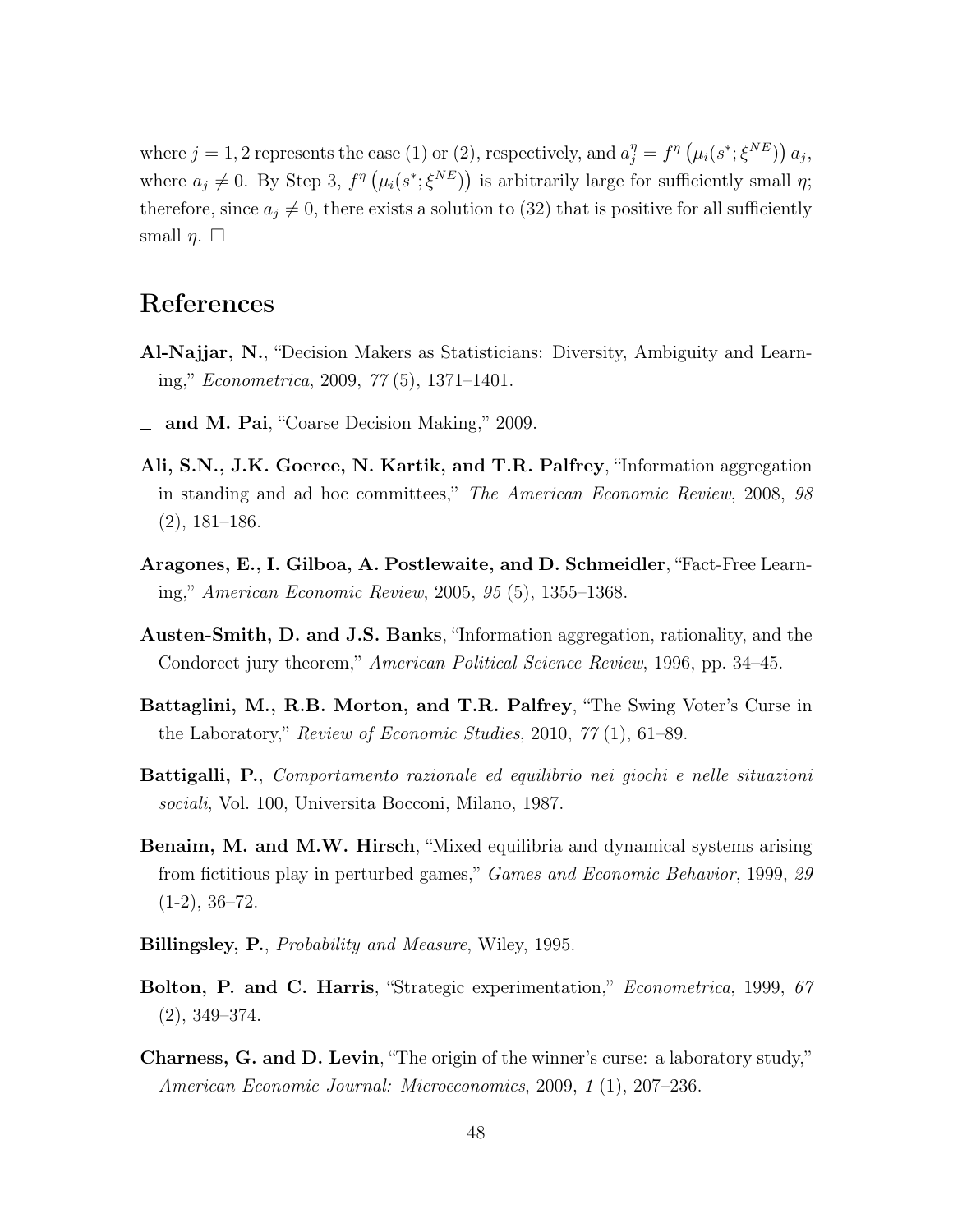- Costinot, A. and N. Kartik, "On Optimal Voting Rules under Homogeneous Preferences," 2007.
- Dekel, E., D. Fudenberg, and D.K. Levine, "Learning to play Bayesian games," Games and Economic Behavior, 2004, 46 (2), 282–303.
- Erev, I. and A.E. Roth, "Predicting how people play games: Reinforcement learning in experimental games with unique, mixed strategy equilibria," American economic review, 1998, pp. 848–881.
- Esponda, I., "Behavioral equilibrium in economies with adverse selection," The American Economic Review, 2008, 98 (4), 1269–1291.
- $\Box$ , "Equilibrium refinement in elections with private information," working paper, 2011.
- and D. Pouzo, "Conditional retrospective voting in large elections," working paper, 2012.
- and E.I. Vespa, "Hypothetical Thinking and Information Extraction: Pivotal Voting in the Laboratory," 2011.
- Eyster, E. and M. Rabin, "Cursed equilibrium," Econometrica, 2005, 73 (5), 1623– 1672.
- Feddersen, T. and W. Pesendorfer, "Voting behavior and information aggregation in elections with private information," Econometrica, 1997, pp. 1029–1058.
- $\Box$  and  $\Box$ , "Convicting the innocent: The inferiority of unanimous jury verdicts under strategic voting," American Political Science Review, 1998, pp. 23–35.
- **Feddersen, T.J.**, "Rational choice theory and the paradox of not voting," *Journal* of Economic Perspectives, 2004, pp. 99–112.
- Fiorina, M.P., "Economic retrospective voting in American national elections: A micro-analysis," American Journal of Political Science, 1978, pp. 426–443.
- Friedman, J., The rational choice controversy: Economic models of politics reconsidered number 1-2, Yale Univ Pr, 1996.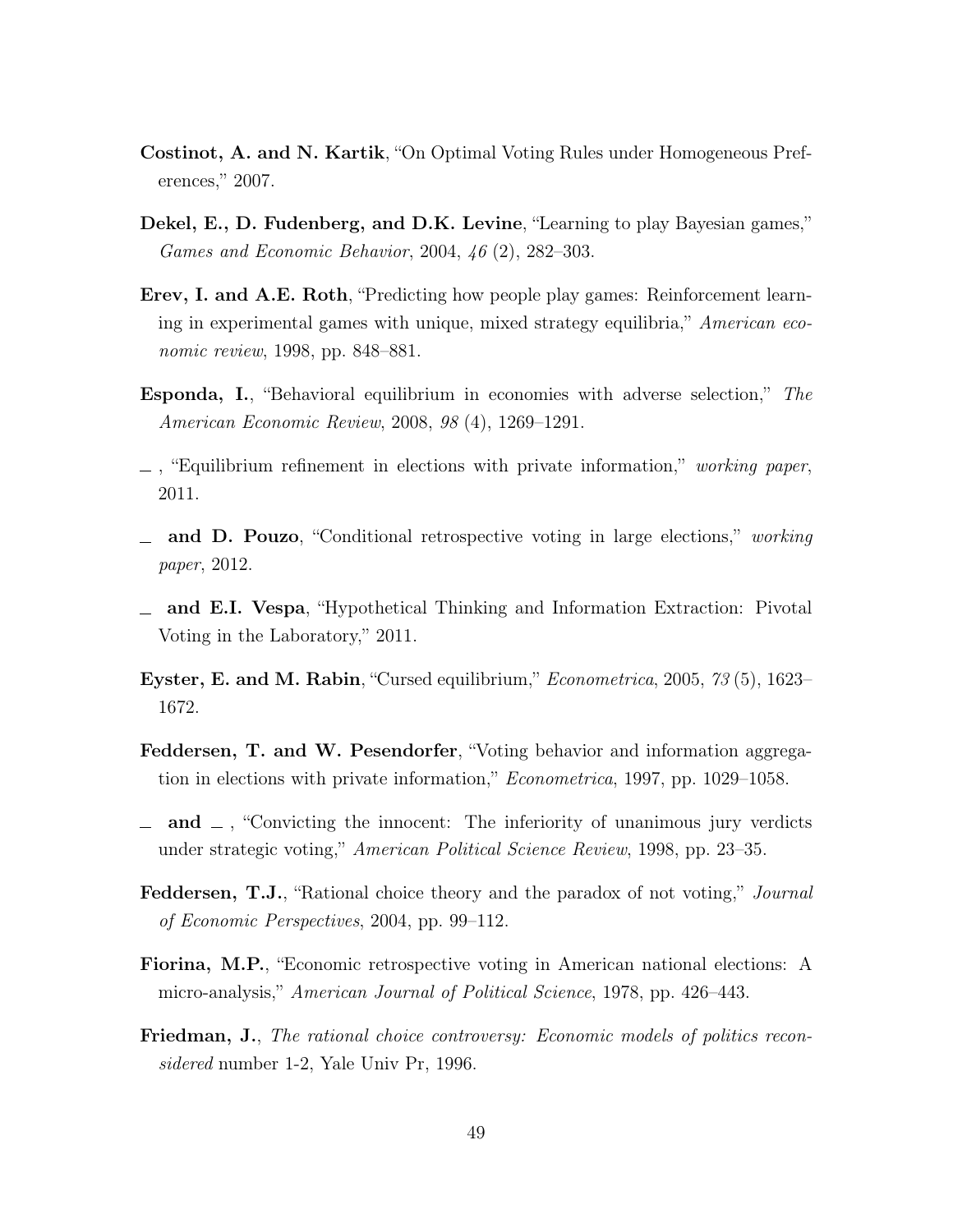- Fudenberg, D. and D.K. Levine, "Self-confirming equilibrium," Econometrica, 1993, pp. 523–545.
- $\Box$  and  $\Box$ , The theory of learning in games, Vol. 2, The MIT press, 1998.
- $\Delta$  and  $\Delta$ , "Learning and Equilibrium," Annual Review of Economics, 2009, 1, 385– 420.
- $\equiv$  and D.M. Kreps, "Learning in extensive form games, II: Experimentation and Nash equilibrium," Technical Report, mimeo 1994.
- $\Box$  and  $\Box$ , "Learning in extensive-form games I. Self-confirming equilibria," Games and Economic Behavior, 1995, 8 (1), 20–55.
- and S. Takahashi, "Heterogeneous beliefs and local information in stochastic fictitious play," Games and Economic Behavior, 2011, 71 (1), 100–120.
- Green, D.P. and I. Shapiro, Pathologies of rational choice theory: A critique of applications in political science, Cambridge Univ Press, 1994.
- Guarnaschelli, S., R.D. McKelvey, and T.R. Palfrey, "An experimental study of jury decision rules," American Political Science Review, 2000, pp. 407–423.
- Harsanyi, J.C., "Games with randomly disturbed payoffs: A new rationale for mixed-strategy equilibrium points," International Journal of Game Theory, 1973,  $2(1), 1-23.$
- Jehiel, P. and F. Koessler, "Revisiting games of incomplete information with analogy-based expectations," Games and Economic Behavior, 2008, 62 (2), 533– 557.
- Kagel, J.H. and D. Levin, *Common value auctions and the winner's curse*, Princeton Univ Pr, 2002.
- Keller, G., S. Rady, and M. Cripps, "Strategic experimentation with exponential bandits," Econometrica, 2005, 73 (1), 39–68.
- Key, V.O., The responsible electorate, Vintage Books New York, 1966.
- Kramer, G.H., "Short-term fluctuations in US voting behavior, 1896-1964," The American Political Science Review, 1971, pp. 131–143.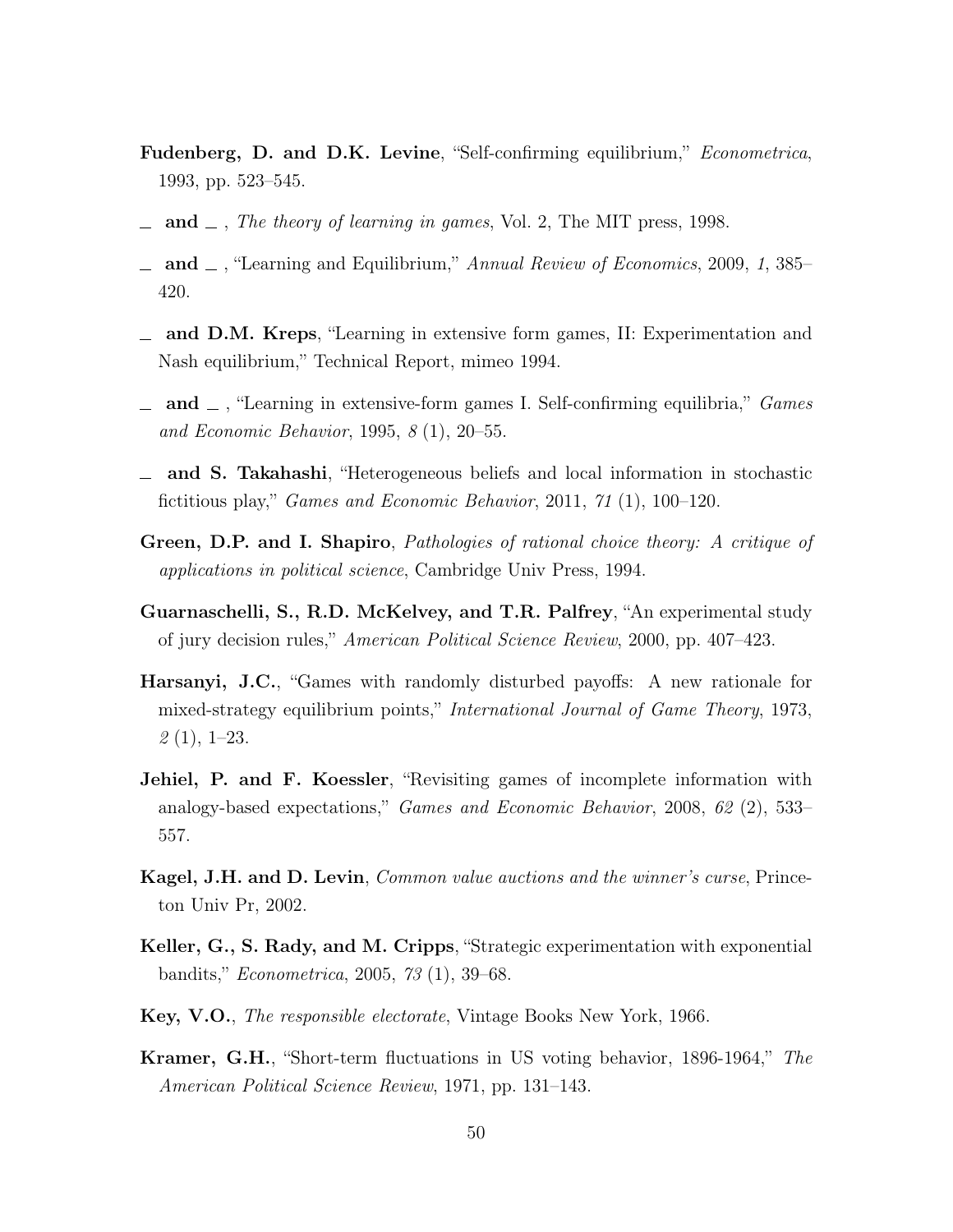- Marcet, A. and T.J. Sargent, "Convergence of least squares learning mechanisms in self-referential linear stochastic models," Journal of Economic theory, 1989, 48 (2), 337–368.
- McLennan, A., "Consequences of the Condorcet jury theorem for beneficial information aggregation by rational agents," American Political Science Review, 1998, pp. 413–418.
- Morris, S., "Purification," The New Palgrave Dictionary of Economics, 2008, pp. 779–782.
- Nagel, R., "Unraveling in guessing games: An experimental study," The American Economic Review, 1995, 85 (5), 1313–1326.
- Osborne, M.J. and A. Rubinstein, "Sampling equilibrium, with an application to strategic voting," Games and Economic Behavior, 2003, 45, 434–441.
- Schwartzstein, J., "Selective Attention and Learning," Unpublished Manuscript, Harvard University, 2009.
- Selten, R., "Reexamination of the perfectness concept for equilibrium points in extensive games," International journal of game theory,  $1975, \frac{1}{4}$  (1),  $25-55$ .
- Stahl, D.O. and P.W. Wilson, "On Players? Models of Other Players: Theory and Experimental Evidence," Games and Economic Behavior, 1995, 10 (1), 218–254.
- Strulovici, B., "Learning while voting: Determinants of collective experimentation," Econometrica, 2010, 78 (3), 933–971.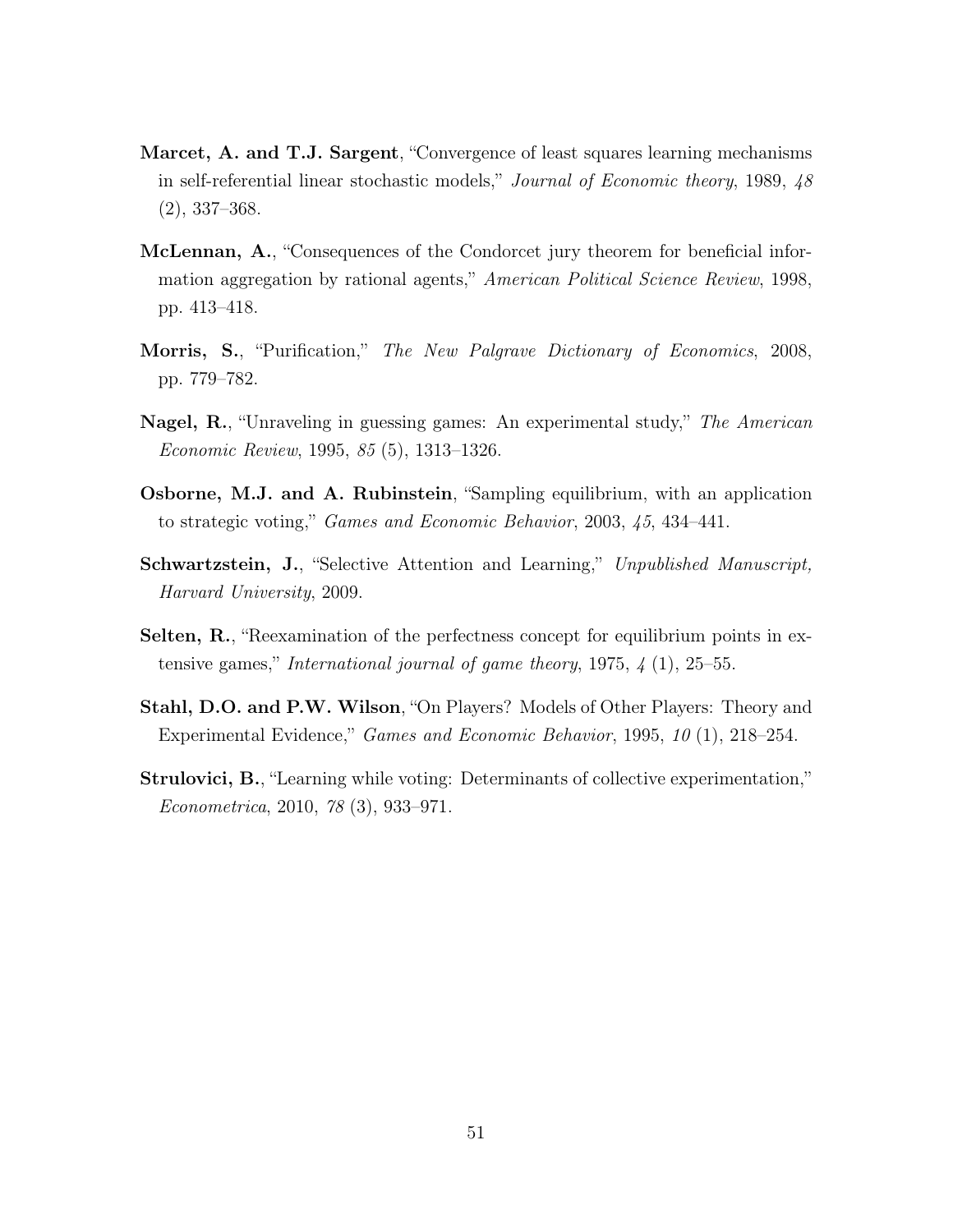### 1 Online Appendix

This appendix contains additional proofs for "Learning foundation and equilibrium selection in voting environments with private information," by Ignacio Esponda and Demian Pouzo.

### 1.1 Lemmas 3 and 4

The statement and proof of the next lemma are straightforward adaptations of a result by Fudenberg and Kreps (1993).

**Lemma 3.** (cf. Fudenberg and Kreps, Lemma 6.2, 1993) Let  $(z_t)_t$  be a sequence of random variables with range on a finite set Z. Fix a set-function  $\pi : 2^Z \rightarrow [0,1]$ (not necessarily a probability measure) and fix  $\varepsilon \in \mathbb{R}$ . Let  $H_{\varepsilon}$  be a subset of infinite histories such that for all  $h \in H_{\varepsilon}$  there exists  $t_{\varepsilon,h}$  such that for all  $t \geq t_{\varepsilon,h}$ , the distribution of each  $z_t$  conditional on  $h^t = (z_1, ..., z_{t-1})$ , denoted  $\pi_t(\cdot \mid h^t)$ , satisfies

$$
\max_{Z' \in \mathcal{Z}} \pi_t(Z') - \pi(Z') > -\varepsilon,\tag{33}
$$

where  $\mathcal{Z} \subset 2^Z$  is a set of subsets of  $Z^{32}$ 

Then

$$
\liminf_{t \to \infty} \frac{1}{t} \sum_{\tau=1}^{t} \mathbf{1}_{Z'}(z_{\tau}) \ge \pi(Z') - \varepsilon \tag{34}
$$

for all  $Z' \in \mathcal{Z}$ , almost surely on  $H_{\varepsilon}$ . Moreover, if (33) is replaced by  $\max_{Z' \in \mathcal{Z}} \pi_t(Z')$  $\pi(Z') < \varepsilon$ , then the conclusion in (34) is replaced by  $\limsup$  $t\rightarrow\infty$ 1  $\frac{1}{t} \sum_{\tau=1}^t \mathbf{1}_{Z'}(z_\tau) \leq \pi(Z') +$ ε.

*Proof.* First note that  $#Z < \infty$  and thus any subset of  $\mathcal{Z} \subset 2^Z$  has also finitely many elements. Therefore, it suffices to show the result for any (arbitrary) subset  $Z' \in \mathcal{Z}$  since there are only finitely many of them (roughly speaking,  $Z'$  is what a is in Fudenberg and Kreps, 1993). Since  $Z$  is finite we can order the elements as  $(z_1,...z_{\#Z})$ , and WLOG we set the first  $\#Z'$  to be the elements of  $Z'$ . Just as FK 93, let  $(\omega_t)_t$  be an independent sequence of uniform random variables and let  $y_t : \Omega \to Z$ be a new random variable.

<sup>&</sup>lt;sup>32</sup>If  $H<sub>\varepsilon</sub>$  has zero probability, the lemma is taken to be vacuous.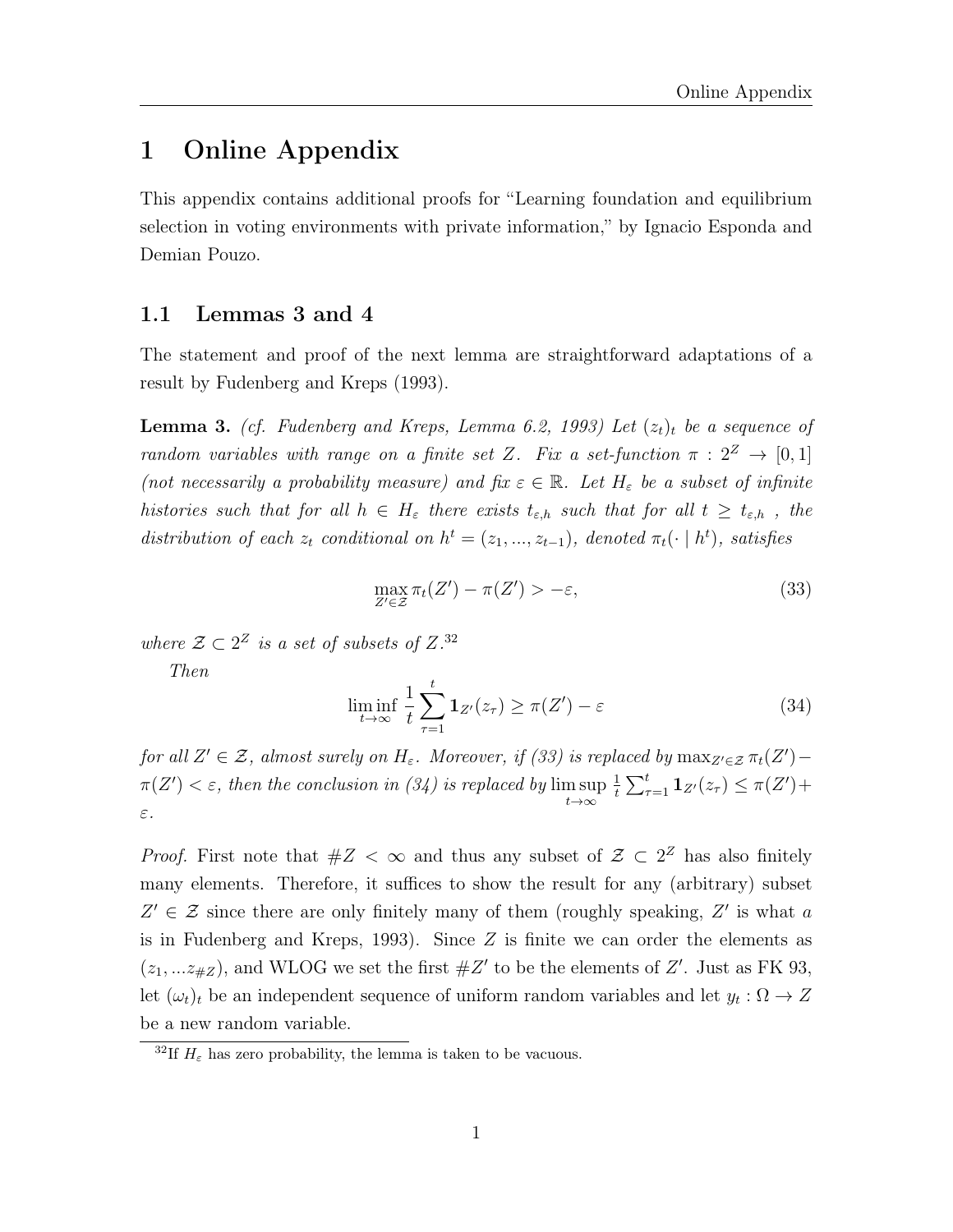As in FK 93, we construct  $(y_t(\omega_t))_t$  as follows. For  $t = 1$ ,  $y_1(\omega_1) = z_m$  iff  $\sum_{n=1}^{m-1} \pi_1(z_n) \leq \omega_1 < \sum_{n=1}^{m} \pi_1(z_n)$ . For  $t = \tau$ , let  $y_\tau(\omega_\tau) = z_m$  iff  $\sum_{n=1}^{m-1} \pi_\tau(z_n|y_1, ..., y_{\tau-1}) \leq$  $\omega_{\tau} < \sum_{n=1}^{m} \pi_{\tau}(z_n|y_1,...,y_{\tau-1})$ . Moreover, by construction the probability over  $h^t$  coincides with the probability over  $(\omega_{\tau})_{\tau \leq t}$ ; we thus can use both interchangeably. In particular, the set of  $\omega$  for which  $y_t(\omega_t) \in Z'$  is the set of  $\{\omega : \omega_t \leq \sum_{n=1}^{+\infty} \pi_t(z_n|y_1, ..., y_{t-1}) =$  $\pi_t(Z'|y_1, ..., y_{t-1})$  (recall that Z' consists of the first  $\#Z'$  elements in Z).

Under equation 33 the latter set includes the set  $\{\omega : \omega_t \leq \pi(Z') - \varepsilon\}$ ; thus  $1_{\{\omega:\omega_t\leq \pi(Z')-\varepsilon\}}\leq 1_{\{\omega:\omega_t\leq \pi_t(Z'|y_1,...,y_{t-1})\}}=1_{\{\omega:y_t(\omega_t)\in Z'\}}=1_{\{z_\tau\in Z'\}}.$ 

Let  $\nu_t(r,\omega)$  be the number of times  $\omega_t \leq r$ . Then  $\nu_t(\pi(Z') - \varepsilon) \leq \sum_{\tau=1}^t \mathbf{1}_{Z'}(z_\tau)$ . By the strong law of large numbers,  $\lim_{t\to\infty} \nu_t(\pi(Z')-\varepsilon) = \pi(Z')-\varepsilon \mathbf{P}^{\phi^{H,m}}$ -a.s. on  $H_{\varepsilon}$ (this is under the measure  $(\omega_t)_t$ , which by construction is equal to  $\mathbf{P}^{\phi^{H,m}}$ ). Therefore it must follow that  $\liminf_{t\to\infty} t^{-1}\sum_{\tau=1}^t \mathbf{1}_{Z'}(z_\tau) \geq \pi(Z') - \varepsilon$ .

Similarly, under equation (33), the set  $\{\omega : \omega_t \leq \pi_t(Z'|y_1, \ldots, y_{t-1})\}$  is included in the set  $\{\omega : \omega_t \leq \pi(Z') + \varepsilon\}$ . By a similar argument as before,  $\limsup_{t \to \infty} t^{-1} \sum_{\tau=1}^t \mathbf{1}_{Z'}(z_\tau) \leq$  $\pi(Z') + \varepsilon$ .

**Lemma 4.** Fix  $m \in \{N, NE\}$ . There exists H' with  $\mathbf{P}^{\phi^{H,m}}(H') = 1$ , such that for all  $\rho > 0$  and for all  $h \in H'$  there exists  $t_{\varrho,h}$  such that for all  $t \geq t_{\varrho,h}$  and all  $o \in \{A, B\},$  $\overline{P}_t(h)(Z_{oi}^m(s_i)) > K_p - \varrho,$  where

$$
K_p \equiv \frac{1}{2} \min_{i,s_i} \left\{ \Psi_i \times \sum_{\omega \in \Omega} q_i(s_i \mid \omega) G(\omega) \right\} > 0,
$$
 (35)

and, for all i,  $\Psi_i \equiv min \left\{ \prod_{j=1}^n F_j (-2K) , \prod_{j=1}^n (1 - F_j (2K)) , \prod_{l \in \tilde{N}_i} (1 - F_l (2K)) \right\}$  $\cdot \prod_{j \in N_i \cup \{i\}} F_j(-2K)$ ,  $\prod_{l \in \tilde{N}_i} F_l(-2K) \cdot \prod_{j \in N_i \cup \{i\}} (1 - F_j(2K))$  > 0, where  $N_i$  ∪  $\widetilde{N}_i \cup \{i\} = \{1, ..., n\}, \#N_i = k - 1, \text{ and } \# \widetilde{N}_i = n - k.$ 

*Proof.* By definition of assessment rules,  $\mu_{it}^{m}(h)(s_i) \in [-K, K]$ , and, therefore,  $\alpha_{it}^{H}(h)(s_i) \in$  $[F_i(-2K), F_i(2K)]$  for all i,  $s_i$ , for all h, and for all t. Hence, for all i,  $s_i$ , for all h, and for all  $t$ ,

$$
\mathbf{P}_{t}^{\phi^{H,N}}\left(z_{t}\in Z_{Ai}^{N}(s_{i})\mid h^{t}\right)\geq \prod_{j=1}^{n}F_{j}\left(-2K\right)\sum_{\omega\in\Omega}q_{i}(s_{i}\mid\omega)G(\omega)>K_{p},
$$

and, similarly,  ${\bf P}_t^{\phi^{H,N}}$  $t_t^{\phi^{H,N}}$   $(z_t \in Z_{Bi}^N(s_i) | h^t) > K_p$ .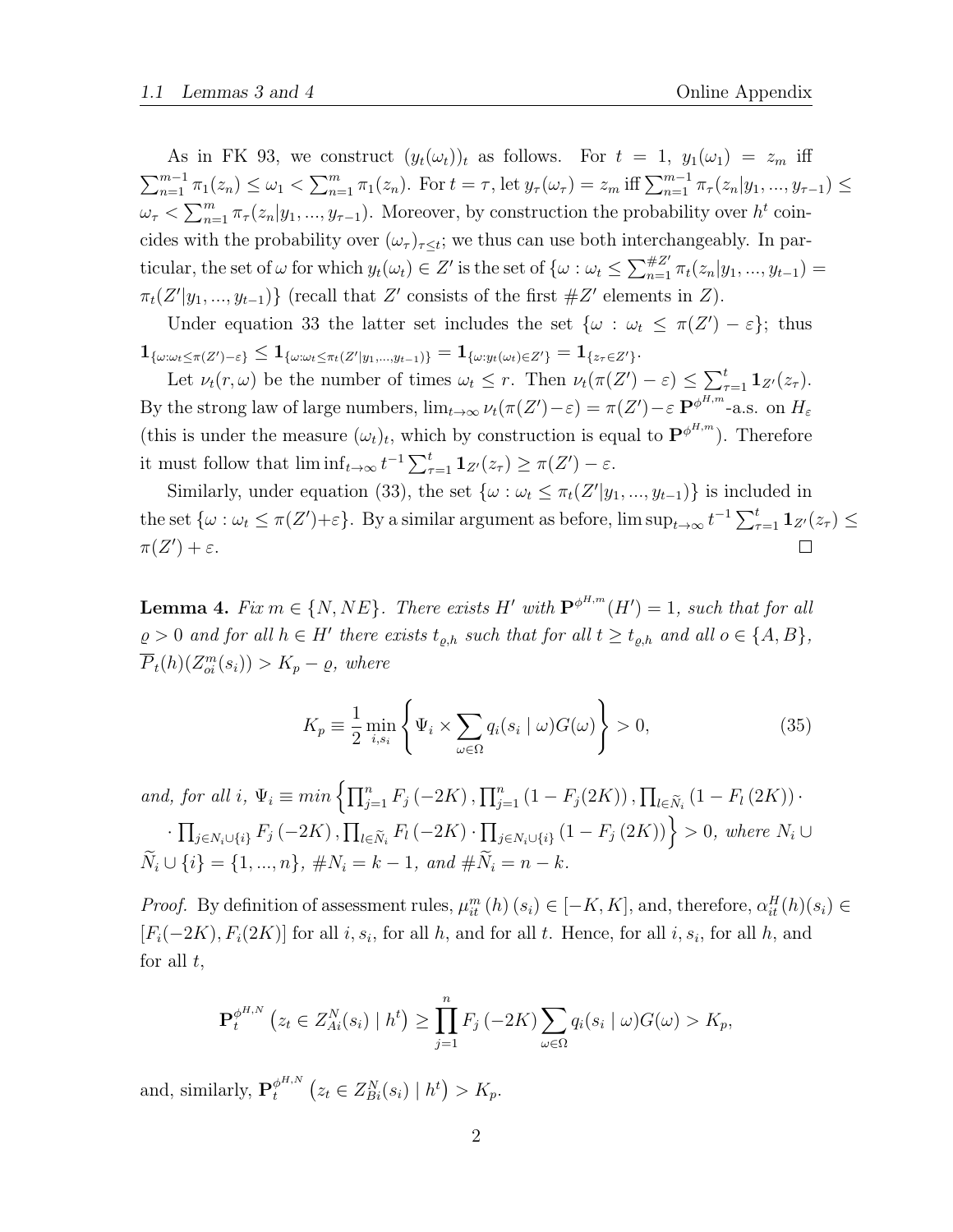Similarly, for all  $i, s_i$ , for all  $h$ , and for all  $t$ ,

$$
\mathbf{P}_{t}^{\phi^{H,NE}}\left(z_{t} \in Z_{Ai}^{NE}(s_{i}) \mid h^{t}\right) \geq \prod_{l \in \widetilde{N}_{i}}\left(1 - F_{l}\left(2K\right)\right) \cdot \prod_{j \in N_{i} \cup \{i\}} F_{j}\left(-2K\right) \sum_{\omega \in \Omega} q_{i}(s_{i} \mid \omega) G(\omega) > K_{p},
$$

and, similarly,  $\mathbf{P}_{t}^{\phi^{H,NE}}$  $t^{p^{H,NE}}$   $(z_t \in Z_{Bi}^{NE}(s_i) | h^t) > K_p.$ 

An application of Lemma 3 (by setting  $\pi(Z_{Ai}^m(s_i)) = K_p$ —the case of  $Z_{Bi}^m(s_i)$  is analogous and thus omitted— $\varepsilon = 0$ , and  $H_{\varepsilon} = H$ ) implies that  $\liminf_{t \to \infty} \overline{P}_t(h)(Z_{oi}^m(s_i)) \ge$  $K_p$   $\mathbf{P}^{\phi^{H,m}}$ - a.s. on H. Therefore, there exists a  $H' \subseteq H$  with  $\mathbf{P}^{\phi^H}(H') = 1$  such that for all  $\varrho > 0$  and all  $h \in H'$ , there exists a  $t_{\varrho,h}$  such that for all  $t \geq t_{\varrho,h}$ ,  $\overline{P}_t(h)(Z_{oi}^m(s_i)) > K_p - \varrho.$  $\Box$ 

### 1.2 Proof of equation (32)

We drop the player subscripts and the superscript NE from  $\xi^{NE}$  and  $\alpha^{NE}$  for simplicity. First, consider case (1), where payoffs are state-dependent for both alternatives. Given that payoffs are uniquely identified by the outcome and state, we use the simpler subscript notation  $\omega \omega$  rather than  $\omega \omega_o$ . Let  $z_o \equiv \sum_{s \in S} q(s \mid \omega_o) \alpha(s)$  and  $piv_o \equiv \binom{n-1}{k-1}$  $_{k-1}^{n-1} z_{o}^{k-1} (1 - z_{o})^{n-k} \Pr(\omega_o, s^*)$ . Since  $\xi$  is a steady-state, then

$$
\alpha(s^*)\text{piv}_o = \xi_{A\omega_o}
$$
  

$$
(1 - \alpha(s^*))\text{piv}_o = \xi_{B\omega_o},
$$
 (36)

and, therefore,

$$
\frac{piv_B}{piv_A} = \frac{\xi_{A\omega_B}}{\xi_{A\omega_A}} = \frac{\xi_{B\omega_B}}{\xi_{B\omega_A}}.
$$

Let  $\rho \equiv \frac{\xi_{A\omega_B}}{\xi_A}$  $\frac{\xi_{A\omega_B}}{\xi_{A\omega_A}}=\frac{\xi_{B\omega_B}}{\xi_{B\omega_A}}$  $\frac{\mathcal{L}_{B\omega_B}}{\mathcal{L}_{B\omega_A}}$ , and note that  $\rho > 0$ . Then  $piv_A = (1/\rho)piv_B$ . In addition,  $\partial \mu(s^*;\xi)$  $\frac{\partial \mu(s^*;\xi)}{\partial \xi_{A\omega_A}(s^*)} = -\rho \frac{\partial \mu(s^*;\xi)}{\partial \xi_{A\omega_B}(s^*)}$  $\frac{\partial \mu(s^*;\xi)}{\partial \xi_{A\omega_B}(s^*)}$  and  $\frac{\partial \mu(s^*;\xi)}{\partial \xi_{B\omega_A}(s^*)}$  $\frac{\partial \mu(s^*; \xi)}{\partial \xi_{B\omega_A}(s^*)} = -\rho \frac{\partial \mu(s^*; \xi)}{\partial \xi_{B\omega_B}(s^*)}$  $\frac{\partial \mu(s^{\cdot};\xi)}{\partial \xi_{B\omega_B}(s^*)}$ , where

$$
\frac{\partial \mu(s^*; \xi)}{\partial \xi_{A\omega_B}(s^*)} = -\frac{\xi_{A\omega_A} (u(A, \omega_A) - u(A, \omega_B))}{(\xi_{A\omega_A} + \xi_{A\omega_B})^2}
$$

$$
\frac{\partial \mu(s^*; \xi)}{\partial \xi_{B\omega_B}(s^*)} = -\frac{\xi_{B\omega_A} (u(B, \omega_B) - u(B, \omega_A))}{(\xi_{B\omega_A} + \xi_{B\omega_B})^2}.
$$
(37)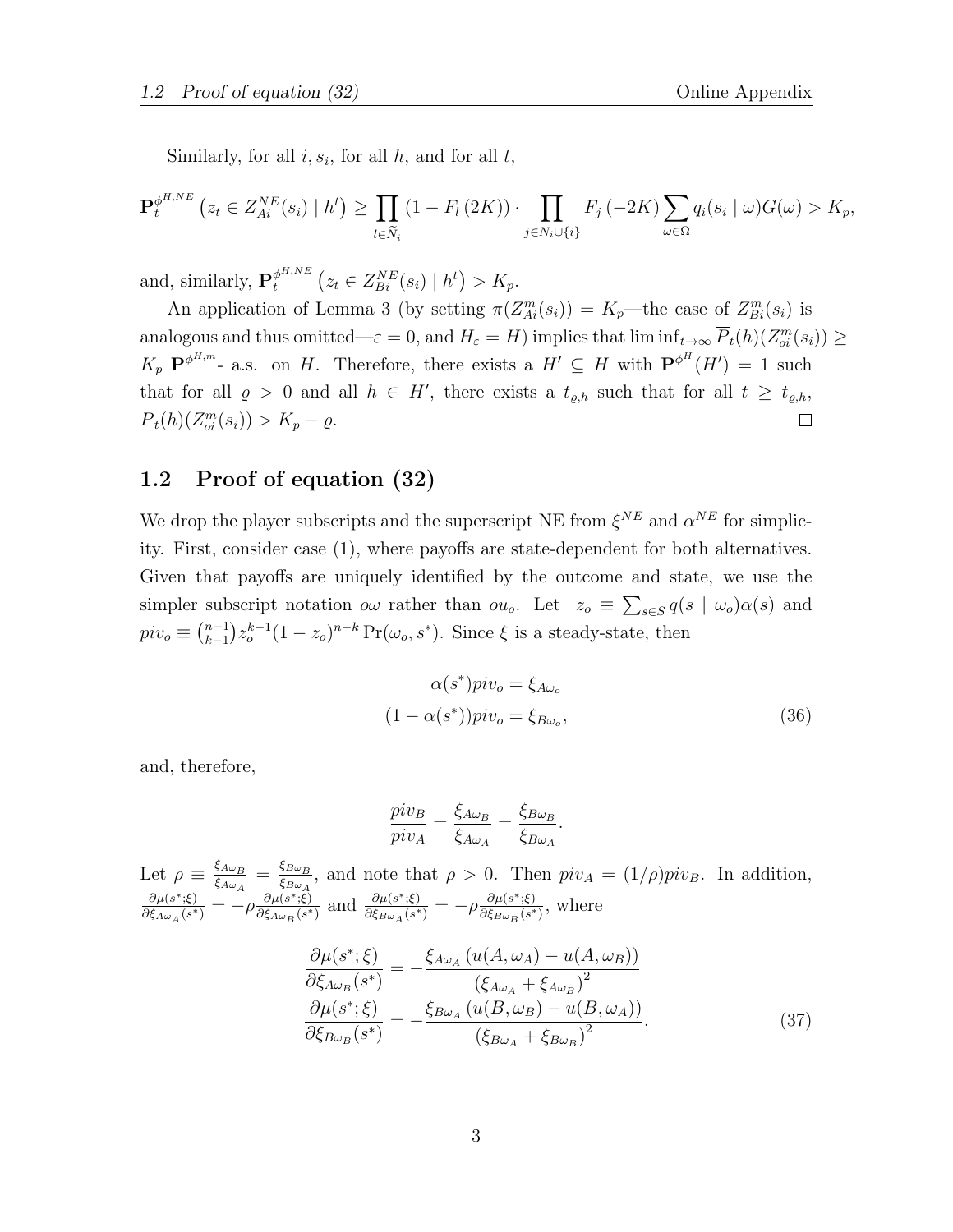Let

$$
r_o^\eta \equiv f^\eta \left( \mu(s^*; \xi) \right) \frac{\partial \mu(s^*; \xi)}{\partial \xi_{o \omega_B}(s^*)} piv_o
$$

and

$$
y_o \equiv q(s^* \mid \omega_o) \left( \frac{k-1}{n-1} \frac{1}{z_o} - \frac{k-1}{n-1} \frac{1}{1-z_o} \right).
$$

Finally, let I be the  $n \times n$  identity matrix and let  $I^*$  be the  $n \times n$  matrix with all zeroes in the diagonal and all ones outside the diagonal. Then, using the above notation to simplify the derivatives in Step 2 of Proposition 1, it follows that the matrix in equation (31) can be decomposed as follows:

$$
\bar{M}^{\eta}_A = \left[ \begin{array}{ccc} M^{\eta}_{A\omega_A A\omega_A} & M^{\eta}_{A\omega_A A\omega_B} \\[1mm] M^{\eta}_{A\omega_B A\omega_A} & M^{\eta}_{A\omega_B A\omega_B} \end{array} \right] \quad \bar{M}^{\eta}_{AB} = \left[ \begin{array}{ccc} M^{\eta}_{A\omega_A B\omega_A} & M^{\eta}_{A\omega_B B\omega_B} \\[1mm] M^{\eta}_{A\omega_B B\omega_A} & M^{\eta}_{A\omega_B B\omega_B} \end{array} \right] \\[1mm] \bar{M}^{\eta}_{BA} = \left[ \begin{array}{ccc} M^{\eta}_{B\omega_A A\omega_A} & M^{\eta}_{B\omega_A A\omega_B} \\[1mm] M^{\eta}_{B\omega_B A\omega_A} & M^{\eta}_{B\omega_B A\omega_B} \end{array} \right] \quad \bar{M}^{\eta}_B = \left[ \begin{array}{ccc} M^{\eta}_{A\omega_A B\omega_A} & M^{\eta}_{A\omega_B B\omega_B} \\[1mm] M^{\eta}_{B\omega_B B\omega_A} & M^{\eta}_{B\omega_B B\omega_B} \end{array} \right],
$$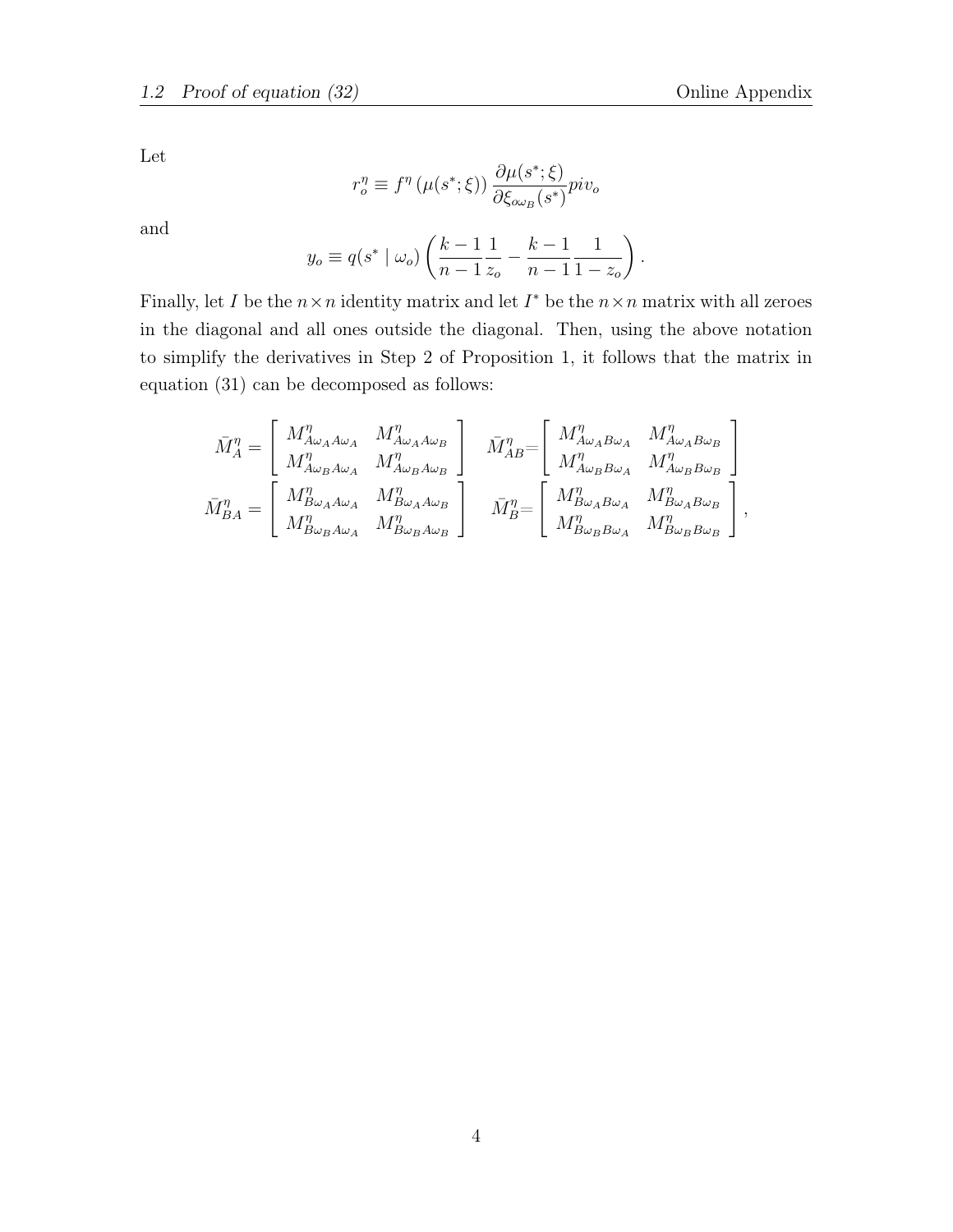where

$$
M_{A\omega_{A}A\omega_{A}}^{\eta} = -(r_{A}^{\eta} + 1 + \lambda) I - \alpha(s^{*})r_{A}^{\eta}y_{A}I^{*}
$$
  
\n
$$
M_{A\omega_{A}A\omega_{B}}^{\eta} = (1/\rho)r_{A}^{\eta}I + \alpha(s^{*})(1/\rho)r_{A}^{\eta}y_{A}I^{*}
$$
  
\n
$$
M_{A\omega_{B}A\omega_{A}}^{\eta} = -\rho r_{A}^{\eta}I - \alpha(s^{*})\rho r_{A}^{\eta}y_{B}I^{*}
$$
  
\n
$$
M_{A\omega_{B}A\omega_{B}}^{\eta} = (r_{A}^{\eta} - (1 + \lambda))I - \alpha(s^{*})r_{A}^{\eta}y_{B}I^{*}
$$
  
\n
$$
M_{A\omega_{A}B\omega_{A}}^{\eta} = -r_{B}^{\eta}I - \alpha(s^{*})r_{B}^{\eta}y_{A}I^{*}
$$
  
\n
$$
M_{A\omega_{A}B\omega_{B}}^{\eta} = (1/\rho)r_{B}^{\eta}I + \alpha(s^{*})(1/\rho)r_{B}^{\eta}y_{A}I^{*}
$$
  
\n
$$
M_{A\omega_{B}B\omega_{A}}^{\eta} = -\rho r_{B}^{\eta}I - \alpha(s^{*})\rho r_{B}^{\eta}y_{B}I^{*}
$$
  
\n
$$
M_{A\omega_{B}B\omega_{B}}^{\eta} = r_{B}^{\eta}I + \alpha(s^{*})r_{B}^{\eta}y_{B}I^{*}
$$
  
\n
$$
M_{B\omega_{A}A\omega_{B}}^{\eta} = -(1/\rho)r_{A}^{\eta}I + (1/\rho)(1 - \alpha(s^{*}))r_{A}^{\eta}y_{A}I^{*}
$$
  
\n
$$
M_{B\omega_{B}A\omega_{A}}^{\eta} = \rho r_{A}^{\eta}I - \rho(1 - \alpha(s^{*}))r_{A}^{\eta}y_{B}I^{*}
$$
  
\n
$$
M_{B\omega_{B}A\omega_{B}}^{\eta} = -r_{A}^{\eta}I + (1 - \alpha(s^{*}))r_{A}^{\eta}y_{B}I^{*}
$$
  
\n
$$
M_{B\omega_{A}B\omega_{B}}
$$

It is easy to check that all of the above matrices commute. Therefore,  $\det M^{\eta} =$ det  $(\bar{M}_A^{\eta} \bar{M}_B^{\eta} - \bar{M}_{AB}^{\eta} \bar{M}_{BA}^{\eta})$ . By simple algebra,

$$
\bar{M}_A^\eta \bar{M}_B^\eta - \bar{M}_{AB}^\eta \bar{M}_{BA}^\eta = \left[ \begin{array}{cc} M_1^\eta & M_2^\eta \\ M_3^\eta & M_4^\eta \end{array} \right],
$$

where

$$
M_1^{\eta} = (1 + \lambda) (r_A^{\eta} - r_B^{\eta} + 1 + \lambda) I + z_A I^*
$$
  
\n
$$
M_2^{\eta} = (1/\rho)(1 + \lambda) (r_A^{\eta} - r_B^{\eta}) I - (1/\rho) z_A I^*
$$
  
\n
$$
M_3^{\eta} = \rho(1 + \lambda) (r_A^{\eta} - r_B^{\eta}) I + \rho z_B I^*
$$
  
\n
$$
M_4^{\eta} = (1 + \lambda) (r_B^{\eta} - r_A^{\eta} + 1 + \lambda) I - z_B I^*
$$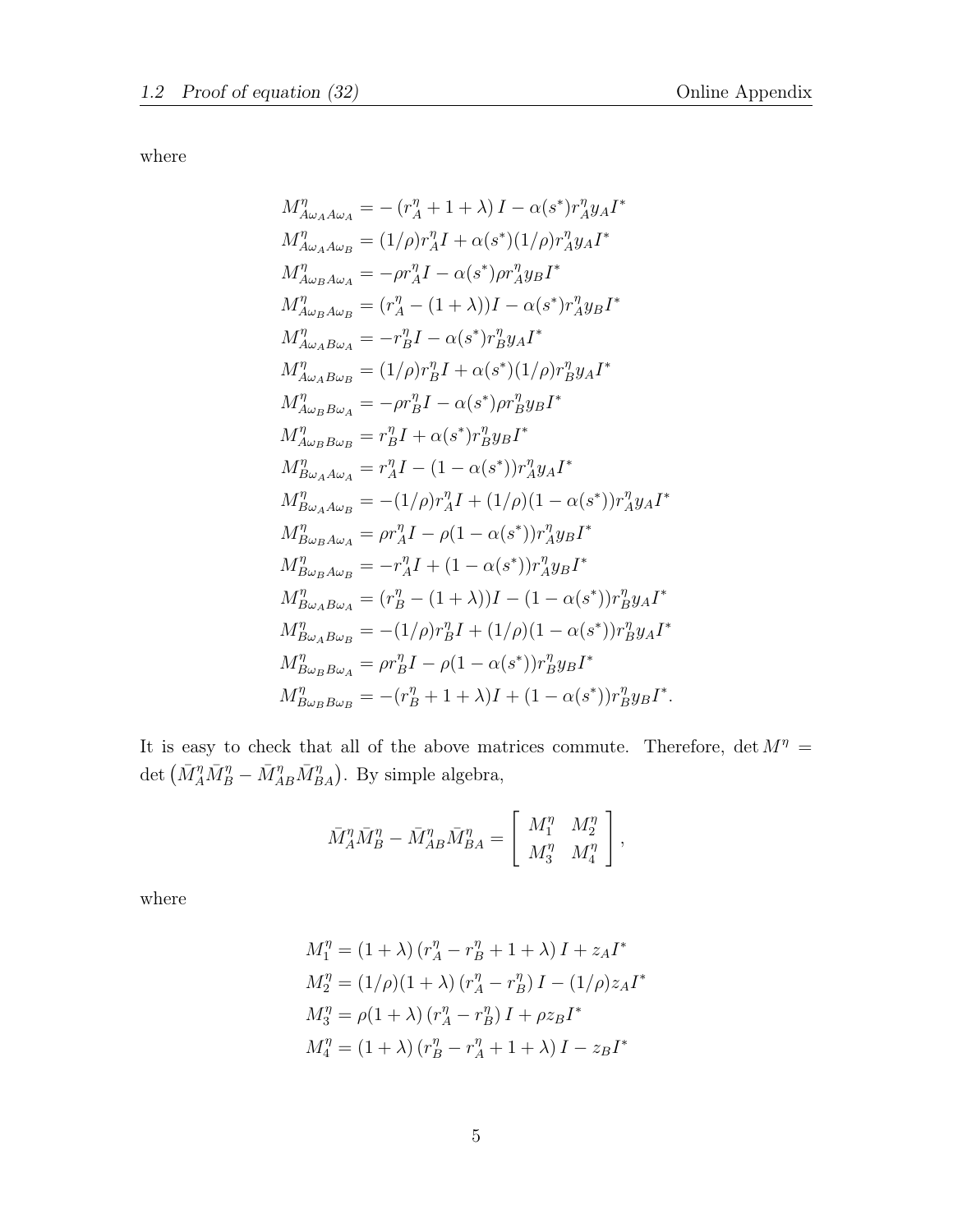and

$$
z_o = (1+\lambda) y_o \left( \alpha(s^*) r_A^\eta + (1-\alpha(s^*)) r_B^\eta \right).
$$

Once again, the above matrices commute. Therefore, det  $(\bar{M}_A^{\eta} \bar{M}_B^{\eta} - \bar{M}_{AB}^{\eta} \bar{M}_{BA}^{\eta}) =$ det  $(M_1M_4 - M_2M_3)$ . By simple algebra,

$$
M_1^{\eta} M_4^{\eta} - M_2^{\eta} M_3^{\eta} = (1 + \lambda)^3 \times ((1 + \lambda)I + (\alpha(s^*)r_A^{\eta} + (1 - \alpha(s^*))r_B^{\eta})(y_A - y_B)I^*.
$$
\n(38)

To compute the determinant of (38), we perform the following operations on that matrix, which do not affect the determinant: First, we add columns  $2, ..., n$  to column 1. Second, we subtract row 1 from each of the rows  $2,\ldots,n$ . The result is a triangular matrix, and, therefore, its determinant is obtained by multiplying the terms in the diagonal:

$$
\det \left( M_1^{\eta} M_4^{\eta} - M_2^{\eta} M_3^{\eta} \right) = (1 + \lambda)^{3n} \times \left( (1 + \lambda) + (n - 1)a_1^{\eta} \right) \left( 1 + \lambda - a_1^{\eta} \right)^{n-1},
$$

where

$$
a_1^{\eta} = (\alpha(s^*)r_A + (1 - \alpha(s^*))r_B)(y_A - y_B)
$$
  
=  $f^{\eta}(\mu(s^*; \xi)) \pi v_B \left( \alpha(s^*) \frac{\partial \mu(s^*; \xi)}{\partial \xi_{A\omega_B}(s^*)} + (1 - \alpha(s^*)) \frac{\partial \mu(s^*; \xi)}{\partial \xi_{B\omega_B}(s^*)} \right) (y_A - y_B)$   

$$
\equiv f^{\eta}(\mu(s^*; \xi)) \times a_1.
$$

The proof of case (1) concludes by showing that  $a_1 \neq 0$ . Clearly,  $piv_B \neq 0$  because the equilibrium is responsive. In addition, using (36) and (37),  $\alpha(s^*)\frac{\partial \mu(s^*,\xi)}{\partial \xi}$  $\frac{\partial \mu(s^{\ast};\xi)}{\partial \xi_{A\omega_B}(s^{\ast})}+(1-\$  $\alpha(s^*)$ )  $\frac{\partial \mu(s^*;\xi)}{\partial \xi_{\rm B} - (s^*)}$  $\frac{\partial \mu(s^{\cdot};\xi)}{\partial \xi_{B\omega_B}(s^*)}$  equals

$$
-\frac{(u(A, \omega_A) - u(B, \omega_A) + u(B, \omega_B) - u(A, \omega_B))}{(1 + \rho)^2 p i v_A} < 0,
$$

where the inequality follows by A3. Finally, A4 (MLRP) implies that

$$
\frac{\Pr(S > s^* | \omega_A)}{q(s^* | \omega_A)} \ge \frac{\Pr(S > s^* | \omega_B)}{q(s^* | \omega_B)}
$$
  

$$
\frac{\Pr(S < s^* | \omega_A)}{q(s^* | \omega_A)} \le \frac{\Pr(S < s^* | \omega_B)}{q(s^* | \omega_B)},
$$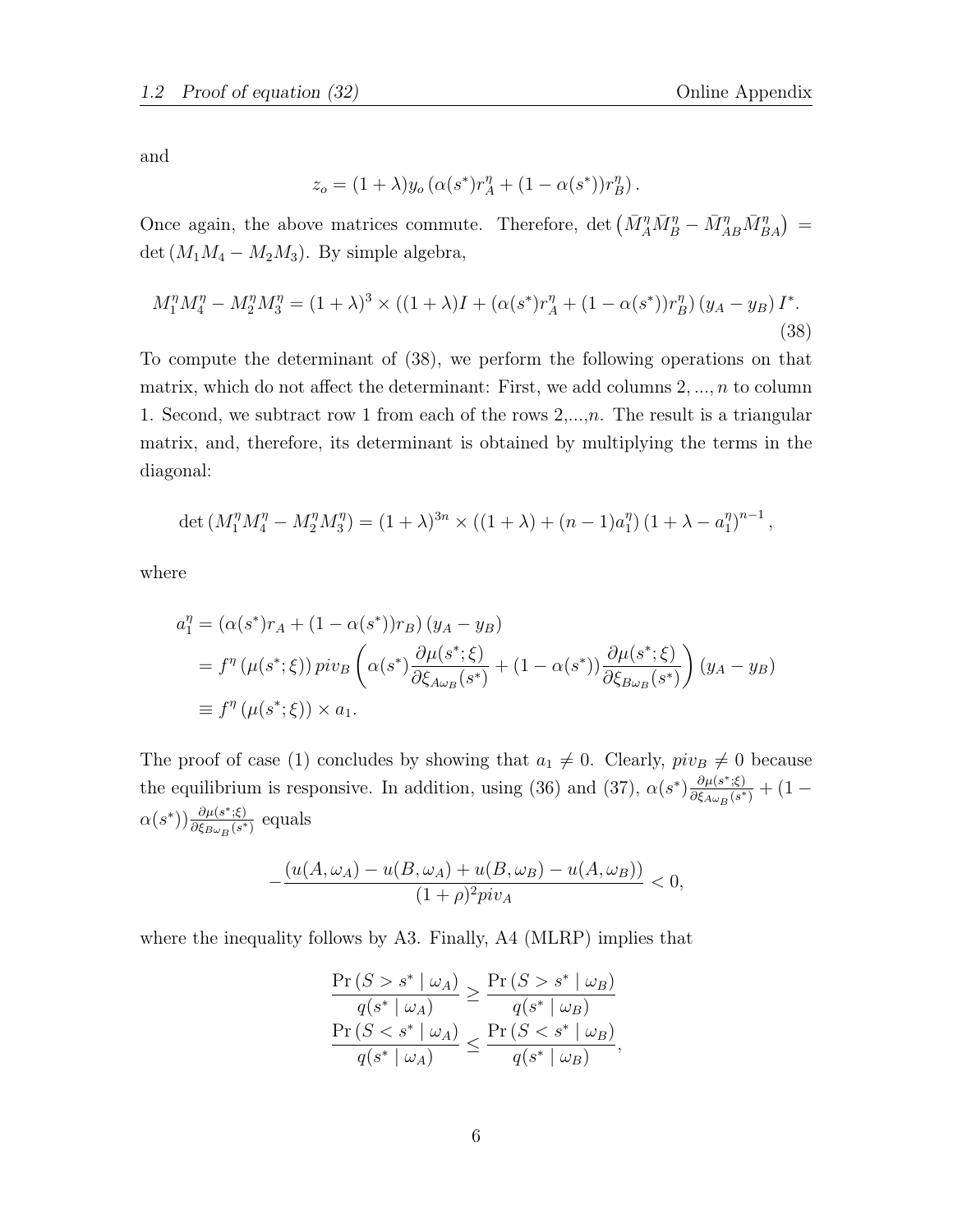with at least one of the above inequalities being strict. Then

$$
\frac{q(s^* \mid \omega_A)}{z_A} \le \frac{q(s^* \mid \omega_B)}{z_B}
$$

$$
\frac{q(s^* \mid \omega_A)}{1 - z_A} \ge \frac{q(s^* \mid \omega_B)}{1 - z_B},
$$

with at least one of the above inequalities being strict. But then  $y_A - y_B < 0$  is different from zero.

For case  $(2)$ , one can ignore learning about outcome B and the relevant determinant becomes the determinant of  $\bar{M}_A^{\eta}$ . By simple algebra,  $M_{A\omega_A A\omega_A}^{\eta} M_{A\omega_B A\omega_B}^{\eta}$  $M^\eta_{A\omega_A A\omega_B} M^\eta_A$  $\frac{\eta}{A\omega_B A\omega_A}$  equals

$$
(1 + \lambda) \times ((1 + \lambda)I - \alpha(s^*)r_A^{\eta}(y_A - y_B)I^*)
$$

and, following the same steps as for case (1),

$$
\det \bar{M}^{\eta}_A = f^{\eta}(\mu(s^*; \xi)) \times a_2,
$$

where

$$
a_2 = -piv_B\alpha(s^*) \frac{\partial \mu(s^*; \xi)}{\partial \xi_{A\omega_B}(s^*)} (y_A - y_B)
$$
  
=  $piv_B\alpha(s^*) \frac{\xi_{A\omega_A} (u(A, \omega_A) - u(A, \omega_B))}{(\xi_{A\omega_A} + \xi_{A\omega_B})^2} (y_A - y_B).$ 

The fact that  $a_2 \neq 0$  follows from previous arguments and the facts that  $\alpha(s^*) \in (0,1)$ ,  $\xi_{A\omega} > 0$  (because the equilibrium is responsive and  $\xi$  is determined by (36)), and  $u(A, \omega_A) > u(A, \omega_B)$  (which is implied by A3 given that, in this case,  $u(B, \omega_A) =$  $u(B,\omega_B)$ ).  $\Box$ 

# 1.3 Examples: stability of mixed-strategy non-strategic equilibrium

In this section we document that mixed-strategy non-strategic equilibrium can be asymptotically stable or unstable depending on the primitives. We consider two examples, that differ only in the payoffs and satisfy A2-A5. Let  $n = 3, k = 2$ ;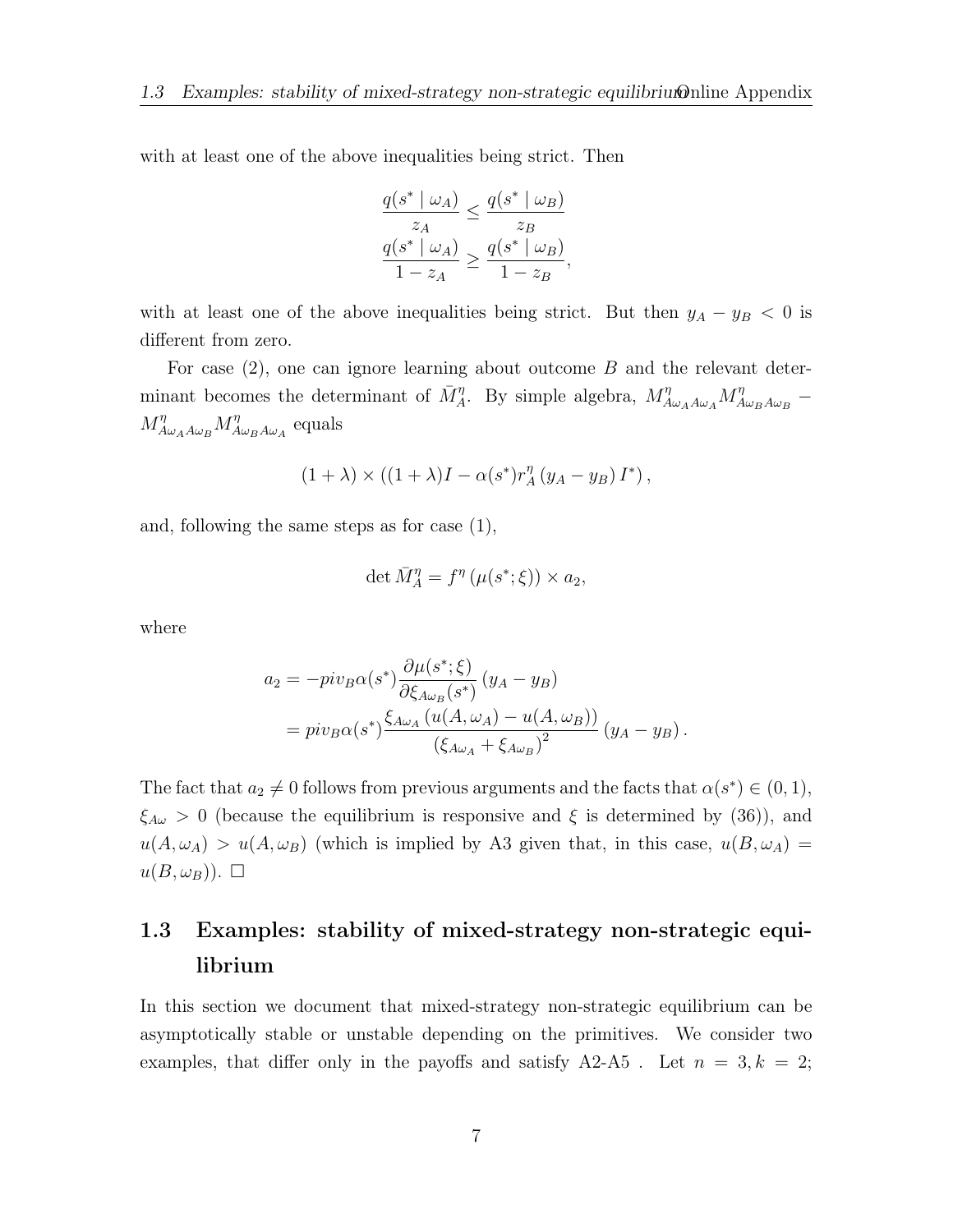$$
p(\omega_A) = p(\omega_B) = .5; q(s_H | \omega_A) = q(s_L | \omega_B) = 2/3; F^{\eta}(v) = \frac{1}{1 + e^{-\frac{1}{\eta}v}}.
$$

Example I.  $u(A, \omega_A) = 1 > 0 = u(B, \omega_A); u(A, \omega_B) = -1 < 0 = u(B, \omega_B)$ Example II.  $u(A, \omega_A) = 1 > .75 = u(B, \omega_A); u(A, \omega_B) = 0 < .25 = u(B, \omega_B)$ 

It is straightforward to check that  $\alpha^I(s_L) = .19, \alpha^I(s_H) = 1$  and  $\alpha^{II}(s_L) =$ .77,  $\alpha^{II}(s_H) = 1$  are symmetric responsive non-strategic equilibria of the unperturbed game for examples I and II, respectively (i.e.,  $\Delta_i^N(P(\alpha^j), s_H) > 0 = \Delta_i^N(P(\alpha^j), s_L)$ for  $j = I, II$ ). Stability is determined by applying Theorem 3 and computing the corresponding Jacobian. We use the steps in the proof of Proposition 1 (in particular, we replace the  $NE$ -derivatives with the  $N$ -derivatives provided in Step 1 and use the approximations described in part (ii)) to compute the Jacobian for a small value of  $\eta$  (we use  $\eta = 0.0000001$ ). By numerical computation, we find that the analog of the matrix  $M_{s^*s^*}$  that we constructed for the case of Nash equilibrium is given by

$$
M^I_{LL}=\left(\begin{array}{cccccccc} 815916 & 442841 & 442841 & -816078 & -442928 & -442928 & 0 & 0 & 0 & 0 & 0 \\ 442841 & 815916 & 442841 & -442928 & -816078 & -442928 & 0 & 0 & 0 & 0 & 0 \\ 442841 & 442841 & 815916 & -442928 & -442928 & -816078 & 0 & 0 & 0 & 0 & 0 \\ 2050425 & 1304273 & 1304273 & -2050831 & -1304531 & -1304531 & 0 & 0 & 0 & 0 & 0 \\ 1304273 & 2050425 & 1304273 & -1304531 & -2050831 & -1304531 & 0 & 0 & 0 & 0 & 0 \\ -815917 & -442841 & -442841 & 816078 & 442928 & 442928 & -1 & 0 & 0 & 0 & 0 \\ -442841 & -815917 & -442841 & 442948 & 442928 & 442928 & 0 & -1 & 0 & 0 & 0 \\ -442841 & -442841 & -815917 & 442841 & 816078 & 442928 & 816078 & 0 & 0 & -1 & 0 & 0 \\ -1304273 & -1304273 & -1304273 & 2050830 & 1304531 & 1304531 & 0 & 0 & 0 & -1 & 0 & 0 \\ -1304273 & -2050425 & -1304273 & 2050830 & 1304531 & 1304531 & 0 & 0 & 0 & -1 & 0 \\ -1304273 & -1304273 & -1304273 & 1304531 & 2050830 & 1304531 & 0 & 0 & 0 & 0 & -1 & 0 \\ -13042
$$

and

|                 | 81959     | 52403     | 52403     | $-42930$  | $-27448$  | $-27448$  | $-710711$  | $-454414$  | $-454414$  | 163998    | 104857    | 104857    |
|-----------------|-----------|-----------|-----------|-----------|-----------|-----------|------------|------------|------------|-----------|-----------|-----------|
| $M^{II}_{LL} =$ | 52403     | 81959     | 52403     | $-27448$  | $-42930$  | $-27448$  | $-454414$  | $-710711$  | $-454414$  | 104857    | 163998    | 104857    |
|                 | 52403     | 52403     | 81959     | $-27448$  | $-27448$  | $-42930$  | $-454414$  | $-454414$  | $-710711$  | 104857    | 104857    | 163998    |
|                 | 301002    | 241889    | 241889    | $-157665$ | $-126701$ | $-126701$ | $-2610129$ | $-2097535$ | $-2097535$ | 602295    | 484012    | 484012    |
|                 | 241889    | 301002    | 241889    | $-126701$ | $-157665$ | $-126701$ | $-2097535$ | $-2610129$ | $-2097535$ | 484012    | 602295    | 484012    |
|                 | 241889    | 241889    | 301002    | $-126701$ | $-126701$ | $-157665$ | $-2097535$ | $-2097535$ | $-2610129$ | 484012    | 484012    | 602295    |
|                 | $-81960$  | $-52403$  | $-52403$  | 42930     | 27448     | 27448     | 710710     | 454414     | 454414     | $-163998$ | $-104857$ | $-104857$ |
|                 | $-52403$  | $-81960$  | $-52403$  | 27448     | 42930     | 27448     | 454414     | 710710     | 454414     | $-104857$ | $-163998$ | $-104857$ |
|                 | $-52403$  | $-52403$  | $-81960$  | 27448     | 27448     | 42930     | 454414     | 454414     | 710710     | $-104857$ | $-104857$ | $-163998$ |
|                 | $-301002$ | $-241889$ | $-241889$ | 157664    | 126701    | 126701    | 2610129    | 2097535    | 2097535    | $-602296$ | $-484012$ | $-484012$ |
|                 | $-241889$ | $-301002$ | $-241889$ | 126701    | 157664    | 126701    | 2097535    | 2610129    | 2097535    | $-484012$ | $-602296$ | $-484012$ |
|                 | $-241889$ | $-241889$ | $-301002$ | 126701    | 126701    | 157664    | 2097535    | 2097535    | 2610129    | $-484012$ | $-484012$ | $-602296$ |

V.

for examples I and II respectively. The set of eigenvalues  $\Lambda^{j}$  are given by

$$
\Lambda^I = \{-1, -2958294, -373224\}
$$

and

$$
\Lambda^{II} = \{-1, -175080, 136606\}.
$$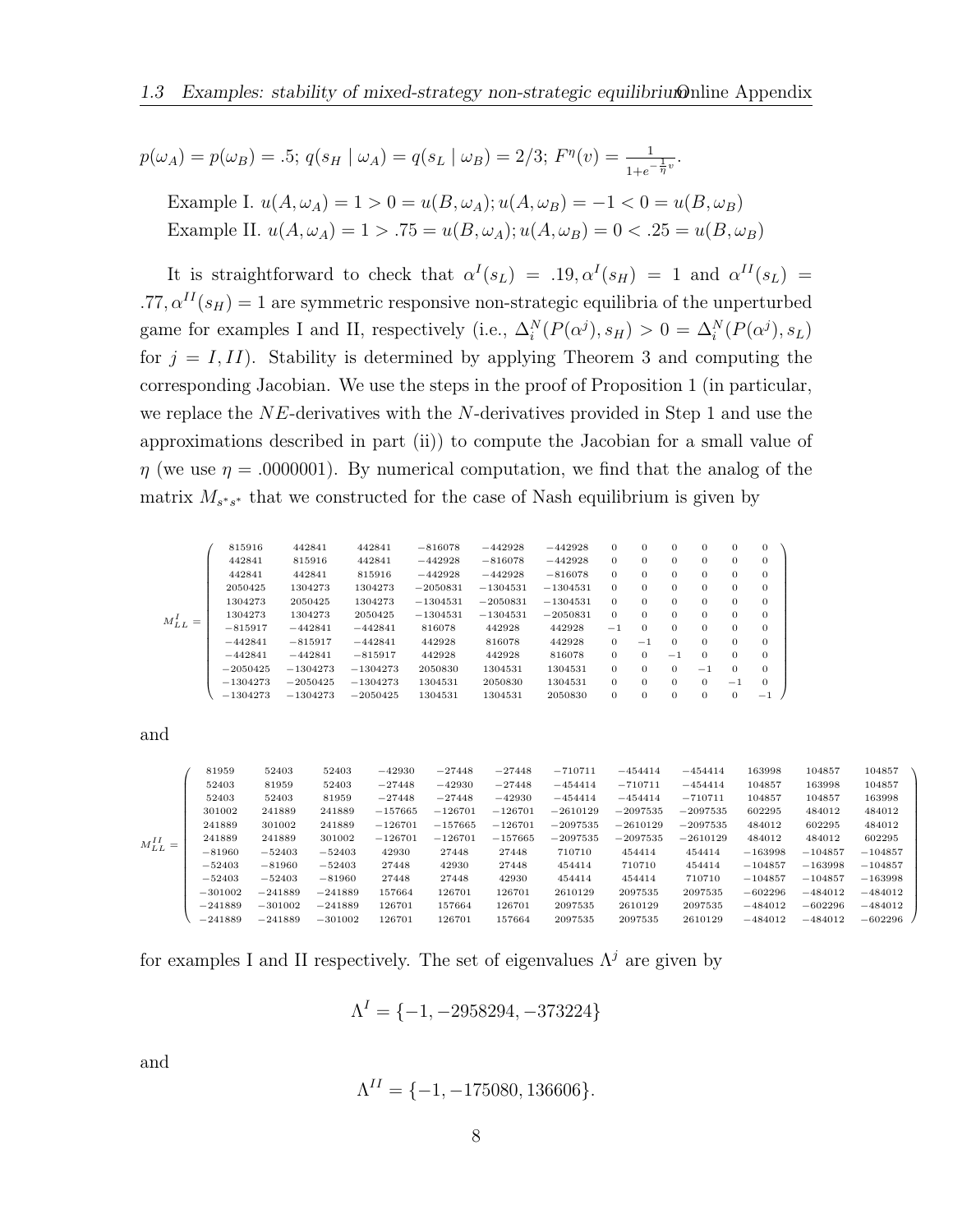By Theorem 3,  $\alpha^I$  is asymptotically stable and  $\alpha^{II}$  is unstable.<sup>33</sup>

### 1.4 Verification of Condition 1 in Theorem 4

Here, we show that  $L \in C^2$  (i.e., is twice differentiable with continuous first derivative and bounded second derivative). By inspection, it suffices to show that,  $E_{P(\alpha(\cdot))} (\mathbf{1}_{Z_{out}^m(s)}) \in$  $C<sup>2</sup>$ . By definition of  $\xi$ , for  $o = A$  (for  $o = B$  the expression is similar and, therefore, omitted)

$$
E_{P(\alpha(\xi))} \left( \mathbf{1}_{Z_{\text{Aut}}^m(s)} \right) = P(\alpha(\xi)) \left\{ o = A, \omega \in u_i^{-1}(A, \mathbf{u}), x_{-i} \in piv_i^m, s \right\}
$$
  
\n
$$
= \Pr \left\{ o = A, x_{-i} \in piv_i^m \mid \omega \in u_i^{-1}(A, \mathbf{u}), s \right\} \Pr \left\{ \omega \in u_i^{-1}(A, \mathbf{u}), s \right\}
$$
  
\n
$$
= \alpha_i(s; \xi_i) \Pr \left\{ x_{-i} \in E_i^m(\omega; \xi) \mid \omega \in u_i^{-1}(A, \mathbf{u}), s \right\} \Pr \left\{ \omega \in u_i^{-1}(A, \mathbf{u}), s \right\}
$$
  
\n
$$
+ (1 - \alpha_i(s; \xi_i)) \Pr \left\{ x_{-i} \in G_i^m(\omega; \xi) \mid \omega \in u_i^{-1}(A, \mathbf{u}), s \right\} \Pr \left\{ \omega \in u_i^{-1}(A, \mathbf{u}), s \right\}
$$

where the event  $E_i^m(\omega;\xi) = \{x_{-i} \in piv_i^m \cap \{\cup_{k \geq K-1}\{K_{-i}(\omega;\xi) = k\}\}\}\$  and  $G_i^m(\omega;\xi) =$  ${x_{-i} \in \text{piv}_i^m \cap {\{\cup_{k\geq K}\{K_{-i}(\omega;\xi) = k\}\}}.$  Where, for any set  $N' \subset {1, 2, ..., n}$ ,  $K_{-N'}(\omega;\xi) \equiv \sum_{i \notin N'} K_i(\omega;\xi_i)$  and  $K_i(\omega;\xi_i)$  takes value 1 with probability  $\kappa_i(\omega;\xi_i) \equiv$  $\sum_{s \in S_i} \alpha_i(s; \xi_i) q(s|\omega)$ . The term Pr  $\{\omega \in u_i^{-1}\}$  $\{\mathcal{I}_i^{-1}(A, \mathbf{u}), s\}$  does not depend on  $\xi^m$ , and is bounded above by one; thus, it can be ignored.

For the case  $m = NE$ ,  $G_i^m(\omega; \xi)$  is the empty set, and thus can be ignored;  $\Pr\left\{x_{-i} \in E_i^{NE}(\omega; \xi) \mid \omega \in u_i^{-1}\right\}$  $\{f_i^{-1}(A, \mathbf{u})\} = \Pr(K_{-i}(\omega; \xi)) = k - 1 \mid \omega \in u_i^{-1}$  $_i^{-1}(A, \mathbf{u}), s)$ which in turn equals

$$
\kappa_j(\omega;\xi_j) \Pr\{K_{-ij}(\omega;\xi) = k - 2\} + (1 - \kappa_j(\omega;\xi_j)) \Pr\{K_{-ij}(\omega;\xi) = k - 1\}.
$$

So,  $E_{P(\alpha(\xi))}\left(\mathbf{1}_{Z_{\text{Au}}^{NE}(s)}\right)$  is a function which contains algebraic operations (multiplication and sums) of  $\alpha_i(s;\xi_i)$  for all i, s. In turn, under assumption A1,

$$
\frac{d\alpha_j(s;\xi_j)}{d\xi_{Auj}(s)} = f_j \left( \frac{\sum_{\mathbf{u} \in U_{Aj}} \xi_{A\mathbf{u}j}(s) \cdot \mathbf{u}}{\sum_{\mathbf{u} \in U_{Aj}} \xi_{A\mathbf{u}j}(s)} - \frac{\sum_{\mathbf{u} \in U_{Bj}} \xi_{B\mathbf{u}j}(s) \cdot \mathbf{u}}{\sum_{\mathbf{u} \in U_{Bj}} \xi_{B\mathbf{u}j}(s)} \right) \left\{ \frac{\sum_{\mathbf{\bar{u}} \in U_{Aj}} \xi_{A\mathbf{u}j}(s) (\mathbf{u} - \bar{\mathbf{u}})}{\left(\sum_{\mathbf{u} \in U_{Aj}} \xi_{A\mathbf{u}j}(s)\right)^2} \right\}.
$$

Since  $\xi_{oni}(s) \in [c, 1]$  for all  $o, u, i, s$ , it follows that  $\frac{d\alpha_j(s; \cdot)}{d\xi_{Auj}(s)}$  is continuous (for all  $j, u', s$ ).

<sup>33</sup>We have also verified that these examples are robust to small changes in the primitives and in the value of  $n$ .